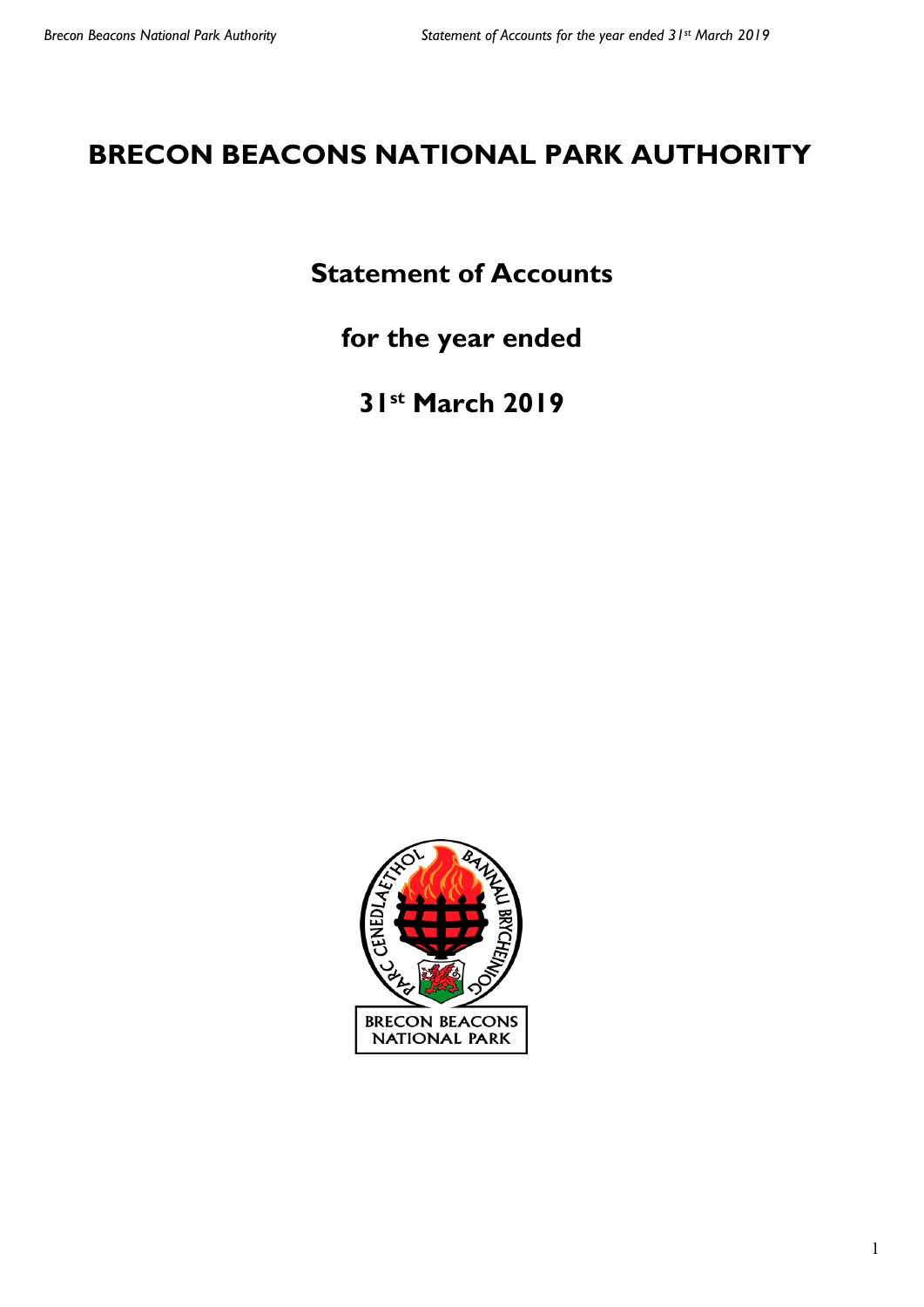#### **BRECON BEACONS NATIONAL PARK AUTHORITY STATEMENT OF ACCOUNTS 2018/19**

|                                                             | Page |
|-------------------------------------------------------------|------|
| Narrative Report                                            |      |
| Statement of Responsibilities for the Statement of Accounts | 9    |
| Comprehensive Income and Expenditure Statement              | 10   |
| <b>Expenditure and Funding Analysis</b>                     |      |
| <b>Balance Sheet</b>                                        |      |
| Movements in Reserves Statement                             | 14   |
| <b>Cash Flow Statement</b>                                  | 16   |
| Notes to the Accounts                                       |      |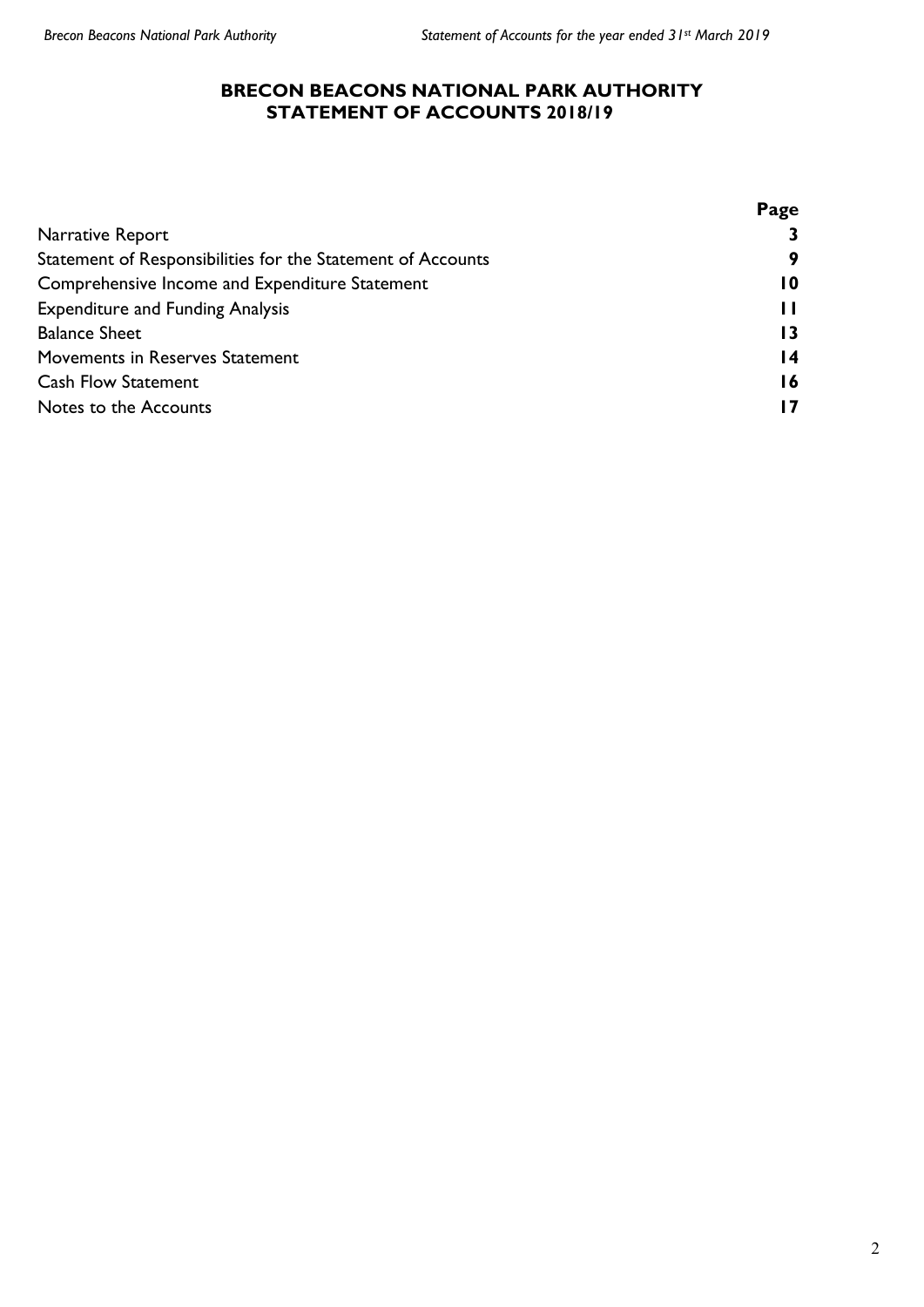## **NARRATIVE REPORT**

## **1. INTRODUCTION**

The Authority is required by law to produce an annual Statement of Accounts in accordance with proper accounting practices as laid down by the Chartered Institute of Public Finance and Accountancy (CIPFA) in its 2018/19 'Code of Practice on Local Authority Accounting in the United Kingdom: A Statement of Recommended Practice' and approved by the Accounting Standards Board.

This foreword provides a brief explanation of the more significant matters reported in the accounts. Accounting statements are set out on later pages and consist of:-

**A Statement of Accounting Policies** - the basis upon which amounts have been included in the accounts using accepted accounting principles.

#### **The Core Financial Statements**

- o **The Comprehensive income and Expenditure Statement** the income and expenditure during the financial year, accompanied by notes which explain the figures in greater detail as required by the CIPFA code of practice. The CIPFA Code requires that the Statement structure is in line with the objective breakdown of income and expenditure reported to management. For Brecon Beacons National Park Authority this entails an analysis of expenditure and income by Directorate. The CIES is supplemented by the **Expenditure and Funding Analysis** – an explanation of the differences between the net surplus or deficit as calculated in accordance with the CIPFA Code of Practice and the net surplus or deficit calculated in accordance with statute and required to be funded from revenue reserves.
- o **The Balance Sheet** the assets and liabilities, cash held and amounts set aside in reserves at the financial year-end. Notes are provided to give further details of specific balances where required by the CIPFA code of practice.
- o **The Statement of Movements in Reserves** shows the total gains and losses to the Authority during the year, including the effect of actuarial gains and losses on the pension fund and valuation gains and losses on fixed assets.
- o **The Cash Flow Statement** expenditure and income for the financial year, excluding all amounts owed or receivable. Further explanation is provided in the notes to the statement.

The authorisation date of the Statement is 31 May 2019. Significant events after the Balance Sheet date and up to 26 July 2019 have been taken into account in preparing the Statement. The Statement is audited by the Auditor General for Wales' Office and a copy of the auditor's report is published with the Statement when this becomes available on completion of the audit. The Authority is also required to publish a Governance Statement at the same time. For further information and explanation of items in this document, please contact the Finance Manager on 01874 620467 or email [elaine.standen@beacons-npa.gov.uk](mailto:elaine.standen@beacons-npa.gov.uk)

## **2. ABOUT BRECON BEACONS NATIONAL PARK AUTHORITY**

The Authority covers 520 square miles and is one of three National Parks in Wales. The Authority became an independent Special Purpose Local Authority with effect from 1<sup>st</sup> April 1996 and has two statutory purposes and one duty:

## **Purposes:**

o To conserve and enhance the natural beauty, wildlife and cultural heritage of the National Park.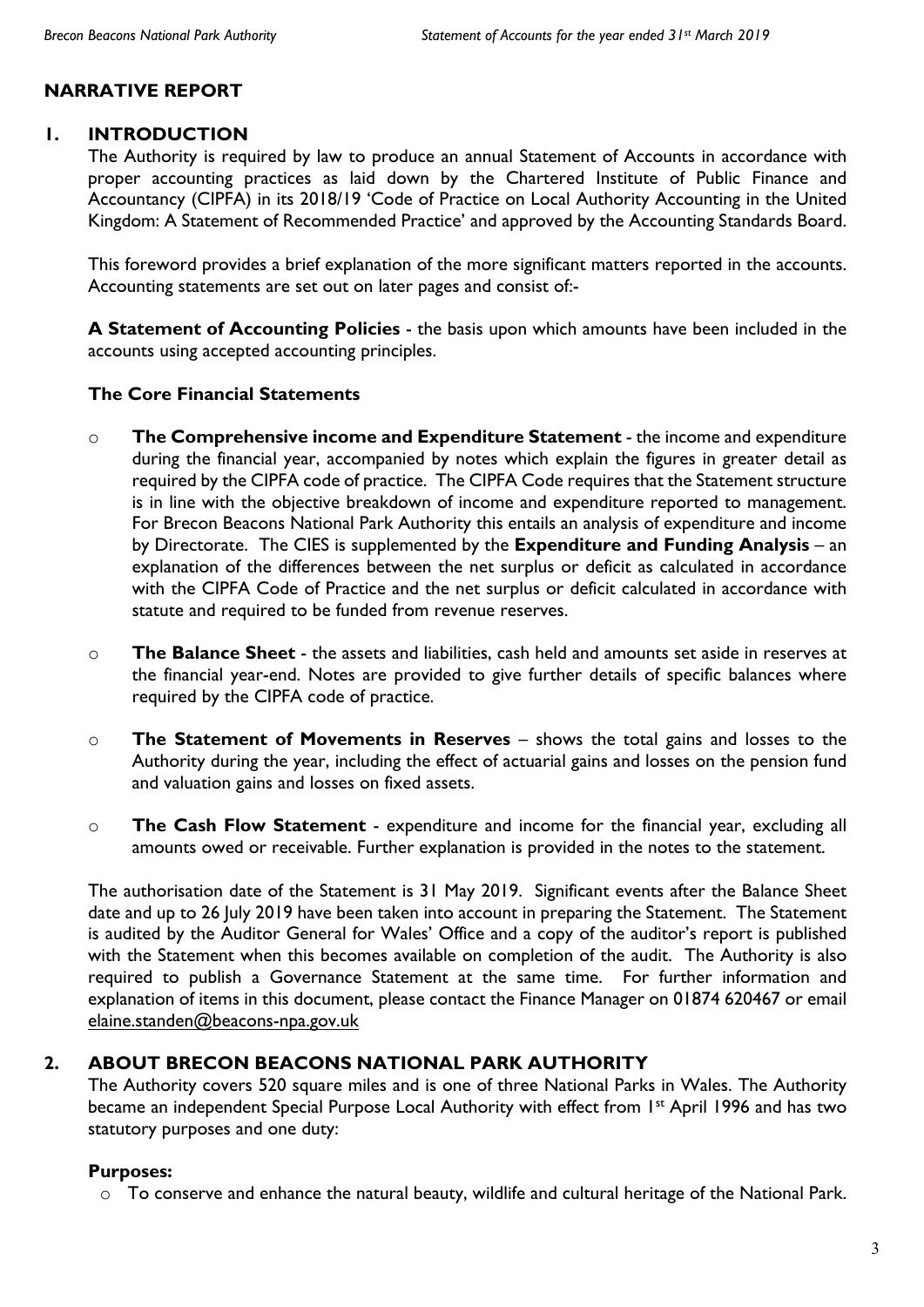o To promote opportunities for public enjoyment and understanding of the special qualities of the National Park.

## **Duty:**

o To foster the economic and social well-being of communities living within the National Park.

The Authority is the statutory Local Planning Authority for the area and is responsible for preparation of the Local Development Plan and determining planning applications.

Each year the Authority is required to publish a **Corporate Plan** setting out how it intends to employ its resources for the coming year to fulfil the purposes and duty in line with its current **National Park Management Plan 2010-2030**. A review of the Authority's performance against the Corporate Plan is carried out annually. These documents are published on the Authority's website [www.beacons-npa.gov.uk](http://www.beacons-npa.gov.uk/)

## **3. INCOME AND EXPENDITURE**

The gross cost to the Authority of providing its services, as reported to Members during the year for management purposes was £5,346,000. The table below sets out the sources of funding and shows that £98,000 was transferred to General Reserves at the year end. In addition £405,000 net was transferred to Earmarked Reserves to fund future commitments.

The Welsh Government sets the Authority's level of net revenue expenditure for the year, and pays 75% of this in National Park Grant. The remaining 25% can then be raised by the Authority by issuing a levy on the constituent Unitary Authorities. These are: Powys County Council, Carmarthenshire County Council, Monmouthshire County Council, Rhondda Cynon Taff County Borough Council, Merthyr Tydfil County Borough Council, Blaenau Gwent County Borough Council, and Torfaen County Borough Council. In 2018/19 a late change in the National Park Grant was not reflected in an amendment to the levy which therefore made up just under 24% of total core revenue funding.

|                                                                         | 2017/18 | 2017/18 | 2018/19     | 2018/19         |
|-------------------------------------------------------------------------|---------|---------|-------------|-----------------|
|                                                                         | £000    | %       | £000        | ℅               |
| <b>National Park Grant</b>                                              | 3,006   | 48      | 2,827       | 49              |
| National Park Levy                                                      | 942     | 15      | 892         | 15              |
| National Park Project Grant                                             | 730     | 12      | 594         | $\overline{10}$ |
| Government Grants and Contributions                                     | 198     | 3       | 375         | 6               |
| Fees, Charges and other Service income                                  | 1,378   | 22      | 1136        | 20              |
| Interest Receivable                                                     | 6       | 0       | 25          | 0               |
| <b>Gross Revenue Funding</b>                                            | 6,260   | 100     | 5,849       | 100             |
| <b>Employee Expenses</b>                                                | 3,690   | 71      | 3,735       | 70              |
| <b>Other Service Expenses</b>                                           | 1,513   | 29      | 1,611       | 30              |
| <b>Total Expenditure</b>                                                | 5,203   | 100     | 5,346       | 100             |
| <b>Net Receipts from Asset Sales</b>                                    | $-200$  |         | $\mathbf 0$ |                 |
| <b>Transfers to/from Earmarked Reserves</b>                             | 1,628   |         | 405         |                 |
| <b>Total Expenditure after net transfers</b><br>to/from Reserves        | 6,631   |         | 5,751       |                 |
| <b>Net (cost)/income of Services</b><br>(Contribn to/from General Fund) | (371)   |         | 98          |                 |

#### **COMPARISON OF ACTUAL INCOME AND EXPENDITURE: CURRENT AND PREVIOUS FINANCIAL YEARS**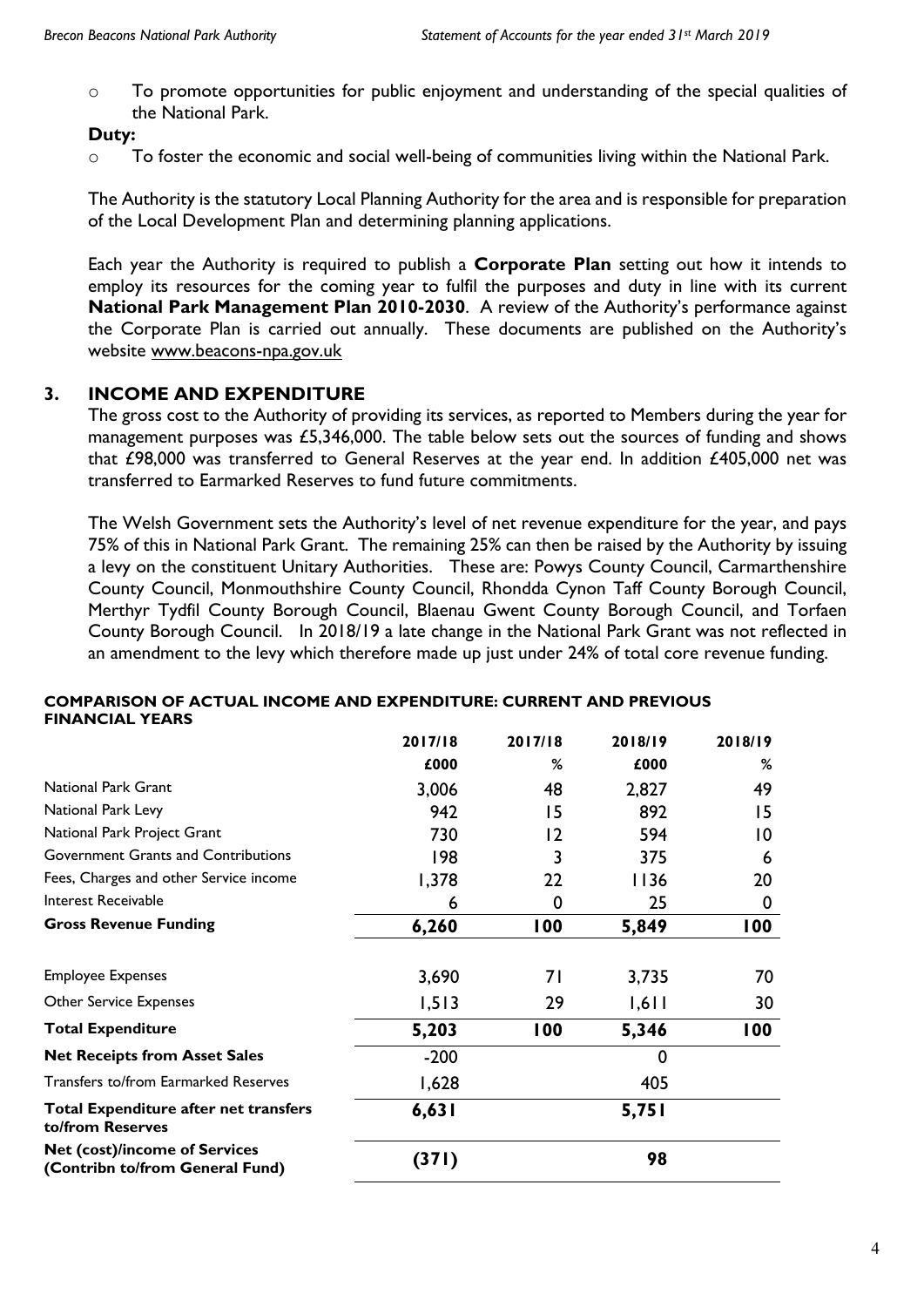Locally generated income and specific grants are allocated to individual services and are offset against the expenditure on those headings to arrive at the total net budgets and costs as reported to those responsible for management of the Authority. The table below shows how the net cost of services is derived from gross income and expenditure (see also the Expenditure and Funding Analysis for a reconciliation of amounts reported to management on a departmental basis to the totals reported on the Comprehensive Income and Expenditure Statement.

The net costs for each service in the Comprehensive Income and Expenditure Statement include depreciation (the cost of wear and tear on buildings, equipment, etc.).

Adjustments are also made for pension costs in accordance with the *International Accounting Standard 19: Retirement Benefits* (IAS19). These technical adjustments are intended to bring the Authority's accounts into line with UK Generally Accepted Accounting Policies. They indicate the full cost to the Authority in the relevant financial year of meeting all future commitments to its current and former employees under the Local Government Pension Scheme.

These adjustments do not affect the net revenue spend of the Authority paid for by the Welsh Assembly Government and local taxpayers. For a full explanation of the basis for the charges under IAS 19, see Note 31. The adjustments are not included in the budgeted figures as they have no impact on the cost of the Authority's operations for management purposes.

The IAS19 adjustments have a substantial impact on the assets of the Authority as recorded in the Balance Sheet, reducing the Authority's overall net assets to £2,323,000. Excluding the Pension Fund liability, the Authority's net assets would be £11,029,000. In the Expenditure and Income Statement, the actuarial assessment of the Authority's assets and liabilities in the Fund has produced a net actuarial gain of £620,000 which has generated an accounting surplus of £866,000 for the year. Last year an actuarial loss of £750,000 was advised; a positive variation between financial years of £1,370,000.

## **Significant developments affecting the financial position of the Authority**

In 2018/19 the Authority received a reduced level of core funding from the Welsh Government which it sought to deploy efficiently to meet its statutory purposes and Governmental priorities. The prospect of continuing core budget reductions in the medium term has necessitated a range of costsaving measures, including further senior staffing reductions. The former three-chief officer structure has been replaced by two chief officers (the Chief Executive and the Delivery Director). A major review of priorities is in train which will enable the Authority to focus its reducing resources on key objectives.

An increasing proportion of the Welsh Government funding for the Authority takes the form of grants for specific revenue and capital projects. A significant amount of funding; £594,000, was received in March 2019 for a range of projects which will be delivered from 2019/20 onwards to improve the visitor experience and the upland path network, protect biodiversity and for community planning and health initiatives within the Park. As a result, in the revised outturn and balance sheet shows a substantial variance from the estimate and a large transfer to reserves.

Grant income for key priorities such as promotion of the Park as a destination, the provision of socially inclusive employment opportunities and the conservation of biodiversity in vulnerable upland habitats have enabled a range of projects to be delivered. Grants from the Heritage Lottery Fund have been an important source of income for an apprenticeship scheme and improvements to a site of industrial archaeology in the south of the Park. Substantial investment in renewable solar energy at the Authority's visitor facilities and the warden service depot, as well as electric vehicle charging points and fleet cars funded by Welsh government grants will form part of the Authority's contribution to a lower carbon future.

Earmarked reserves allow the Authority to set aside contingency funds to meet future commitments, such as the costs of the Local Development Plan Enquiry and Sustainable Development Fund grant commitments and are used where the timing of funding receipts does not match the financial year of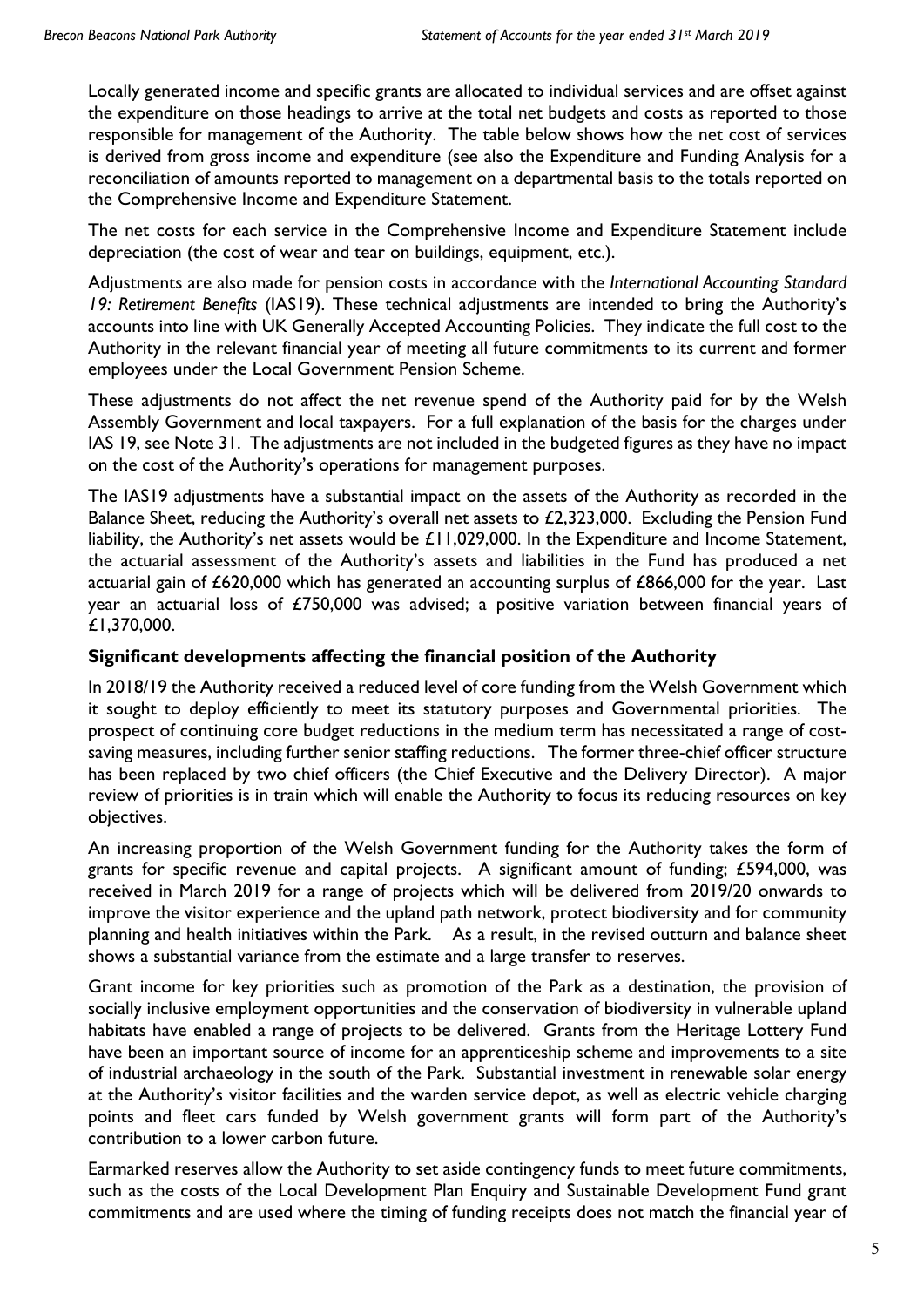the related expenditure. A net transfer of £405,000 was made into Earmarked Reserves and Accounts during the year.

The Authority's total usable reserves increased between 31 March 2018 and 31 March 2019 from £3,57m to £3.84m. The majority of these are ring-fenced for specific project work and other commitments.

A simplified comparison between the budgeted and actual income and expenditure account by service for 2018/19 is produced below and shows that the Authority planned to transfer some £28,000 from its General Reserve at the year-end whereas in fact £98,000 was transferred to the Reserve; an net under-spend of £126,000.

The table below is in line with CIPFA's current code of practice which requires authorities to account for expenditure and income in the same objective structure as is used for reporting to management.

To enable comparisons between the revised budget and the outturn, year-end recharges for capital charges (depreciation) and actuarially assessed pension scheme costs (in accordance with international accounting standards) have been applied to the budget figures to give an adjusted total.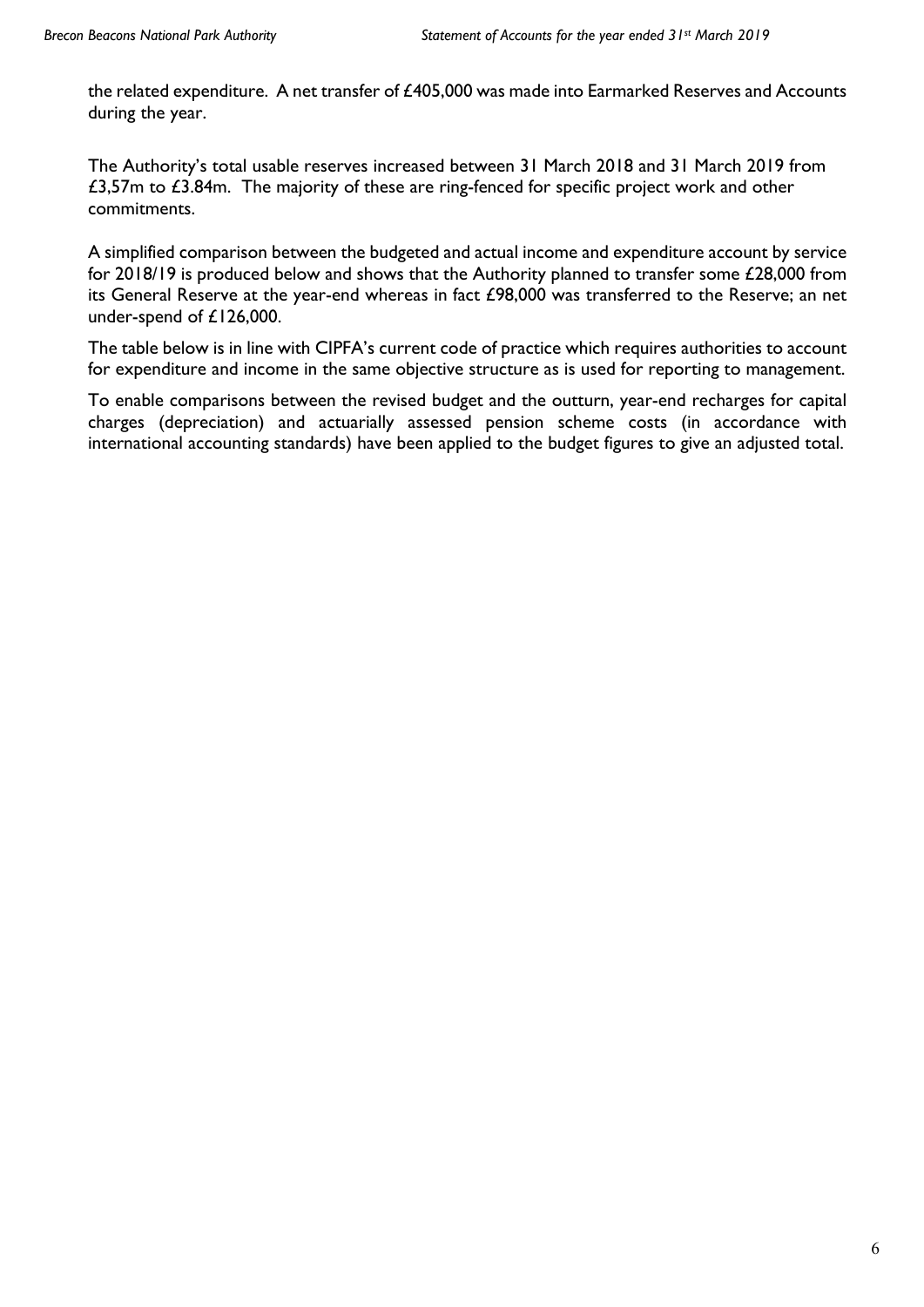## **Summary of principal variances between 2018/19 budget and outturn**

|                | <b>Net Service Costs</b>                                | 2018/19<br><b>Adjusted</b><br><b>Budget</b> | 2018/19<br>Out-turn | 2018/19<br>Variance<br>against<br>adjusted |
|----------------|---------------------------------------------------------|---------------------------------------------|---------------------|--------------------------------------------|
|                |                                                         | £000                                        | £000                | <b>Budget</b><br>£000                      |
|                | Planning and Development Control                        | 960                                         | 932                 | $-28$                                      |
|                | Countryside Land Management and Communities             | 2,437                                       | 2,340               | $-97$                                      |
|                | Chief Executive's Department                            | 1,016                                       | 980                 | $-36$                                      |
|                | Other Operating Expenditure                             | 324                                         | 270                 | -54                                        |
| Si             | <b>Adjusted net cost</b>                                | 4,737                                       | 4,522               | $-215$                                     |
| gnificant      |                                                         |                                             |                     |                                            |
| Varianc        | Interest received                                       | $-18$                                       | $-25$               | $-7$                                       |
| es             | National Park Grant (Welsh Assembly Government)         | $-2,827$                                    | $-2,827$            | -1                                         |
| <b>Reporte</b> | National Park Levy (Constituent Authorities)            | $-892$                                      | $-892$              | $\mathbf 0$                                |
| d to           | National Park Capital Grant (Welsh Assembly Government) | 0                                           | $-594$              | $-594$                                     |
| <b>Manage</b>  | Transfer to/(from) Earmarked Reserves                   | $-283$                                      | 385                 | 668                                        |
| ment           | Transfer to Capital Receipts Reserve                    | 0                                           | $\Omega$            | $\mathbf{0}$                               |
| $\mathbf C$    | Transfer to Capital Grants Unapplied Account            | 0                                           | $ $ $ $ $ $         | 118                                        |
| hi             |                                                         |                                             |                     |                                            |
| ef             |                                                         | $-4,020$                                    | $-3,835$            | 184                                        |
| E              |                                                         |                                             |                     |                                            |
| xe             | <b>Budget Adjustments reversed</b>                      | $-690$                                      |                     |                                            |
| <b>cu</b>      | <b>Accounting Adjustments</b>                           |                                             | $-785$              |                                            |
| ti             |                                                         |                                             | $-98$               | $-125$                                     |
| ve             | <b>Net Deficit</b>                                      | 27                                          |                     |                                            |
| s              |                                                         |                                             |                     |                                            |

#### **ffice**

Underspends on Office Services and Democratic Representation, due to staff vacancies, reducing use of office paper and postage and a reduction in the final settlement from the HMRC in respect of outstanding NI liabilities on Member expenses.

## **Countryside and Community Core Services**

Public Engagement staff costs were lower than estimated and income generated from Education fees was higher, producing a net underspend of close to £44,000. These underspends have helped to offset overspends across the Visitor Services budgets, principally arising from the overspend of £21,000 at the National Park Visitor Centre, impacted by lower than expected income from the catering franchisee, and an over-spend of £12,000 caused by one-off termination costs from the closure of the Llandovery Information Centre.

## **Projects**

A substantial underspend in Sustainable Development Fund Grants (£67k) was due to delays in the receipt of claims and in project approval by other funders. The committed but unspent grants have been reserved. Green Growth spending of £50k planned was re-profiled to 2019 onwards pending development of the project. The completion of the new destination website for the Park was delayed until early 2019/20. Transfers to earmarked reserves balance these underspends at Authority level.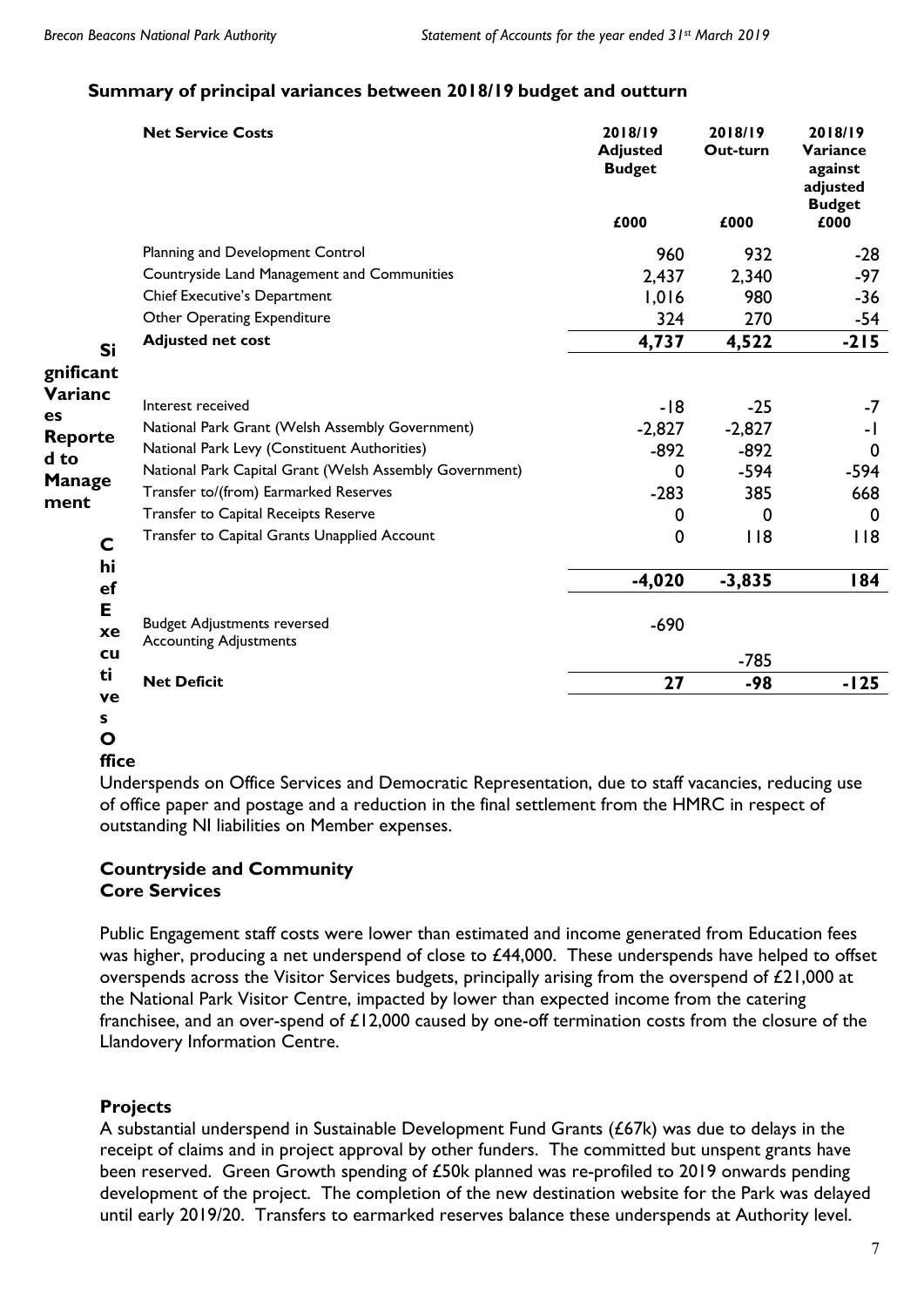An accounting surplus on the Black Mountains Land Use Partnership, arising from the methodology used to calculate some administrative costs has been earmarked to provide for project financial risks.

#### **Planning and Development Control**

A total underspend of some £21,000 was generated in the department, of which some £9,000 related to a delay in planned expenditure on digitising planning records. This project will be completed in 2019/20. The remaining underspend was derived from reduced costs in enforcement.

## **4) CAPITAL EXPENDITURE**

|                                                                                     | 2018/19<br>Actual*<br>£000 | 2018/19<br>Actual*<br>£000 |
|-------------------------------------------------------------------------------------|----------------------------|----------------------------|
| Gunpowder Works conservation and interpretation<br>project year 3 (capital element) | 399                        |                            |
| Micro Hydro Scheme                                                                  | 17                         |                            |
| Access and Rights of Way improvement projects                                       | 28                         |                            |
| Peatland Habitat restoration projects                                               | 67                         |                            |
| Robotic Flail for remote access vegetation management                               | 56                         |                            |
| Photovoltaic Solar Panel Installations on Authority<br><b>Buildings</b>             | 39                         |                            |
| Electric Vehicle Charging Point installations on<br>Authority sites                 | 17                         |                            |
| Wales Way tourism project infrastructure                                            | 8                          |                            |
| Mountain Centre Health and Safety/refurbishment                                     | 38                         |                            |
| Geopark Centre Interpretation installation                                          | 3                          |                            |
| Total grant-funded project spend classified as capital<br>under accounting rules*   |                            | 682                        |
| Less: Grants & Contributions                                                        | (455)                      |                            |
| Use of Capital Receipts Reserve                                                     | (169)                      |                            |
| Use of Capital Grants Unapplied Reserves                                            | (55)                       |                            |
| <b>Revenue Financing</b>                                                            | (3)                        |                            |
| <b>Net Expenditure</b>                                                              |                            | (682)                      |

\*Expenditure which meets the accounting definition of capital has been classified as capital and funded by grants, use of capital receipts, a legacy receipt and an appropriation from the Revenue Account. Expenditure meets the relevant accounting de minimis criteria (as outlined in the Authority's accounting policies). When projects are completed, the resulting asset is included in the Authority's Balance Sheet.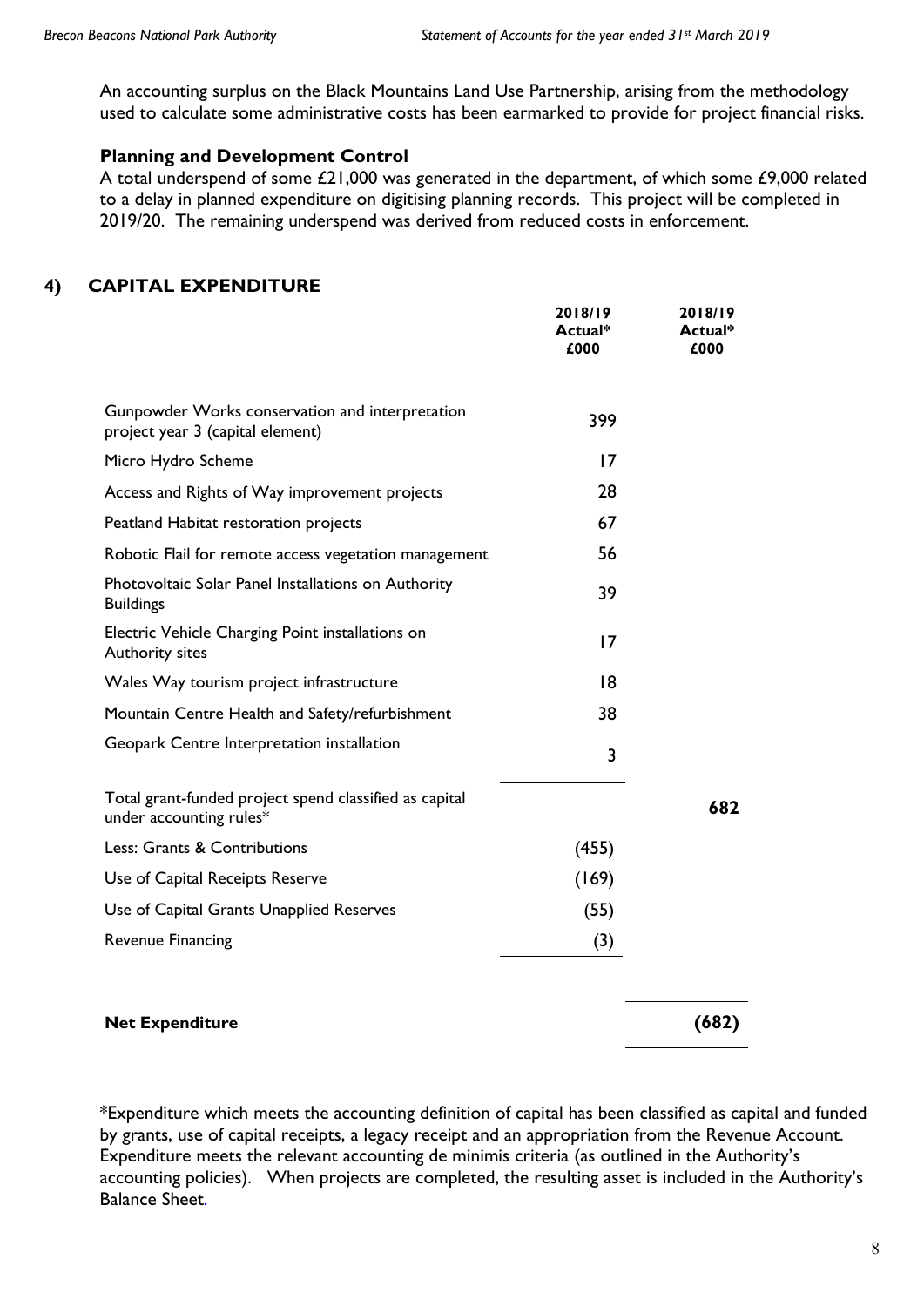## **STATEMENT OF RESPONSIBILITIES FOR THE STATEMENT OF ACCOUNTS**

## **THE AUTHORITY'S RESPONSIBILITIES**

The Authority is required to:-

- o Make arrangements for the proper administration of its financial affairs and to secure that one of its officers has the responsibility for the administration of those affairs. In this Authority that officer is the Chief Financial Officer (Section 151 Officer).
- o Manage its affairs to secure economic, efficient and effective use of resources and safeguard its assets.
- o Approve the Statement of Accounts.

## **THE CHIEF FINANCIAL OFFICER'S RESPONSIBILITIES**

The Chief Financial Officer/S151 Officer is responsible for the preparation of the Authority's Statement of Accounts in accordance with proper practices as set out in the CIPFA/LASAAC *Code of Practice on Local Authority Accounting in the United Kingdom.* 

#### **In preparing the Statement of Accounts, the Chief Financial Officer has:-**

- o Selected suitable accounting policies and then applied them consistently;
- o Made judgements and estimates that were reasonable and prudent;
- o Complied with the Code of Practice.

## **The Chief Financial Officer has also:**

- o Kept proper accounting records which were up to date;
- o Taken reasonable steps for the prevention and detection of fraud and other irregularities.

The Statement of Accounts gives a true and fair view of the financial position of the Authority at the accounting date and its income and expenditure for the year ended 31 March 2019. To comply with the Accounts and Audit (Wales) Regulations 2014, the Chief Financial Officer is required to re-certify the Statement immediately before their adoption by the Authority and after the completion of the audit, while the Chairman certifies approval of the audited Statement by the Authority.

E Standen ACMA Date: 31/5/19 Section 151 Officer Brecon Beacons National Park Authority

E Standen ACMA Date: 30/7/19 Section 151 Officer Brecon Beacons National Park Authority

Cllr Edward Evans Chairman Brecon Beacons National Park Authority **Date: 30/7/19**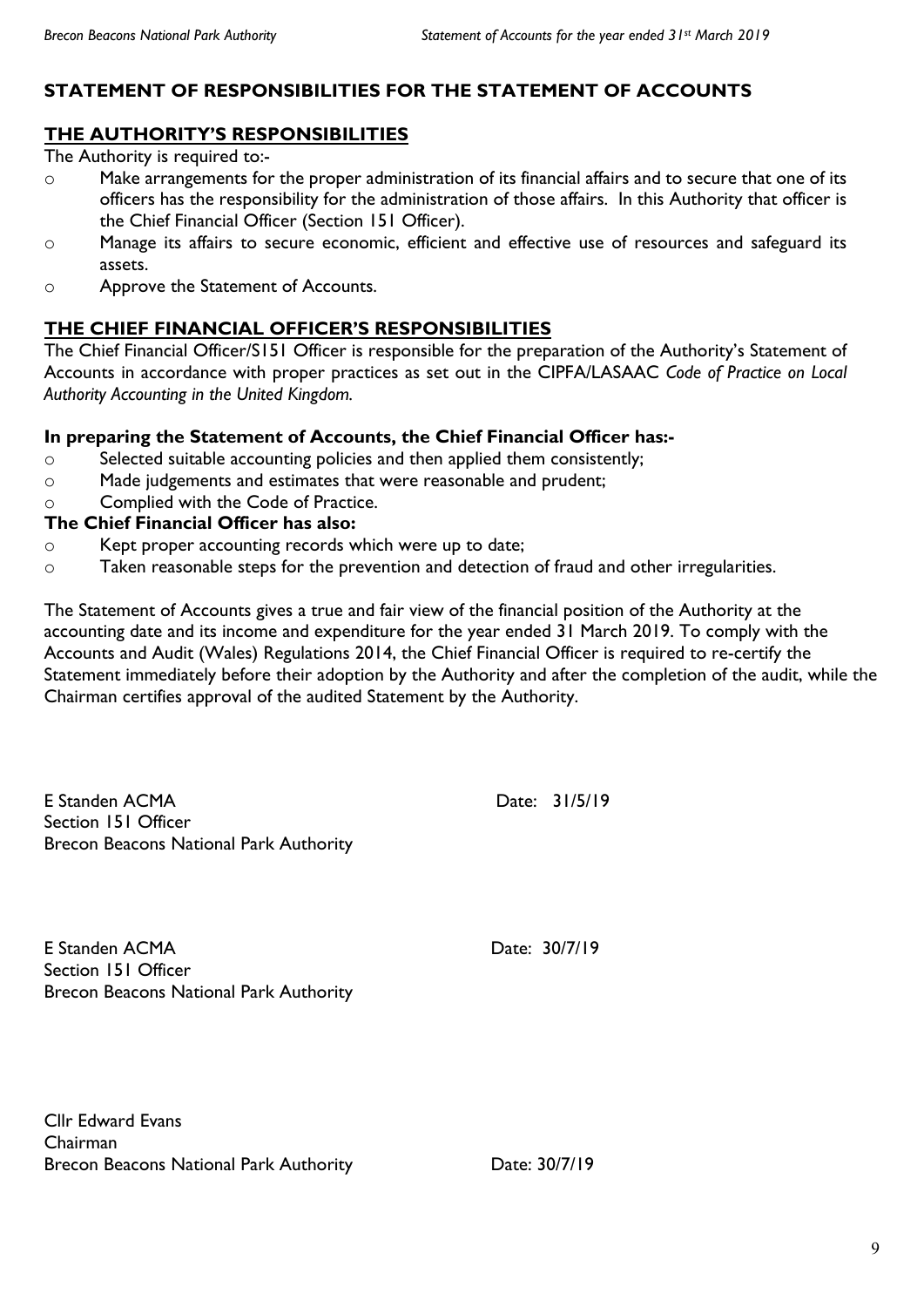## **COMPREHENSIVE INCOME AND EXPENDITURE STATEMENT**

This statement shows the accounting cost in the year of providing services in accordance with generally accepted accounting practices, rather than the amount to be funded from taxation. The Authority's expenditure is funded from taxation, in accordance with regulations, via the National Park Grant and Levy on Constituent Authorities. This may differ from the accounting calculation of operating expenditure. Further information on the adjustments made to the management accounts to comply with the CIPFA Code of Practice are provided in the Expenditure and Funding Analysis on the following pages. The adjustments to the accounting calculation to arrive at the taxation-funded position are further detailed in the Movement in Reserves Statement.

| Expend-<br>iture | 2017/18<br>Income | <b>Net</b> |                                                                      | <b>NOTES</b> | Expend-<br>iture | 2018/19<br>Income       | <b>Net</b>  |
|------------------|-------------------|------------|----------------------------------------------------------------------|--------------|------------------|-------------------------|-------------|
| £000             | £000              | £000       |                                                                      |              | £000             | £000                    | £000        |
| 1,192            | (259)             | 933        | Planning and Development Control<br>Countryside, Land Management and |              | 1,157            | (225)                   | 932         |
| 3,170            | (1, 138)          | 2,032      | Communities                                                          |              | 3,598            | (1,258)                 | 2,340       |
| 1,288            | (180)             | 1,108      | Chief Executive's Department<br>Other - Past Service Cost            |              | 1,008            | (28)                    | 980         |
| 5,650            | (1, 577)          | 4,073      | <b>COST OF SERVICES</b>                                              |              | 30<br>5,793      | $\mathbf 0$<br>(1, 511) | 30<br>4,282 |
|                  |                   | (30)       | Other Operating Expenditure                                          | 8            |                  |                         | 20          |
|                  |                   | 184        | Financing and Investment Income and<br>Expenditure                   | 9            |                  |                         | 195         |
|                  |                   | (4,884)    | Taxation and Non-Specific Grant Income                               | 10           |                  |                         | (4,768)     |
|                  |                   | (657)      | DEFICIT/(SURPLUS) ON PROVISION<br><b>SERVICES</b><br><b>OF</b>       |              |                  |                         | (271)       |
|                  |                   |            | Deficit on Revaluation of Property Plant and<br>Equipment            | $\perp$      |                  |                         | 25          |
|                  |                   | 750        | Actuarial (Gains)/Losses on Pension Assets and<br>Liabilities        | 31           |                  |                         | (620)       |
|                  |                   | 93         | <b>TOTAL COMPREHENSIVE INCOME</b><br><b>AND EXPENDITURE</b>          |              |                  |                         | (866)       |

#### **Comprehensive Income and Expenditure Statement**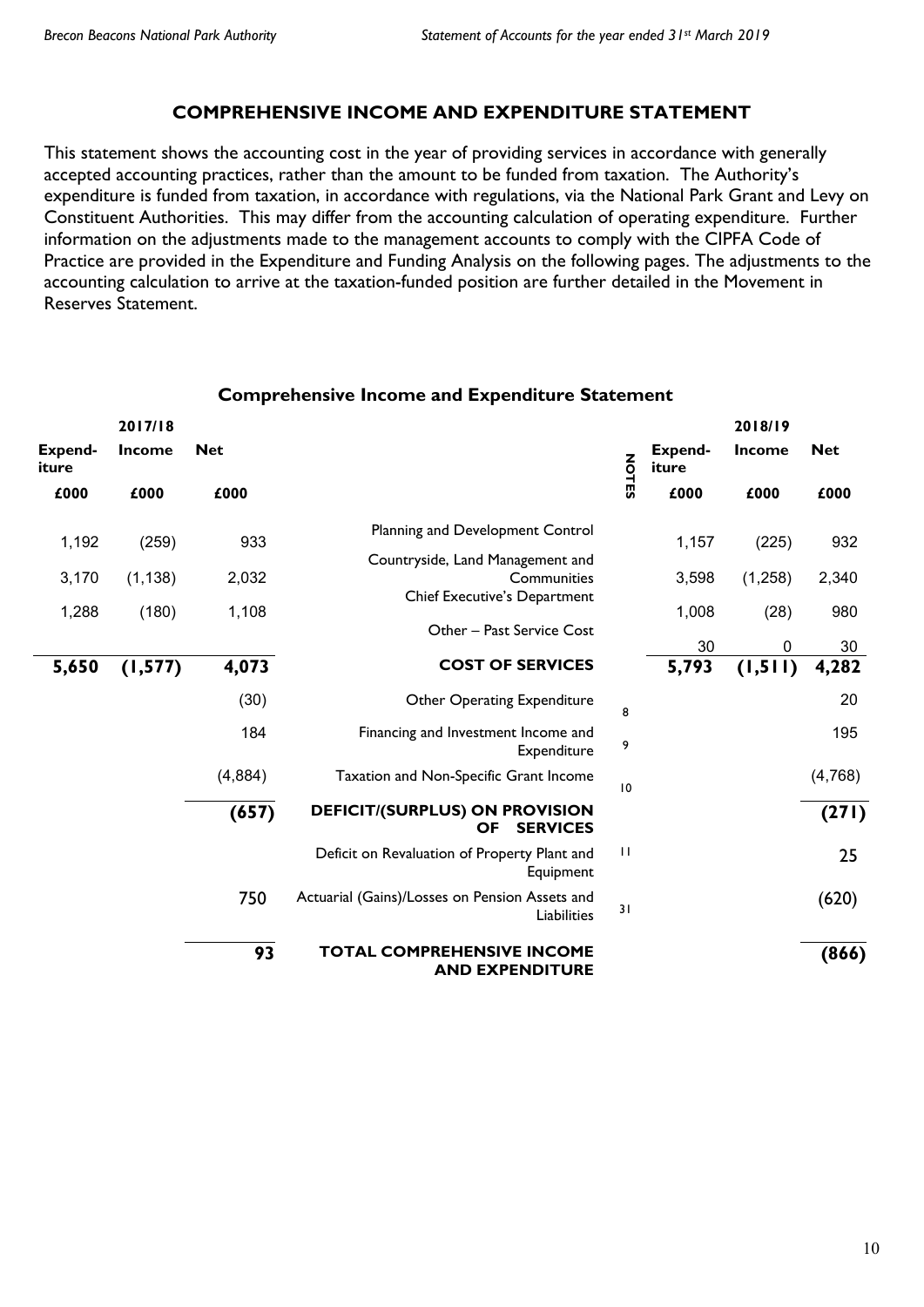## **EXPENDITURE AND FUNDING ANALYSIS**

The analysis below details the adjustments that have been made to the Authority's management accounts to present them in the CIES in accordance with the requirements of the current CIPFA Code which requires them to include the cost of holding assets and the actuarial assessment of the full cost of the pension scheme for the current year. It reconciles the Income and Expenditure Statement's net deficit/surplus with the net transfer to revenue reserves. Note 21 provides a further subjective analysis of expenditure and income.

|                                                                                   |                                                                    |                                                                                      | <b>Expenditure and Funding Analysis 2018/19</b>                            |                                                                      |                                                |                                                  |
|-----------------------------------------------------------------------------------|--------------------------------------------------------------------|--------------------------------------------------------------------------------------|----------------------------------------------------------------------------|----------------------------------------------------------------------|------------------------------------------------|--------------------------------------------------|
|                                                                                   | <b>Net</b><br>Expend-<br>iture<br>Chargeable<br>to General<br>Fund | Adjustments<br>between<br>funding and<br>accounting<br>basis -<br>capital<br>charges | Adjustments<br>between<br>funding and<br>accounting<br>basis -<br>pensions | Adjustments<br>between<br>funding and<br>accounting<br>basis - other | <b>TOTAL</b><br><b>ADJUST-</b><br><b>MENTS</b> | <b>Net</b><br>expend-<br>iture in<br><b>CIES</b> |
|                                                                                   | £000                                                               | £000                                                                                 | £000                                                                       | £000                                                                 | £000                                           | £000                                             |
| Planning and Development Control                                                  | 861                                                                | $ 0\rangle$                                                                          | 61                                                                         | 0                                                                    | 71                                             | 932                                              |
| Countryside, Land Management<br>and Communities                                   | 2,033                                                              | 198                                                                                  | 109                                                                        | 0                                                                    | 307                                            | 2,340                                            |
| CEO and Support                                                                   | 938                                                                | 3                                                                                    | 29                                                                         | 0                                                                    | 42                                             | 980                                              |
| Other                                                                             | 0                                                                  | $\mathbf 0$                                                                          | 30                                                                         | 0                                                                    | 30                                             | 30                                               |
| <b>Net Cost of Services</b>                                                       | 3,832                                                              | 221                                                                                  | 229                                                                        | $\bf{0}$                                                             | 450                                            | 4,282                                            |
| Pension Fund Administration Costs                                                 | $\mathbf 0$                                                        | 0                                                                                    | 20                                                                         | $\mathbf 0$                                                          | 20                                             | 20                                               |
| Bank interest received                                                            | (25)                                                               | 0                                                                                    | 0                                                                          | 0                                                                    | 0                                              | (25)                                             |
| National Park Grant see NOTE 10                                                   | (2, 827)                                                           | 0                                                                                    | 0                                                                          | 0                                                                    | 0                                              | (2,827)                                          |
| Specific Grants Received - Welsh<br>Government SEE NOTE 10                        | (594)                                                              | 0                                                                                    | 0                                                                          | 0                                                                    | 0                                              | (594)                                            |
| Capital Grant applied                                                             | 0                                                                  | 0                                                                                    | $\boldsymbol{0}$                                                           | (455)                                                                | (455)                                          | (455)                                            |
| Levies on Constituent Local<br>Authorities SEE NOTE 10                            | (892)                                                              | 0                                                                                    | 0                                                                          | 0                                                                    | 0                                              | (892)                                            |
| Interest on Defined Benefit Liability                                             | 0                                                                  | 0                                                                                    | 220                                                                        | 0                                                                    | 220                                            | 220                                              |
| Asset sale less cost of sales,                                                    | 0                                                                  | 0                                                                                    | 0                                                                          | 0                                                                    | 0                                              | 0                                                |
| Revenue funding of Capital<br>expenditure                                         | 3                                                                  | 0                                                                                    | 0                                                                          | (3)                                                                  | (3)                                            | 0                                                |
| Other Income and<br><b>Expenditure</b>                                            | (4, 335)                                                           | $\bf{0}$                                                                             | 240                                                                        | (458)                                                                | (218)                                          | (4, 553)                                         |
| Loss on Revaluation of Assets                                                     | $\mathbf 0$                                                        | 25                                                                                   | $\mathbf 0$                                                                | $\mathbf 0$                                                          | 25                                             | 25                                               |
| Actuarial (Gains)/Losses on<br>Pension Assets/ Liabilities                        | 0                                                                  | $\mathbf 0$                                                                          | (620)                                                                      | $\mathbf 0$                                                          | (620)                                          | (620)                                            |
| Deficit/(Surplus) before<br>transfers to /from Revenue<br><b>Reserves</b>         | (503)                                                              |                                                                                      |                                                                            |                                                                      |                                                | (866)                                            |
| <b>Appropns to Capital Reserves</b><br>Transfers to Capital Receipts<br>unapplied | $\mathbf 0$                                                        |                                                                                      |                                                                            |                                                                      |                                                |                                                  |
| Transfer to Capital Grants<br>Unapplied (net)                                     | 118                                                                |                                                                                      |                                                                            |                                                                      |                                                |                                                  |
|                                                                                   | (385)                                                              |                                                                                      |                                                                            |                                                                      |                                                |                                                  |
| <b>Movements on Revenue</b><br><b>Reserves</b>                                    |                                                                    |                                                                                      |                                                                            |                                                                      |                                                |                                                  |
| <b>Opening Balance</b>                                                            | 2,085                                                              |                                                                                      |                                                                            |                                                                      |                                                |                                                  |
| Revenue Surplus/(deficit)                                                         | 385                                                                |                                                                                      |                                                                            |                                                                      |                                                |                                                  |
| <b>Closing Balance on Revenue</b><br><b>Reserve</b>                               | 2,470                                                              |                                                                                      |                                                                            |                                                                      |                                                |                                                  |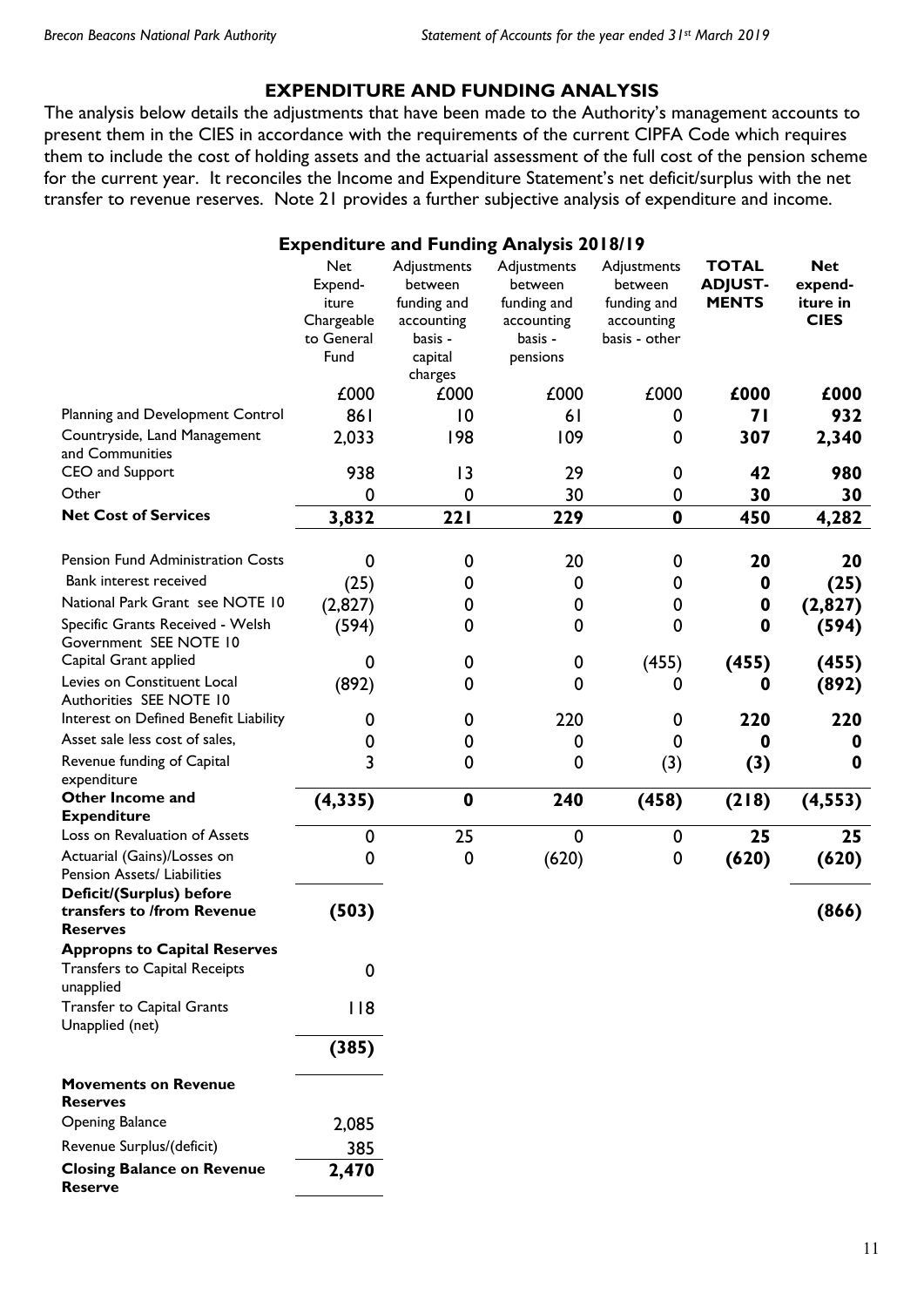|                                                                             |                                                                    |                                                                                      | <b>Expenditure and Funding Analysis 2017/18</b>                            |                                                                      |                                                |                                                  |
|-----------------------------------------------------------------------------|--------------------------------------------------------------------|--------------------------------------------------------------------------------------|----------------------------------------------------------------------------|----------------------------------------------------------------------|------------------------------------------------|--------------------------------------------------|
|                                                                             | <b>Net</b><br>Expend-<br>iture<br>Chargeable<br>to General<br>Fund | Adjustments<br>between<br>funding and<br>accounting<br>basis -<br>capital<br>charges | Adjustments<br>between<br>funding and<br>accounting<br>basis -<br>pensions | Adjustments<br>between<br>funding and<br>accounting<br>basis - other | <b>TOTAL</b><br><b>ADJUST-</b><br><b>MENTS</b> | <b>Net</b><br>expend-<br>iture in<br><b>CIES</b> |
|                                                                             | £000                                                               | £000                                                                                 | £000                                                                       | £000                                                                 | £000                                           | £000                                             |
| Planning and Development Control                                            | 875                                                                | 0                                                                                    | 59                                                                         | (1)                                                                  | 58                                             | 933                                              |
| Countryside, Land Management<br>and Communities                             | 1,676                                                              | 242                                                                                  | 115                                                                        | (1)                                                                  | 356                                            | 2,032                                            |
| CEO and Support                                                             | 1,042                                                              | 24                                                                                   | 43                                                                         | (1)                                                                  | 66                                             | 1,108                                            |
| <b>Net Cost of Services</b>                                                 | 3,593                                                              | 266                                                                                  | $217$                                                                      | (3)                                                                  | 480                                            | 4,073                                            |
| Pension Fund Administration Costs                                           | 0                                                                  | 0                                                                                    | 20                                                                         | 0                                                                    | 20                                             | 20                                               |
| Bank interest received                                                      | (6)                                                                | 0                                                                                    | 0                                                                          | 0                                                                    | 0                                              | (6)                                              |
| National Park Grant see NOTE 10                                             | (3,006)                                                            | 0                                                                                    | 0                                                                          | 0                                                                    | 0                                              | (3,006)                                          |
| Capital Grant Received - Welsh<br>Government SEE NOTE 10                    | (730)                                                              | 0                                                                                    | 0                                                                          | $\mathbf 0$                                                          | 0                                              | (730)                                            |
| Capital Grant applied                                                       | 0                                                                  | 0                                                                                    | 0                                                                          | (206)                                                                | (206)                                          | (206)                                            |
| Levies on Constituent Local<br>Authorities SEE NOTE 10                      | (942)                                                              | 0                                                                                    | 0                                                                          | 0                                                                    | 0                                              | (942)                                            |
| Interest on Defined Benefit Liability                                       | 0                                                                  | 0                                                                                    | 190                                                                        | 0                                                                    | 190                                            | 190                                              |
| Asset sale less cost of sales,                                              | (200)                                                              | 0                                                                                    | 0                                                                          | 150                                                                  | 150                                            | (50)                                             |
| Revenue funding of Capital<br>expenditure                                   | 33                                                                 | 0                                                                                    | 0                                                                          | (33)                                                                 | (33)                                           | 0                                                |
| Other Income and<br><b>Expenditure</b>                                      | (4, 851)                                                           | $\mathbf 0$                                                                          | 210                                                                        | (89)                                                                 | 121                                            | (4, 730)                                         |
| Actuarial (Gains)/Losses on<br>Pension Assets/ Liabilities                  | 0                                                                  | 0                                                                                    | 750                                                                        | 0                                                                    | 750                                            | 750                                              |
| Deficit/(Surplus) before<br>transfers to /from Revenue<br><b>Reserves</b>   | (1, 258)                                                           |                                                                                      |                                                                            |                                                                      |                                                | 93                                               |
| <b>Appropns to Capital Reserves</b><br><b>Transfers to Capital Receipts</b> | 202                                                                |                                                                                      |                                                                            |                                                                      |                                                |                                                  |
| unapplied                                                                   |                                                                    |                                                                                      |                                                                            |                                                                      |                                                |                                                  |
| Transfer to Capital Grants<br>Unapplied                                     | 730                                                                |                                                                                      |                                                                            |                                                                      |                                                |                                                  |
|                                                                             | (326)                                                              |                                                                                      |                                                                            |                                                                      |                                                |                                                  |
| <b>Movements on Revenue</b><br><b>Reserves</b>                              |                                                                    |                                                                                      |                                                                            |                                                                      |                                                |                                                  |
| <b>Opening Balance</b>                                                      | 1,759                                                              |                                                                                      |                                                                            |                                                                      |                                                |                                                  |
| Revenue Surplus/(deficit)                                                   | 326                                                                |                                                                                      |                                                                            |                                                                      |                                                |                                                  |
| <b>Closing Balance on Revenue</b><br><b>Reserve</b>                         | 2,085                                                              |                                                                                      |                                                                            |                                                                      |                                                |                                                  |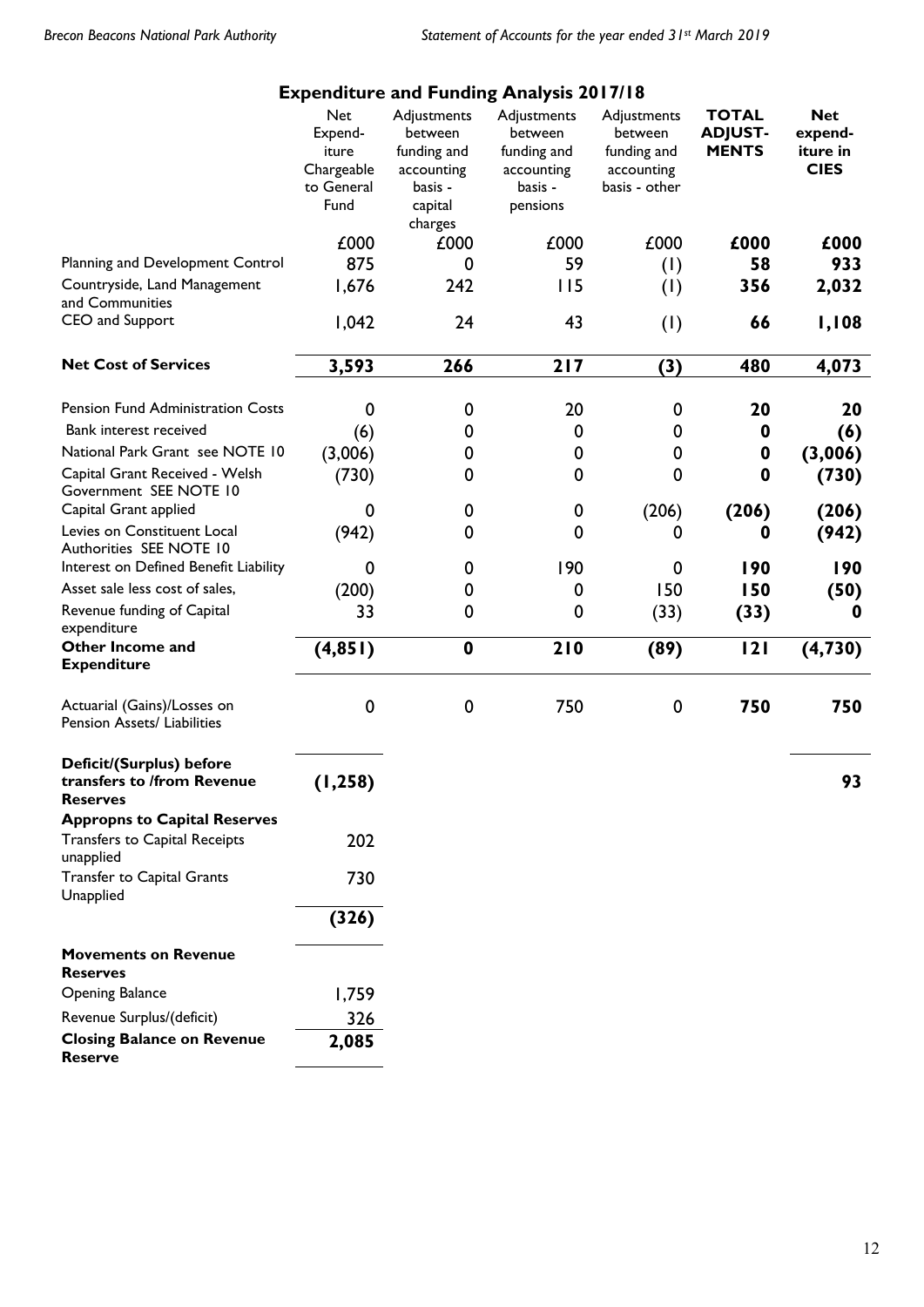## **BALANCE SHEET**

The Balance Sheet shows the value as at the balance sheet date of the assets and liabilities recognised by the Authority. The net assets of the Authority (assets less liabilities) are matched by the reserves held by the Authority. Reserves are reported in two categories. The first category of reserves are usable reserves, ie those that the Authority may use to provide services, subject to the need to maintain a prudent level of reserves and any statutory limitations on their use. The second category includes those that the Authority is not able to use to provide services. This includes reserves holding unrealised gains and losses, such as the Revaluation Reserve, where amounts would only become available to provide services if the assets were sold, and also record timing differences shown in the Movement in Reserves Statement line 'Adjustments between accounting basis and funding basis under regulations'.

#### **Balance Sheet**

| 2017/18<br>(£000) |                                                      | <b>NOTES</b> | 2018/19<br>(£000) |
|-------------------|------------------------------------------------------|--------------|-------------------|
| 5,697             | PROPERTY, PLANT AND EQUIPMENT                        | $\mathbf{H}$ | 7,228             |
| 57                | <b>INTANGIBLE ASSETS</b>                             | 12           | 34                |
| 5,754             | <b>TOTAL LONG-TERM ASSETS</b>                        |              | 7,262             |
| 39                | Inventories                                          | 3            | 34                |
| 572               | <b>Short-term Debtors</b>                            | 4            | 799               |
| 3,761             | Cash and Cash Equivalents                            | 15           | 3,862             |
| 4,372             | <b>CURRENT ASSETS</b>                                |              | 4,695             |
| 882               | <b>Short-Term Creditors</b>                          | 17           | 928               |
| 882               | <b>CURRENT LIABILITIES</b>                           |              | 928               |
| 8,858             | Liability Related to Defined Benefit Pension Schemes | 31           | 8,706             |
| 8,858             | <b>LONG TERM LIABILITIES</b>                         |              | 8,706             |
| 386               | <b>NET ASSETS</b>                                    |              | 2,323             |
| 1,258             | <b>Capital Grants Unapplied Account</b>              | 6            | 1,205             |
| 2,309             | Other Usable Reserves*                               | 6            | 2,639             |
| 3,567             | <b>Total Usable Reserves</b>                         |              | 3,844             |
| (3,181)           | Unusable Reserves                                    | 8            | (1,521)           |
| 386               | <b>TOTAL RESERVES</b>                                |              | 2,323             |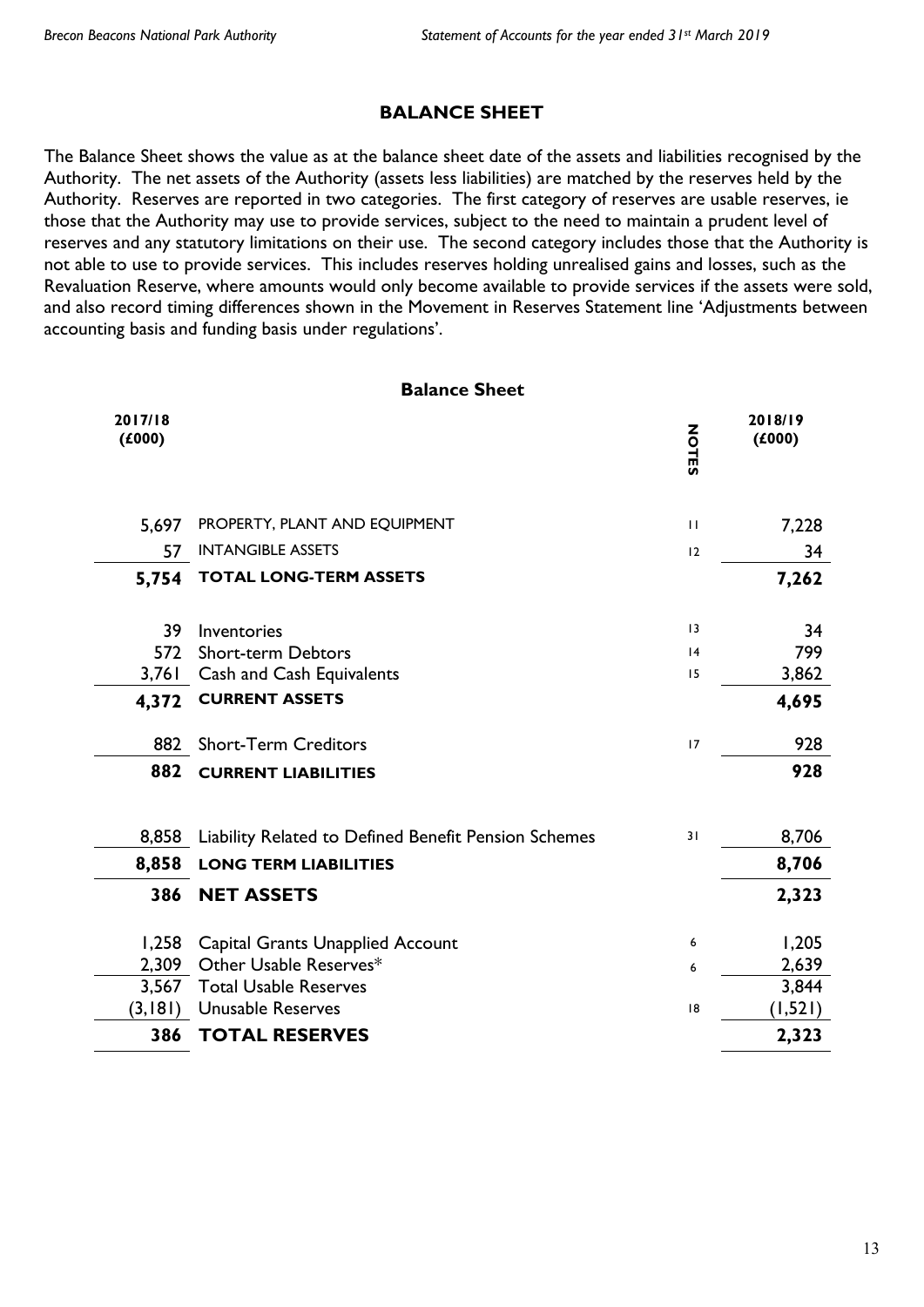ທ.

## **MOVEMENTS IN RESERVES STATEMENT**

This statement shows the movement in the year on the different reserves held by the Authority, analysed into 'usable reserves' (i.e. those that can be applied to fund expenditure or reduce local taxation) and other reserves. The Surplus or (Deficit) on the Provision of Services line shows the true economic cost of providing the Authority's services, more details of which are shown in the Comprehensive Income and Expenditure Statement. These are different from the statutory amounts required to be charged to the General Fund Balance. The Net Increase/(Decrease) before Transfers to Earmarked Reserves line shows the statutory General Fund Balance before any discretionary transfers to or from earmarked reserves undertaken by the Authority. Further details of these transfers are shown in Note 7.

## **Movements in Reserves 2018/19 (£000)**

 $\cdot$ 

|                                                                                                           | General Reserve | Affordable Housing/SI06 Balances<br>held (RESTATED*) | Welsh Government Revenue Grants<br>received but unapplied | Earmaked resves - Other | TOTAL REVENUE RESERVES | CAPITAL GRANTS UNAPPLIED<br>ACOOUNT | CAPITAL RECEIPTS RESERVE | TOTAL USABLE RESERVES | TOTAL UNUSABLE RESERVES | TOTAL RESERVES |
|-----------------------------------------------------------------------------------------------------------|-----------------|------------------------------------------------------|-----------------------------------------------------------|-------------------------|------------------------|-------------------------------------|--------------------------|-----------------------|-------------------------|----------------|
| <b>Balance at 31</b><br><b>March 2018</b><br><b>Carried Forward</b>                                       | 948             | 31                                                   | 427                                                       | 679                     | 2,085                  | 1,258                               | 224                      | 3,567                 | (3, 181)                | 386            |
| <b>Total Comprehensive</b><br>Income and<br>Expenditure                                                   | 271             | $\mathbf 0$                                          | $\mathbf 0$                                               | $\mathbf 0$             | 271                    | $\mathbf 0$                         | $\pmb{0}$                | 271                   | 595                     | 866            |
| Other<br>Comprehensive<br>Income and                                                                      | 595             | $\mathbf 0$                                          | $\mathbf 0$                                               | $\mathbf 0$             | 595                    | $\mathbf 0$                         | $\mathbf 0$              | 595                   | 476                     | 1,071          |
| Expenditure<br>Adjustments between<br>accounting basis and<br>funding basis under<br>regulations (NOTE 6) | (768)           | (1)                                                  | 324                                                       | (36)                    | (481)                  | 118                                 | $\pmb{0}$                | (363)                 | 363                     | $\mathbf 0$    |
| Transfers between<br>the Capital Grants<br>Unapplied Acct and<br>the Capital<br><b>Adjustment Acct</b>    | $\mathbf 0$     | $\mathbf 0$                                          | $\pmb{0}$                                                 | $\mathbf 0$             | $\mathbf 0$            | (171)                               | $\pmb{0}$                | (171)                 | 7                       | $\mathbf 0$    |
| Transfers between<br>the Capital Receipts<br>Reserve and the<br>Capital Adjustment<br>Account             | $\mathbf 0$     | $\mathbf 0$                                          | $\mathbf 0$                                               | $\mathbf 0$             | $\mathbf 0$            | $\mathbf 0$                         | (55)                     | (55)                  | 55                      | $\mathbf 0$    |
| Increase/(Decrease)<br>in 2018/19                                                                         | 98              | (1)                                                  | 324                                                       | (36)                    | 385                    | (53)                                | (55)                     | 277                   | 1660                    | 1,937          |
| <b>Balance at 31</b><br><b>March 2019</b><br><b>Carried Forward</b>                                       | 1,046           | 30                                                   | 751                                                       | 643                     | 2,470                  | 1,205                               | 169                      | 3,844                 | (1, 521)                | 2,323          |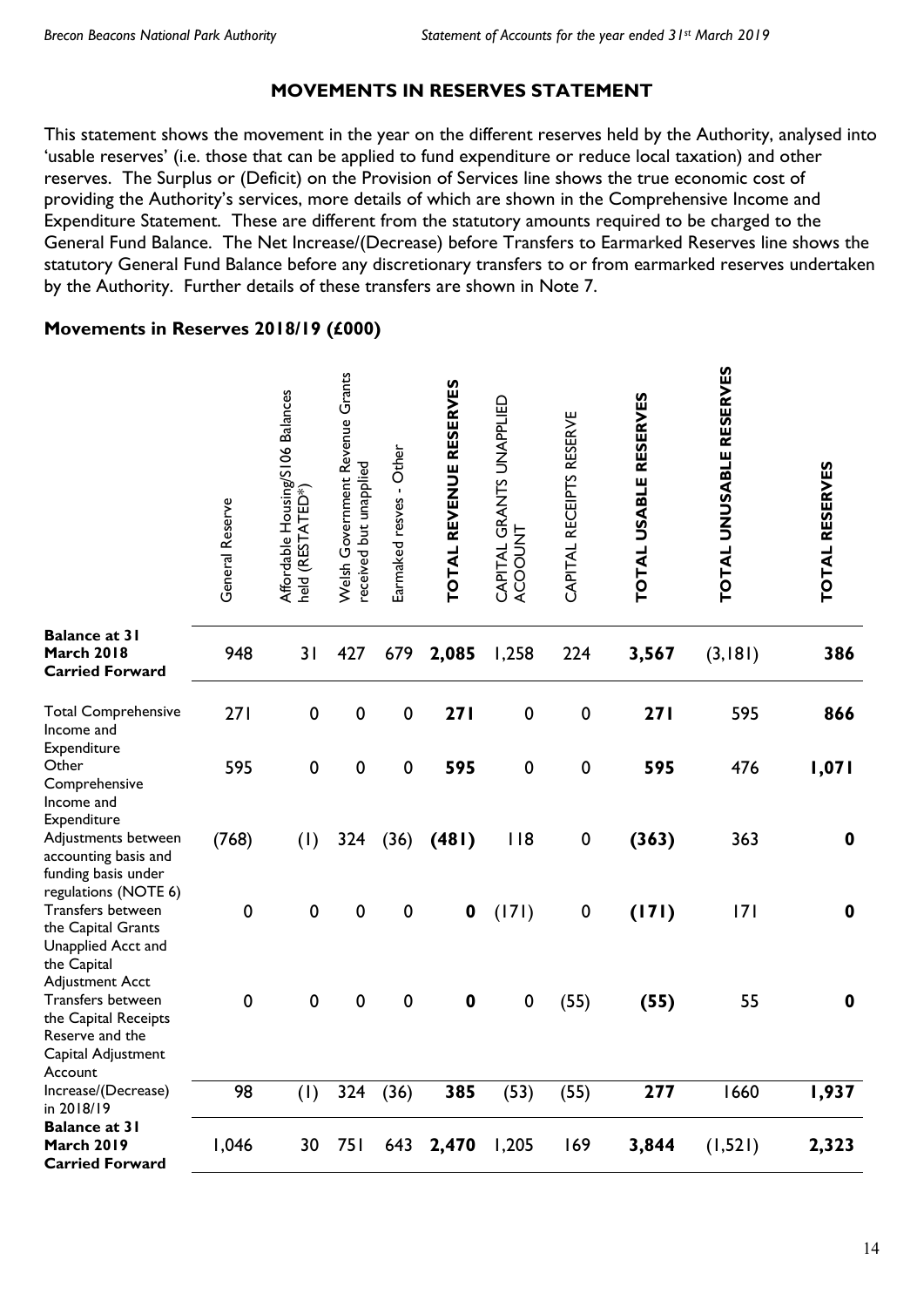## **Movements in Reserves 2017/18 (£000)**

|                                                                                                                         | General Reserve | Affordable Housing/S106 Balances<br>held (RESTATED*) | Welsh Government Revenue Grants<br>received but unapplied | Earmaked resves - Other | TOTAL REVENUE RESERVES | CAPITAL GRANTS UNAPPLIED<br>ACOOUNT | CAPITAL RECEIPTS RESERVE | TOTAL USABLE RESERVES | TOTAL UNUSABLE RESERVES | TOTAL RESERVES   |
|-------------------------------------------------------------------------------------------------------------------------|-----------------|------------------------------------------------------|-----------------------------------------------------------|-------------------------|------------------------|-------------------------------------|--------------------------|-----------------------|-------------------------|------------------|
| <b>Balance at 31</b><br><b>March 2017</b><br><b>Carried Forward</b>                                                     | 1,319           | 6                                                    | 0                                                         | 434                     | 1,759                  | 605                                 | 98                       | 2,462                 | (1, 983)                | 479              |
| <b>Total Comprehensive</b><br>Income and                                                                                | 657             | $\mathbf 0$                                          | $\pmb{0}$                                                 | $\pmb{0}$               | 657                    | $\mathbf 0$                         | $\pmb{0}$                | 657                   | (750)                   | (93)             |
| Expenditure<br>Adjustments between<br>accounting basis and<br>funding basis under                                       | (1,028)         | 25                                                   | 427                                                       | 245                     | (331)                  | 730                                 | 202                      | 601                   | (601)                   | $\mathbf 0$      |
| regulations (NOTE 6)<br>Transfers between<br>the Capital Grants<br>Unapplied Acct and<br>the Capital                    | $\mathbf 0$     | $\mathbf 0$                                          | $\mathbf 0$                                               | $\mathbf 0$             | $\mathbf 0$            | (77)                                | $\pmb{0}$                | (77)                  | 77                      | $\mathbf 0$      |
| <b>Adjustment Acct</b><br>Transfers between<br>the Capital Receipts<br>Reserve and the<br>Capital Adjustment<br>Account | $\mathbf 0$     | $\mathbf 0$                                          | 0                                                         | $\mathbf 0$             | $\mathbf 0$            | $\pmb{0}$                           | (76)                     | (76)                  | 76                      | $\boldsymbol{0}$ |
| Increase/(Decrease)<br>in 2017/18                                                                                       | (371)           | 25                                                   | 427                                                       | 245                     | 326                    | 653                                 | 126                      | 1,105                 | (1, 198)                | (93)             |
| <b>Balance at 31</b><br><b>March 2018</b><br><b>Carried Forward</b>                                                     | 948             | 31                                                   | 427                                                       | 679                     | 2,085                  | 1,258                               | 224                      | 3,567                 | (3, 181)                | 386              |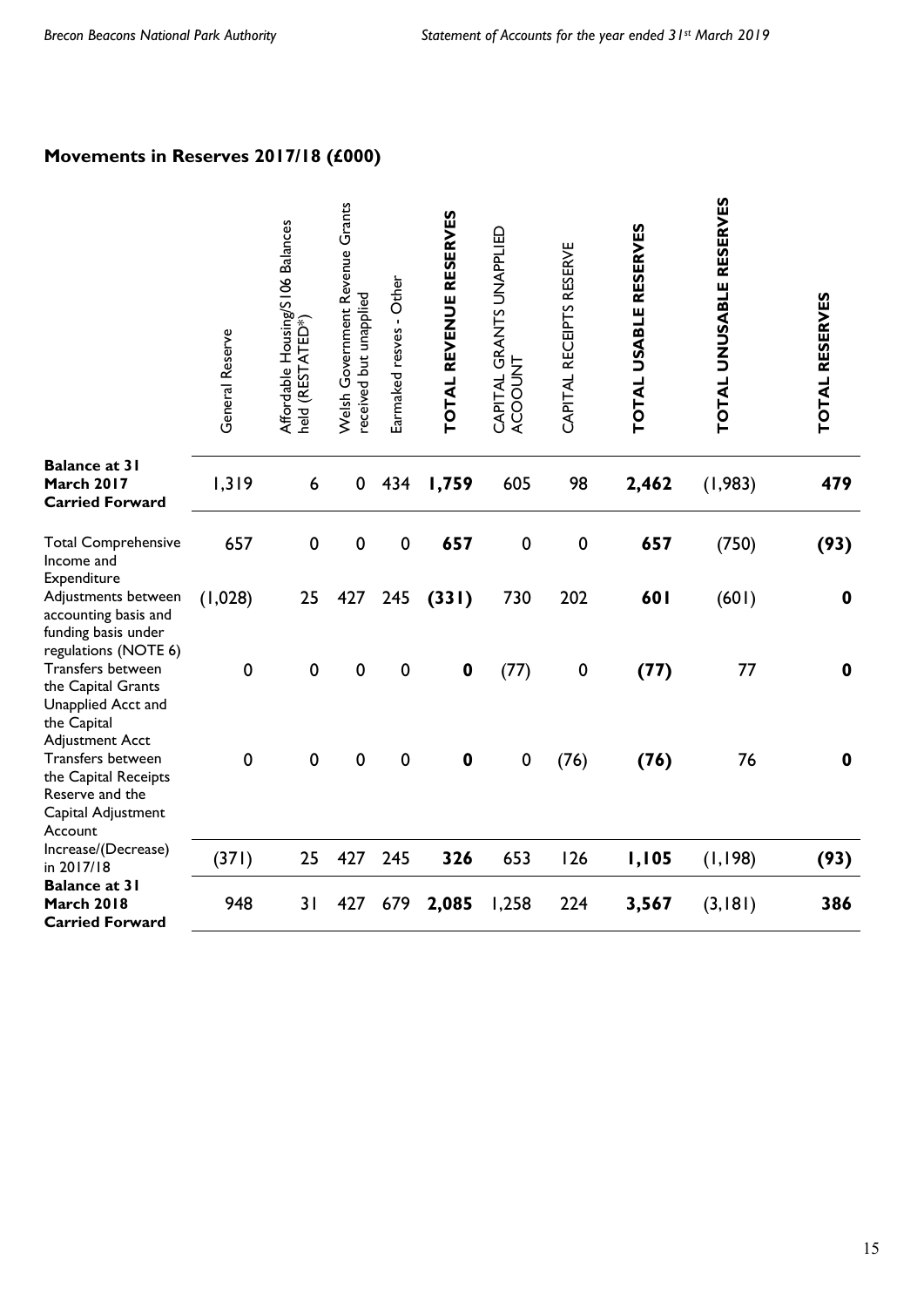## **CASH FLOW STATEMENT**

The Cash Flow Statement shows the changes in cash and cash equivalents of the Authority during the reporting period. The statement show how the Authority generates and uses cash and cash equivalents by classifying cash flows as operating, investing or financing activities. The amount of net cash flows arising from operating activities is a key indicator of the extent to which the operations of the Authority are funded by way of taxation and grant income or from the recipients of services provided by the Authority.

#### **Cash Flow Statement**

| 2017/18<br>£000 |                                                                                                                                             | NOTE | 2018/19<br>£000 | 2018/19<br>£000 | 2018/19<br>£000 |
|-----------------|---------------------------------------------------------------------------------------------------------------------------------------------|------|-----------------|-----------------|-----------------|
| (657)           | (Surplus)/Deficit on the provision of services                                                                                              |      |                 |                 | (271)           |
| (155)<br>(13)   | Depreciation and impairment<br>Amortisation of intangible assets                                                                            |      |                 | (198)<br>(23)   |                 |
| 0               | Loss on valuation of asset held for sale                                                                                                    |      |                 | 0               |                 |
| (98)            | Loss on revaluation of Land and Buildings                                                                                                   |      |                 | 0               |                 |
| 9               | Increase/(Decrease) in Stocks                                                                                                               |      | (4)             |                 |                 |
| (157)           | Increase/(Decrease) in Debtors                                                                                                              |      | 264             |                 |                 |
| 329             | (Increase)/Decrease in Creditors                                                                                                            |      | (14)            |                 |                 |
| 3               | (Increase)/Decrease in Creditor re Accrued Employee<br><b>Benefits</b>                                                                      |      | 0               |                 |                 |
| 184             |                                                                                                                                             |      |                 | 246             |                 |
| (980)           | Reversal of Current Service Cost, Pension Interest<br>Cost and Expected Return on Pension Assets                                            |      | (1,060)         |                 |                 |
| 553             | Cash payment to Pension Fund in year                                                                                                        |      | 592             |                 |                 |
| (427)           |                                                                                                                                             |      |                 | (468)           |                 |
| 207             | Capital Grants taken to Revenue Account                                                                                                     |      |                 | 455             |                 |
| (302)           | Total Adjustments to net surplus or deficit on the<br>provision of services for non-cash movements                                          |      |                 |                 | 12              |
| (959)           |                                                                                                                                             |      |                 |                 | (259)           |
| 780             | Adjustments for items included in the net surplus or<br>deficit on the provision of services that are Investing<br>and Financing activities |      |                 |                 | 117             |
| (179)           | <b>Net Cash Flows from Operating Activities</b>                                                                                             | 9    |                 |                 | (142)           |
| (769)           | <b>Investing Activities</b>                                                                                                                 | 20   |                 |                 | 41              |
| 0               | <b>Financing Activities</b>                                                                                                                 |      |                 |                 | $\mathbf 0$     |
| (948)           | Net (increase)/ or decrease in cash and cash<br>equivalents                                                                                 |      |                 |                 | (101)           |
| (2, 813)        | Cash and Cash Equivalents at the beginning of the<br>reporting period                                                                       |      |                 |                 | (3,761)         |
| (3,761)         | Cash and Cash Equivalents at the end of the<br>reporting period                                                                             | 15   |                 |                 | (3,862)         |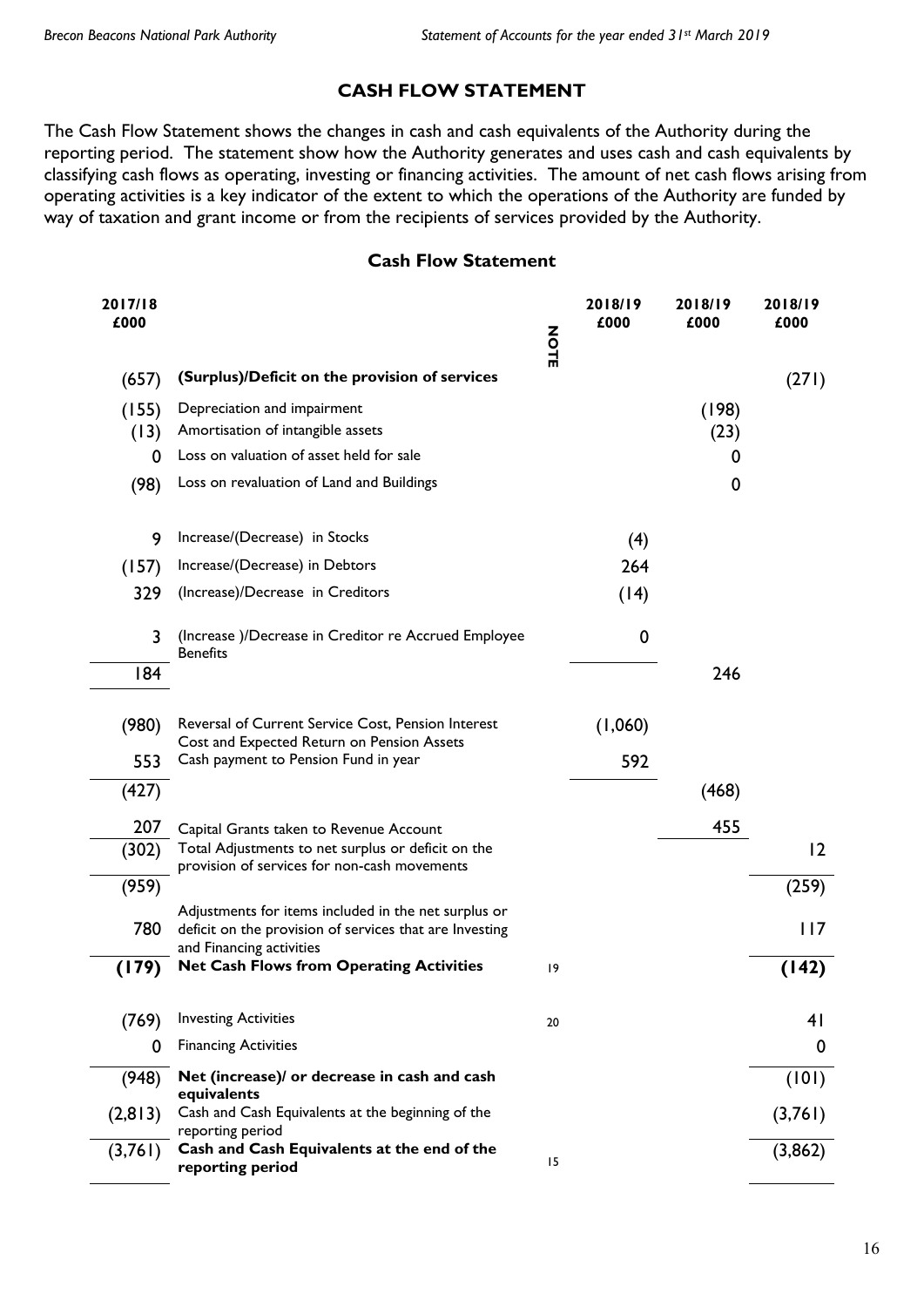## **NOTES TO THE ACCOUNTS**

## **NOTE 1: Accounting Policies**:

## **1.1 GENERAL PRINCIPLES**

The purpose of the Statement of Accounting Policies is to explain the calculation bases of the figures in the accounts.

The accounts have been prepared in accordance with:

- The current year's Code of Practice on Local Authority Accounting in the United Kingdom (the Code) and the Service Reporting Code of Practice as it applies to National Parks.
- The guidance notes issued by CIPFA on the application of International Financial Reporting Standards (IFRS's); International Accounting Standards (IAS's); Statements of Recommended Practice (SORP)
- The Local Government Finance Act 1982
- The Accounting principles of relevance, reliability, comparability and comprehensibility.
- The basic accounting concepts of materiality, going concern, matching, consistency, primacy of legislative requirements, prudence and substance over form. The concept of the primacy of legislative requirements is given precedence over other concepts where there is a conflict.

## **1.2 ACCRUALS OF INCOME AND EXPENDITURE**

Activity is accounted for in the year in which it occurs, not simply when cash payments are made or received. In particular:

- Revenue from the sales of goods is recognised when the Authority transfers the significant risks and rewards of ownership to the purchaser and it is probable that economic benefits or service potential associated with the transaction will flow to the Authority.
- Revenue from the provision of services is recognised when the Authority can measure reliably the percentage of completion of the transaction and it is probable that economic benefits or service potential associated with the transaction will flow to the Authority.
- Supplies are recorded as expenditure when they are consumed where there is a gap between the date supplies are received and their consumption, they are carried as inventories on the Balance Sheet.
- Where revenue and expenditure have been recognised but cash has not been received or paid, a debtor or creditor for the relevant amount is recorded in the Balance Sheet. Where debts may not be settled, the balance of debtors is reduced and a charge is made to the expenditure and income account for the income that might not be collected.

## **1.3 CASH AND CASH EQUIVALENTS**

Cash is represented by cash in hand and deposits with financial institutions repayable without penalty on notice of not more than 24 hours. Cash equivalents are investments that mature within 3 months or less from the date of acquisition and that are readily convertible to known amounts of cash with insignificant risk of change in value.

In the Cash Flow Statement, cash and cash equivalents are shown net of bank overdrafts that are repayable on demand and form an integral part of the Authority's cash management.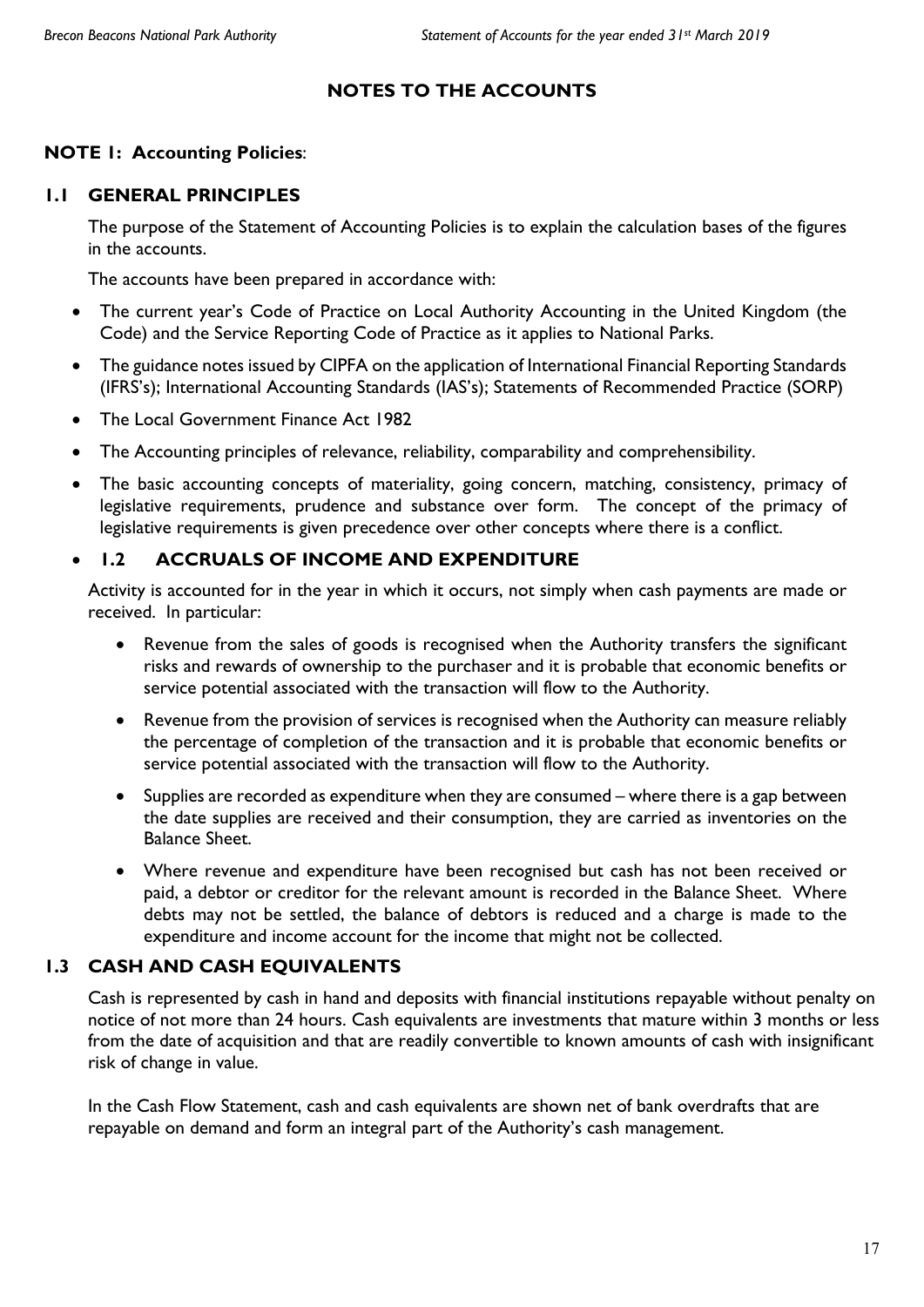## **1.4 PRIOR PERIOD ADJUSTMENTS, CHANGES IN ACCOUNTING POLICIES AND ESTIMATES AND ERRORS**

Prior period adjustments may arise as a result of a change in accounting policies or to correct a material error. Changes in accounting estimates are accounted for prospectively, i.e. in the current and future years affected by the change and do not give rise to a prior period adjustment.

Changes in accounting policies are only made when required by proper accounting practices or the change provides more reliable or relevant information about the effect of transactions, other events and conditions on the Authority's financial position or financial performance.

Where a change is made, it is applied retrospectively (unless stated otherwise) by adjusting opening balances and comparative amounts for the prior period as if the new policy had always been applied.

Material errors discovered in prior period figures are corrected retrospectively by amending opening balances and comparative amounts for the prior period.

## **1.5 CHARGES TO REVENUE FOR NON-CURRENT ASSETS**

Services, and support services are debited with the following amounts to record the cost of holding fixed assets during the year:

- Depreciation attributable to the assets used by the relevant service
- Revaluation and impairment losses on assets used by the service where there are no accumulated gains in the revaluation reserve against which the losses can be written off
- Amortisation of intangible fixed assets attributable to the service

The Authority is not required to fund depreciation, revaluations and impairment losses or amortisations from the revenue grant or levies. As the Authority is debt-free it is not required to make an annual contribution from revenue to reduce its overall borrowing requirement as would otherwise be the case.

## **1.6 EMPLOYEE BENEFITS**

Short-term employee benefits are those due to be settled within 12 months of the year-end. They include such benefits as wages and salaries, paid annual leave and paid sick leave for current employees and are recognised as an expense for services in the year in which employees render service to the Authority. An accrual is made for the cost of holiday entitlements (or any form of leave, eg time off in lieu) earned by employees but not taken before the year-end which employees can carry forward into the next financial year. The accrual is made on an estimated basis at the rates of pay applicable in the following accounting year, being the period in which the employee takes the benefit. The accrual is charged to Surplus or Deficit on the Provision of Services, but then reversed out through the Movement in Reserves Statement so that holiday benefits are charged to revenue in the financial year in which the holiday absence occurs.

Termination benefits are amounts payable as a result of a decision by the Authority to terminate an officer's employment before the normal retirement date or an officer's decision to accept voluntary redundancy and are charged on an accruals basis to relevant service line in the Comprehensive Income and Expenditure Statement at the earlier of when the authority can no longer withdraw the offer of those benefits or when the authority recognises the costs of a restructuring.

Where termination benefits involve the enhancement of pensions, statutory provisions require the Income and Expenditure Account to be charged with the amount payable to the pension fund or pensioner in the year, not the amount calculated according to the relevant accounting standards. In the Movement in Reserves Statement, appropriations are required to and from the Pensions Reserve to remove the notional debits and credits for pension enhancement termination benefits and replace them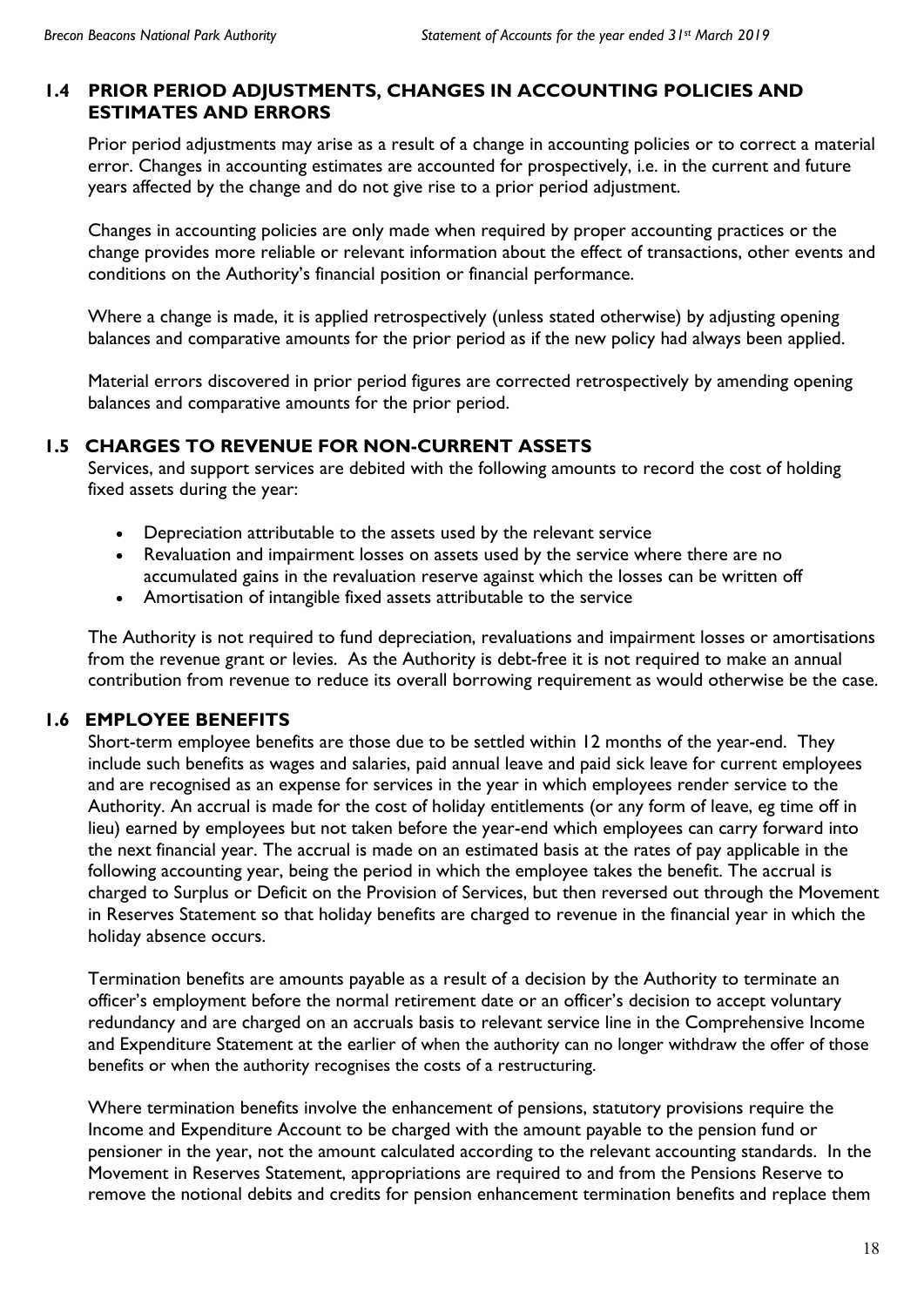with debits for cash paid to the pension fund and pensioners and any such amounts payable but unpaid at the year end.

**Post-employment benefits** are earned by employees during their working life in return for services to their employer. Employees of the Authority are members of the Local Government Pension Scheme, administered by Powys County Council. The scheme provides defined benefits to members (retirement lump sums and pensions) earned as employees work for the Authority and is accounted for as a defined benefits scheme.

The liabilities of the Powys Pension Fund attributable to the Authority are included in the Balance Sheet on an actuarial basis using the projected unit method – ie an assessment of the future payments that will be made in relation to retirements benefits earned to date by employees, based on assumptions about mortality rates, employee turnover rates, etc, and projections of earnings for current employees. Liabilities used for accounting purposes are calculated using a discount rate set with reference to corporate bond yields. The assets of the Powys pension fund attributable to the Authority are included in the Balance Sheet at their fair value.

- quoted securities current bid price
- unquoted securities professional estimate
- unitised securities current bid price
- property market value

The change in the net pensions liability is analysed into the following components:

- Service cost comprising:
- $\circ$  current service cost the increase in liabilities as a result of years of service earned this year allocated in the Comprehensive Income and Expenditure Statement to the services for which the employees worked
- $\circ$  past service cost the increase in liabilities as a result of a scheme amendment or curtailment whose effect relates to years of service earned in earlier years – debited to the Surplus or Deficit on the Provision of Services in the Comprehensive Income and Expenditure Statement as part of Non Distributed Costs
- o net interest on the net defined benefit liability (asset), ie net interest expense for the authority – the change during the period in the net defined benefit liability (asset) that arises from the passage of time charged to the Financing and Investment Income and Expenditure line of the Comprehensive Income and Expenditure Statement – this is calculated by applying the discount rate used to measure the defined benefit obligation at the beginning of the period to the net defined benefit liability (asset) at the beginning of the period – taking into account any changes in the net defined benefit liability (asset) during the period as a result of contribution and benefit payments.
- Re-measurements comprising:
- the return on plan assets excluding amounts included in net interest on the net defined benefit liability (asset) – charged to the Pensions Reserve as Other Comprehensive Income and **Expenditure**
- actuarial gains and losses changes in the net pensions liability that arise because events have not coincided with assumptions made at the last actuarial valuation or because the actuaries have updated their assumptions – charged to the Pensions Reserve as Other Comprehensive Income and Expenditure
- Contributions paid to the Powys Pension Fund cash paid as employer's contributions to the pension fund in settlement of liabilities; not accounted for as an expense.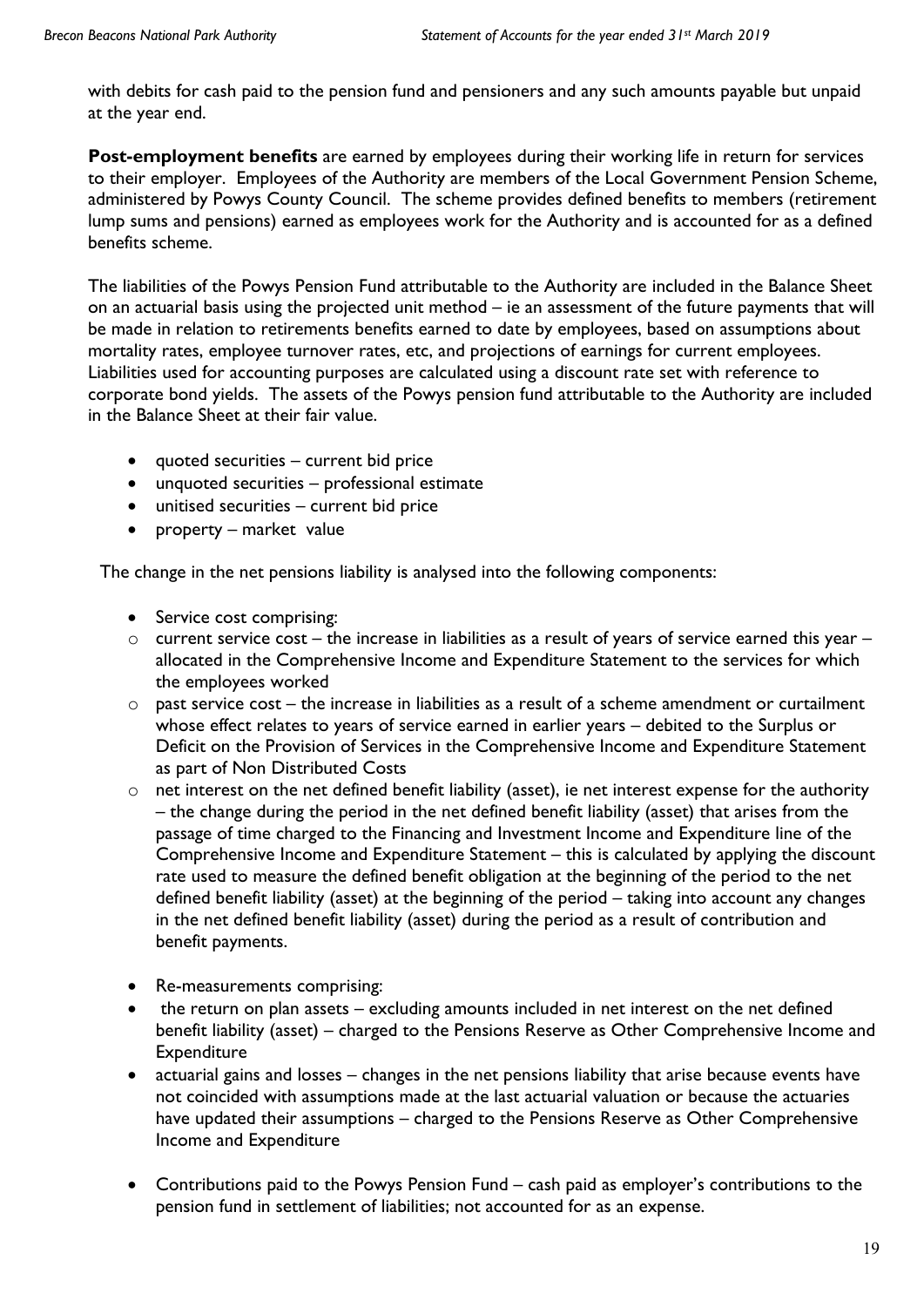In relation to retirement benefits, statutory provisions require the General Fund balance to be charged with the amount payable by the Authority to the pension fund or directly to pensioners in the year, not the amount calculated according to the relevant accounting standards. In the Movement in Reserves Statement, this means that there are appropriations to and from the Pensions Reserve to remove the notional debits and credits for retirement benefits and replace them with debits for the cash paid to the pension fund and pensioners and any such amounts payable but unpaid at the year-end. The negative balance that arises on the Pensions Reserve thereby measures the beneficial impact to the General Reserve of being required to account for retirement benefits on the basis of cash flows rather than as benefits are earned by employees.

The Authority also has restricted powers to make discretionary awards of retirement benefits in the event of early retirements. Any liabilities estimated to arise as a result of an award to any member of staff are accrued in the year of the decision to make the award and accounted for using the same policies as are applied to the Local Government Pension Scheme.

## **1.7 EVENTS AFTER THE REPORTING PERIOD**

Events after the Balance Sheet date are those events, both favourable and unfavourable, that occur between the end of the reporting period and the date when the Statement of Accounts is authorised for issue. Two types of events can be identified:

- Those that provide evidence of conditions that existed at the end of the reporting period the Statement of Accounts is adjusted to reflect such events
- Those that are indicative of conditions that arose after the reporting period the Statement of Accounts is not adjusted to reflect such events, but where a category of events would have a material effect, disclosure is made in the notes of the nature of the events and their estimated financial effect.

Events taking place after the date of authorisation for issue are not reflected in the Statement of Accounts.

## **1.8 FOREIGN CURRENCY TRANSLATION**

Where the Authority has entered into a transaction denominated in a foreign currency, the transaction is converted into sterling at the exchange rate applicable on the date the transaction was effective. Where amounts in foreign currency are outstanding at the year-end, they are reconverted at the spot exchange rate at 31 March. Resulting material gains or losses are recognised in the Financing and Investment Income and Expenditure line in the Comprehensive Income and Expenditure Statement.

## **1.9 GOVERNMENT GRANTS AND CONTRIBUTIONS**

Whether paid on account, by instalments or in arrears, government grants and third party contributions and donations are recognised as due to the Authority when there is reasonable assurance that the Authority will comply with the conditions attached to the payments, and the grants or contributions will be received.

Amounts recognised as due to the Authority are not credited to the Comprehensive Income and Expenditure Statement until there is reasonable certainty that conditions attached to the grant or contribution have been satisfied. Conditions are stipulations that specify that the future economic benefits or service potential embodied in the asset acquired using the grant or contribution are required to be consumed by the recipient as specified, or future economic benefits or service potential must be returned to the transferor.

Monies advanced as grants and contributions for which conditions have not been satisfied are carried in the Balance Sheet as Receipts in Advance. When conditions are satisfied, the grant or contribution is credited to the relevant service line (attributable revenue grants and contributions) or Taxation and Non-Specific Grant Income (non-ringfenced revenue grants and all capital grants) in the Comprehensive Income and Expenditure Statement.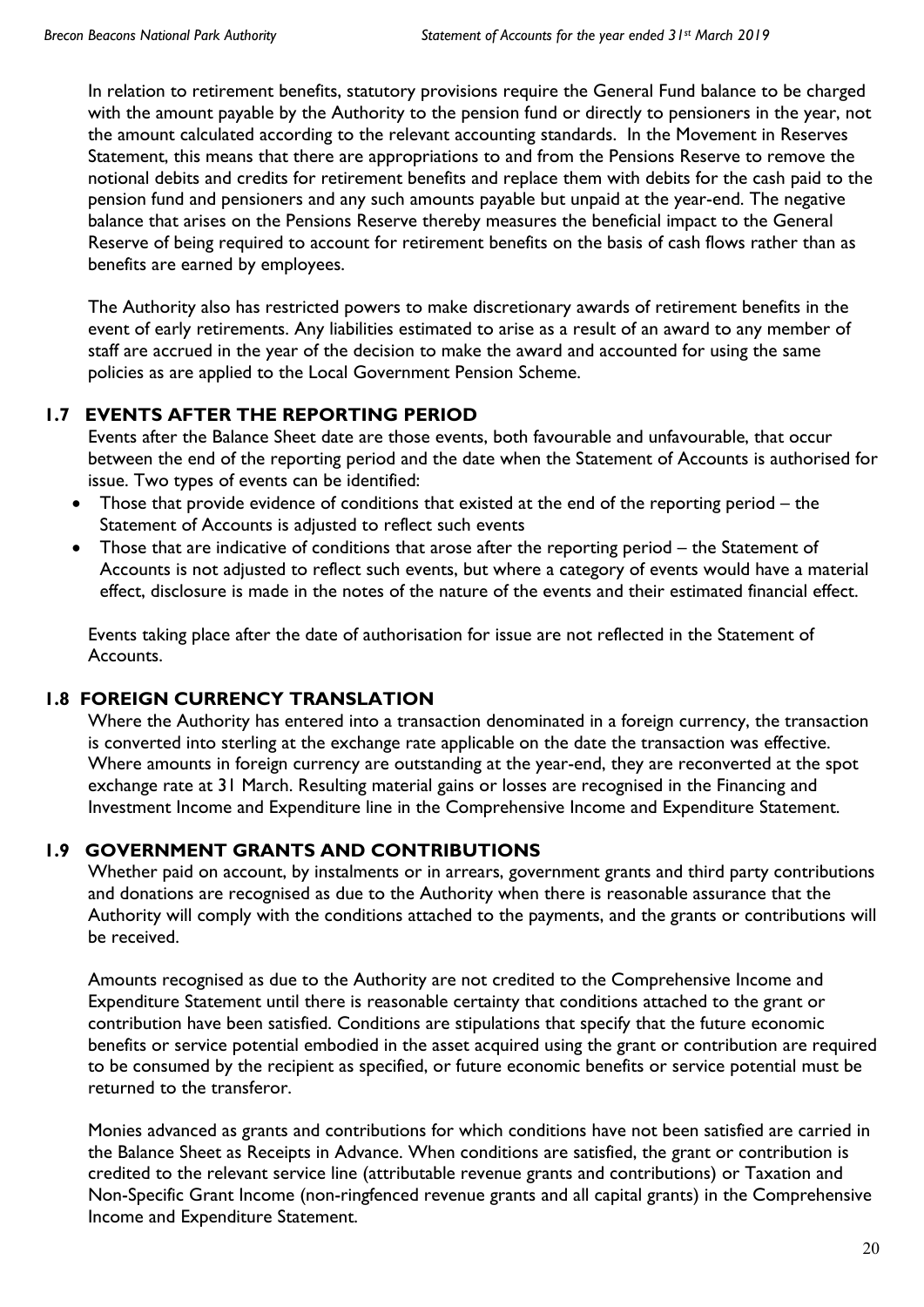Where capital grants are credited to the Comprehensive Income and Expenditure Statement, they are reversed out of the General Fund Balance in the Movement in Reserves Statement. Where the grant has yet to be used to finance capital expenditure, it is posted to Capital Grants Received in Advance. Where it has been applied, it is posted to the Capital Adjustment Account.

## **1.10 INTANGIBLE ASSETS**

Expenditure on non-monetary assets that do not have physical substance but are controlled by the Authority as a result of past events (eg software licences) is capitalised when it is expected that future economic benefits or service potential will flow from the intangible asset to the Authority.

Intangible assets are measured initially at cost and carried at amortised cost. The depreciable amount of an intangible asset is amortised over its useful life to the relevant service line(s) in the Comprehensive Income and Expenditure Statement. An asset is tested for impairment whenever there is an indication that the asset might be impaired – any losses recognised are posted to the relevant service line(s) in the Comprehensive Income and Expenditure Statement. Any gain or loss arising on the disposal or abandonment of an intangible asset is posted to the Other Operating Expenditure line in the Comprehensive Income and Expenditure Statement.

Where expenditure on intangible assets qualifies as capital expenditure for statutory purposes, amortisation, impairment losses and disposal gains and losses are not permitted to have an impact on the General Reserve. The gains and losses are therefore reversed out of the General Reserve in the Movement in Reserves Statement and posted to the Capital Adjustment Account and (for any sale proceeds greater than £10,000) the Capital Receipts Reserve.

## **1.11 INVENTORIES**

These have been included in the accounts at cost. This is a departure from the requirements of the CIFPA Code of Practice, which require stocks to be shown at the lower of actual cost or net realisable value, whichever is the lower. The difference is not considered to be material.

## **1.12 LEASES**

Leases are classified as finance leases where the terms of the lease transfer substantially all the risks and rewards incidental to ownership of the property, plant or equipment from the lessor to the lessee and the value of the item of property, plant or equipment leased exceeds the de minimis threshold of £10,000 – see item 1.14 below. All other leases are classed as operating leases.

Rentals paid under operating leases are charged to the Comprehensive Income and Expenditure Statement as an expense of the services benefitting from use of the leased property, plant or equipment. Charges are made on a straight-line basis over the life of the lease, even if this does not match the pattern of payments (eg there is a rent-free period at the commencement of the lease).

Where the Authority grants an operating lease over a property or an item of plant or equipment, the asset is retained in the Balance Sheet. Rental income is credited to the Other Operating Expenditure line in the Comprehensive Income and Expenditure Statement. Credits are made on a straight-line basis over the life of the lease, even if this does not match the pattern of payments (eg there is a premium paid at the commencement of the lease). Initial direct costs incurred in negotiating and arranging the lease are added to the carrying amount of the relevant asset and charged as an expense over the lease term on the same basis as rental income.

## **1.13 OVERHEADS AND SUPPORT SERVICES**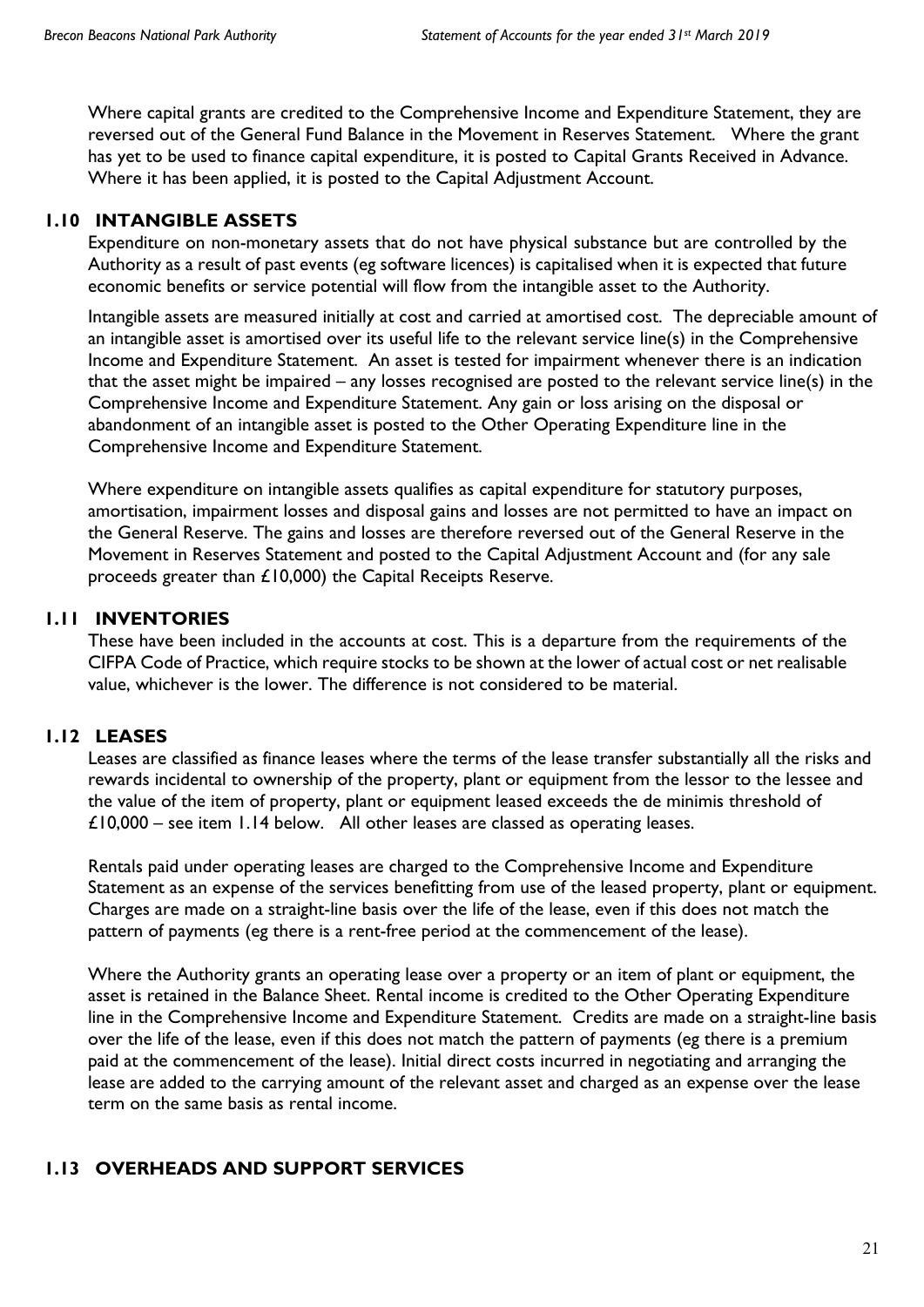In accordance with the current CIPFA Code of Practice, the cost of support services is accounted for in the same format as presented to Authority Members in the management accounts. Support services and departmental management costs are shown in the department under which they are managed.

## **1.14 PROPERTY, PLANT AND EQUIPMENT**

Assets that have physical substance and are held for use in the production or supply of goods or services, for rental to others, or for administrative purposes and that are expected to be used during more than one financial year are classified as Property, Plant and Equipment.

## **Recognition**

Expenditure on the acquisition, creation or enhancement of Property, Plant and Equipment is capitalised on an accruals basis, provided that it is probable that the future economic benefits or service potential associated with the item will flow to the Authority and the cost of the item can be measured reliably. Expenditure that maintains but does not add to an asset's potential to deliver future economic benefits or service potential (ie repairs and maintenance) is charged as an expense when it is incurred. The Authority has set a minimum level of £10,000 for capitalising expenditure, with the exception of land and buildings which are always capitalised. Expenditure below the minimum level is treated as revenue and assets with a net book value of less than  $\pounds$ 10,000 have been written out of the balance sheet and are no longer included in the total of fixed assets.

## **Measurement**

Assets are initially measured at cost, comprising the purchase price and any costs attributable to bringing the asset to the location and condition necessary for it to be capable of operating in the manner intended by management.

Assets are then carried in the Balance Sheet using the following measurement bases:

- Infrastructure, community assets and assets under construction: depreciated historical cost.
- All other assets: fair value, determined as the amount that would be paid for the asset in its existing use (existing use value).

Where there is no market-based evidence of fair value because of the specialist nature of an asset, depreciated replacement cost is used as an estimate of fair value. Where non-property assets that have short useful lives or low values (or both), depreciated historical cost basis is used as a proxy for fair value. Assets included in the Balance Sheet at fair value are revalued sufficiently regularly to ensure that their carrying amount is not materially different from their fair value at the year-end, but as a minimum every five years. Increases in valuations are matched by credits to the Revaluation Reserve to recognise unrealised gains.

Where decreases in value are identified, they are accounted for by:

- where there is a balance of revaluation gains for the asset in the Revaluation Reserve, the carrying amount of the asset is written down against that balance (up to the amount of the accumulated gains)
- where there is no balance in the Revaluation Reserve or an insufficient balance, the carrying amount of the asset is written down against the relevant service line(s) in the Comprehensive Income and Expenditure Statement.

The Revaluation Reserve contains revaluation gains recognised since 1 April 2007 only, the date of its formal implementation. Gains arising before that date have been consolidated into the Capital Adjustment Account.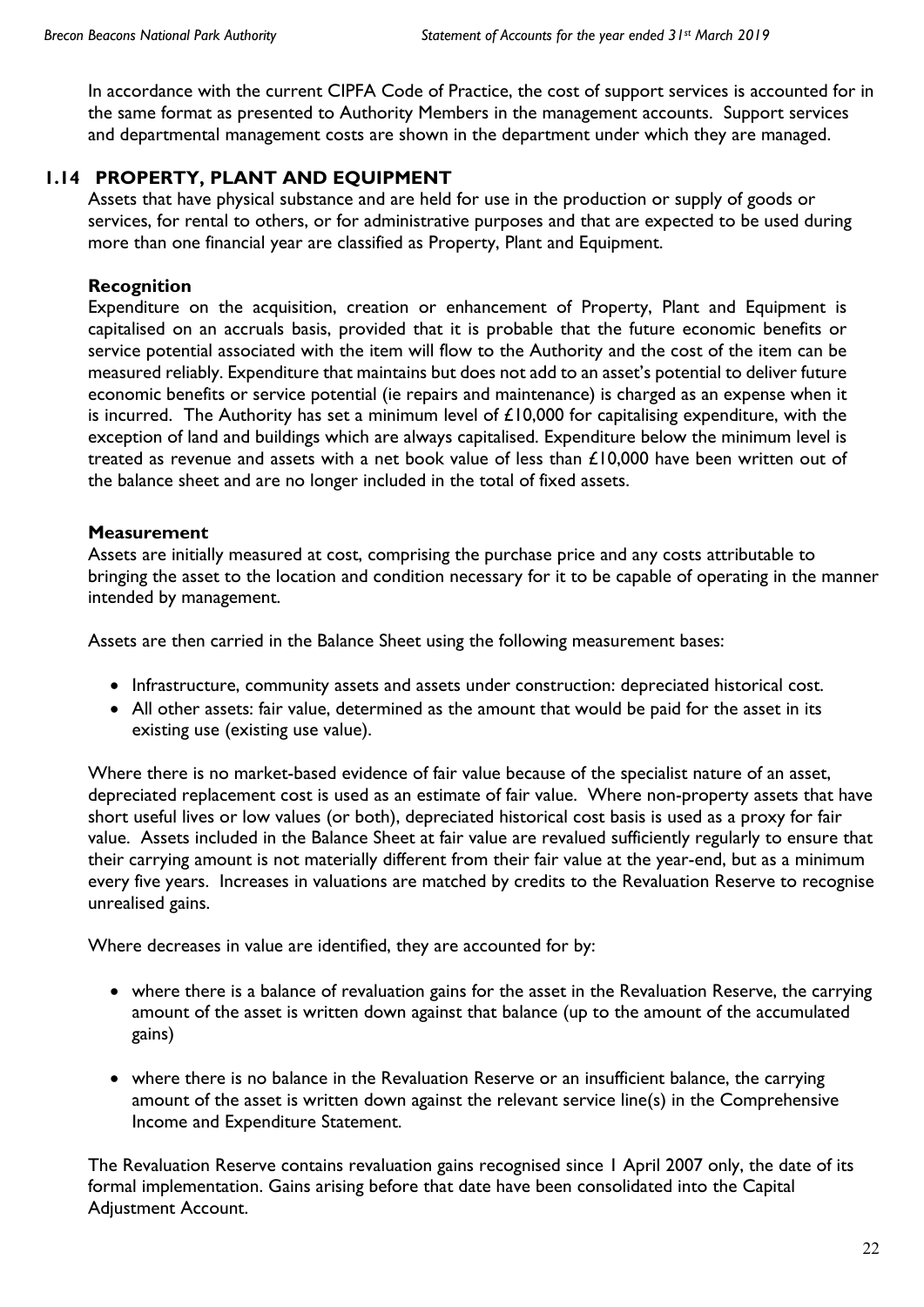## **Impairment**

Assets are assessed at each year-end as to whether there is any indication that an asset may be impaired. Where indications exist and any possible differences are estimated to be material, the recoverable amount of the asset is estimated and, where this is less than the carrying amount of the asset, an impairment loss is recognised for the shortfall.

Where impairment losses are identified, they are accounted for by:

- where there is a balance of revaluation gains for the asset in the Revaluation Reserve, the carrying amount of the asset is written down against that balance (up to the amount of the accumulated gains)
- where there is no balance in the Revaluation Reserve or an insufficient balance, the carrying amount of the asset is written down against the relevant service line(s) in the Comprehensive Income and Expenditure Statement.
- where an impairment loss is reversed subsequently, the reversal is credited to the relevant service line(s) in the Comprehensive Income and Expenditure Statement, up to the amount of the original loss, adjusted for depreciation that would have been charged if the loss had not been recognised.

## **Depreciation**

Depreciation is provided for on all Property, Plant and Equipment assets by the systematic allocation of their depreciable amounts over their useful lives. An exception is made for assets without a determinable finite useful life (ie freehold land and certain Community Assets) and assets that are not yet available for use (ie assets under construction). Deprecation is calculated on the following bases:

- dwellings and other buildings straight-line allocation over the useful life of the property as estimated by the valuer
- vehicles, plant, furniture and equipment straight-line allocation over the useful life of the asset as advised by a suitably qualified officer
- infrastructure (rights of way, trails and associated structures straight-line allocation over the useful life of the asset as advised by a suitably qualified officer

In the absence of specific advice, the estimated asset lives used are as follows:

| Vehicles and other equipment | 5 years  |
|------------------------------|----------|
| <b>IT</b> equipment          | 3 years  |
| Community and Infrastructure | 20 years |
| assets                       |          |
| Intangible Assets            | 3 years  |

Where an item of Property, Plant and Equipment asset has major components whose cost is significant in relation to the total cost of the item, the components are depreciated separately.

Revaluation gains are also depreciated, with an amount equal to the difference between current value depreciation charged on assets and the depreciation that would have been chargeable based on their historical cost being transferred each year from the Revaluation Reserve to the Capital Adjustment Account.

## **Disposals and Non-current Assets Held for Sale**

When it becomes probable that the carrying amount of an asset will be recovered principally through a sale transaction rather than through its continuing use, it is reclassified as an Asset Held for Sale. The asset is re-valued immediately before reclassification and then carried at the lower of this amount and fair value less costs to sell. Where there is a subsequent decrease to fair value less costs to sell, the loss is posted to the Other Operating Expenditure line in the Comprehensive Income and Expenditure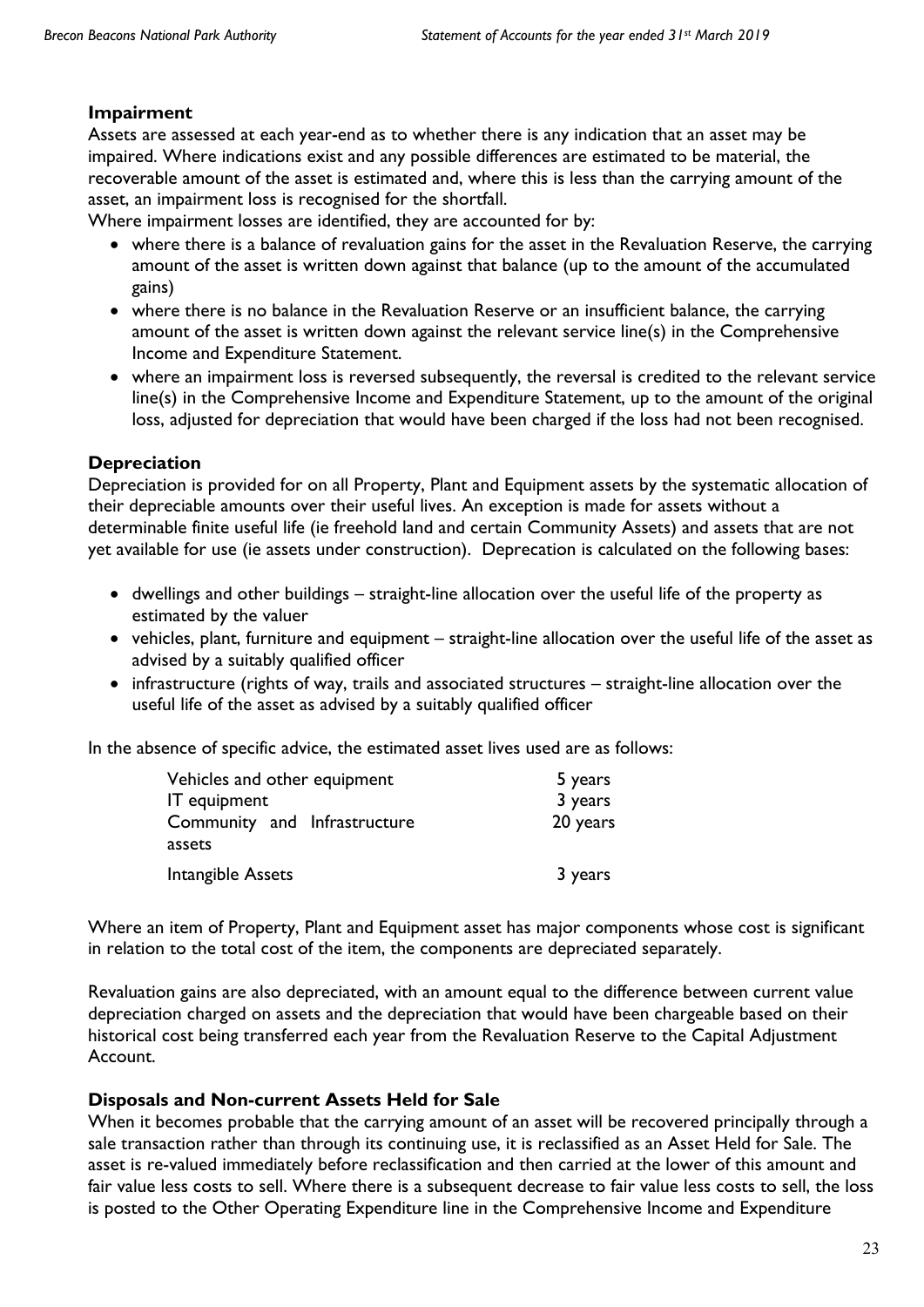Statement. Gains in fair value are recognised only up to the amount of any previously losses recognised in the Surplus or Deficit on Provision of Services. Depreciation is not charged on Assets Held for Sale.

If assets no longer meet the criteria to be classified as Assets Held for Sale, they are reclassified back to non-current assets and valued at the lower of their carrying amount before they were classified as held for sale; adjusted for depreciation, amortisation or revaluations that would have been recognised had they not been classified as Held for Sale, and their recoverable amount at the date of the decision not to sell.

Assets that are to be abandoned or scrapped are not reclassified as Assets Held for Sale. When an asset is disposed of or decommissioned, the carrying amount of the asset in the Balance Sheet (whether Property, Plant and Equipment or Assets Held for Sale) is written off to the Other Operating Expenditure line in the Comprehensive Income and Expenditure Statement as part of the gain or loss on disposal. Receipts from disposals (if any) are credited to the same line in the Comprehensive Income and Expenditure Statement also as part of the gain or loss on disposal (ie netted off against the carrying value of the asset at the time of disposal). Any revaluation gains accumulated for the asset in the Revaluation Reserve are transferred to the Capital Adjustment Account.

Amounts received for a disposal in excess of £10,000 are categorised as capital receipts. Receipts are appropriated to the Reserve from the General Fund Balance in the Movement in Reserves Statement. As the Authority is debt free, 100% of any such receipts can be used to finance new capital expenditure

The written-off value of disposals is not a charge against taxation, as the cost of fixed assets is fully provided for under separate arrangements for capital financing. Amounts are appropriated to the Capital Adjustment Account from the General Fund Balance in the Movement in Reserves Statement.

## **Surplus Assets**

Where an asset is no longer being used for operational purposes but is not being actively marketed, abandoned or scrapped, it is classified as a surplus asset. Surplus assets are valued at fair value (ie the price which would be received in an orderly transaction between market participants at the measurement date.

## **1.15 CONTINGENT LIABILITIES AND CONTINGENT ASSETS**

## **Contingent Liabilities**

A contingent liability arises where an event has taken place that gives the authority a possible obligation whose existence will only be confirmed by the occurrence or otherwise of uncertain future events not wholly within the control of the authority. Contingent liabilities also arise in circumstances where a provision would otherwise be made but either it is not probable that an outflow of resources will be required or the amount of the obligation cannot be measured reliably.

Contingent liabilities are not recognised in the Balance Sheet but disclosed in a note to the accounts where they are material.

## **Contingent Assets**

A contingent asset arises where an event has taken place that gives the authority a possible asset whose existence will only be confirmed by the occurrence or otherwise of uncertain future events not wholly within the control of the authority.

Contingent assets are not recognised in the Balance Sheet but disclosed in a note to the accounts where it is probable that there will be an inflow of economic benefits or service potential and they are material.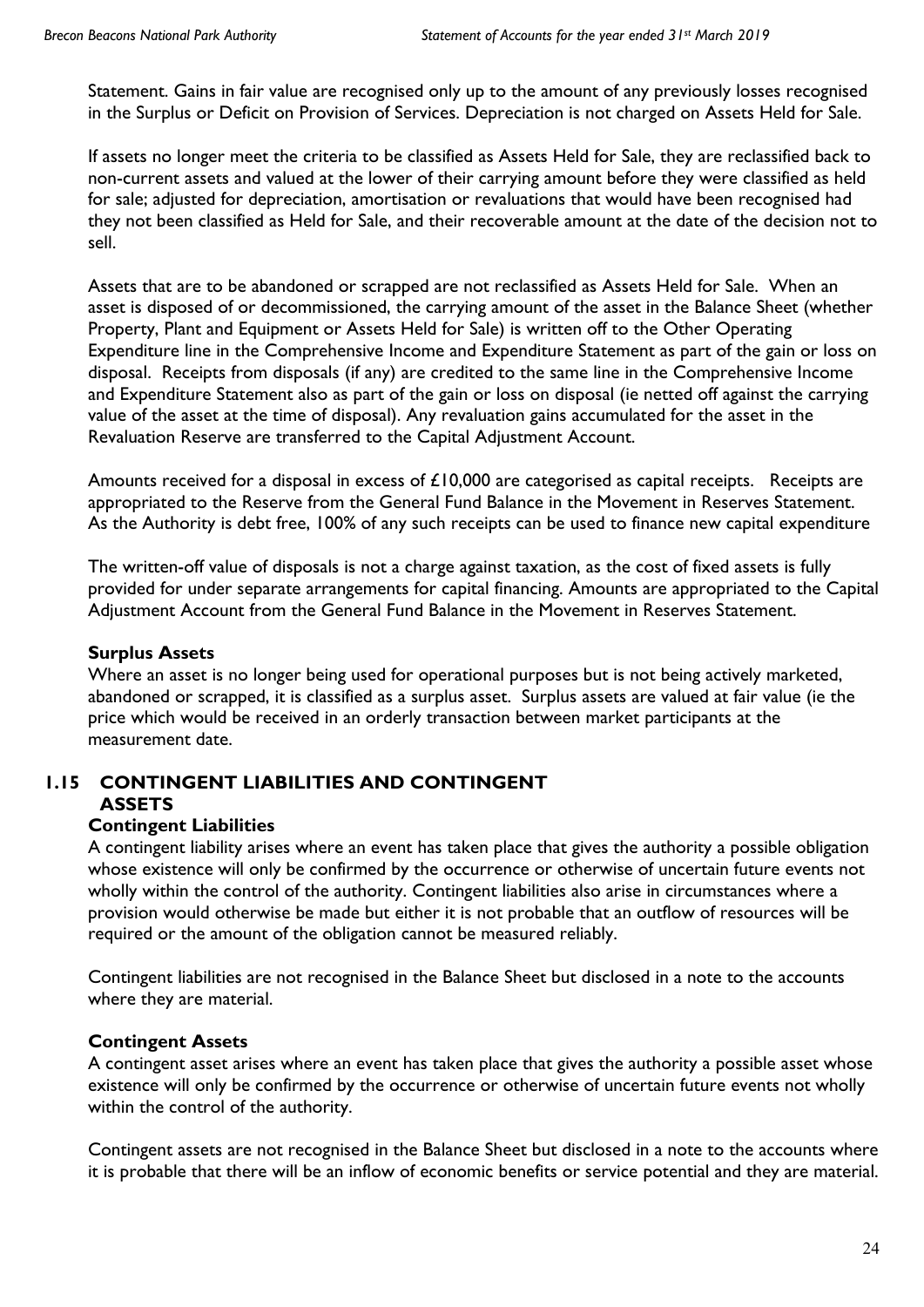### **1.16 RESERVES**

The Authority sets aside specific amounts as reserves for future policy purposes or to cover contingencies*.* Reserves are created by appropriating amounts out of the General Fund Balance in the Movement in Reserves Statement. When expenditure to be financed from a reserve is incurred, it is charged to the appropriate service in that year to score against the Surplus or Deficit on the Provision of Services in the Comprehensive Income and Expenditure Statement. The reserve is then appropriated back into the General Fund Balance in the Movement in Reserves Statement so that there is no net charge against taxation for the expenditure.

Certain reserves are kept to manage the accounting processes for non-current assets, retirement and employee benefits and do not represent usable resources for the Authority – these reserves are explained in the relevant policies.

## **1.17 VALUE ADDED TAX**

The accounts have been prepared on a VAT exclusive basis, to the extent that it is recoverable.

#### **NOTE 2: Accounting Standards Issued and Not Adopted**

IAS (International Accounting Standard) 16 relating to the accounting treatment of leases would, if implemented, have a material impact on the value of Property, Plant and Equipment recorded on the Balance Sheet, as well as the value of Liabilities recorded. CIPFA has taken the decision to delay implementation of the Standard until 1 April 2020.

## **NOTE 3: Critical Judgements In Applying Accounting Policies**

In applying the Authority's Accounting Policies, certain judgements have been made involving uncertainty about future events. The critical judgements made in the Statement of Accounts are:

 There is uncertainty about future levels of funding for National Park Authorities in Wales beyond the 2019/20 financial year. However, the assumption has been made that the Authority's principal functions will continue and that the Authority will continue to exist as a 'going concern'. The most significant implication of this is that the Authority's future liabilities to the Powys Pension Fund will not crystallise in the short term and are being met by contribution levels set by the Fund's actuary.

## **NOTE 4: Assumptions Made About the Future and Other Major Sources of Estimation Uncertainty**

The Statement of Accounts contains estimated figures which are based on assumptions made by the Authority about the future or are otherwise uncertain. Estimates are made taking into account historical experience, current trends and other relevant factors. However, because balances cannot be determined with certainty, actual results could be materially different from the assumptions and estimates. The items in the Authority's Balance Sheet at 31 March 2019 for which there is a significant risk of material adjustment in the forthcoming financial year are as follows: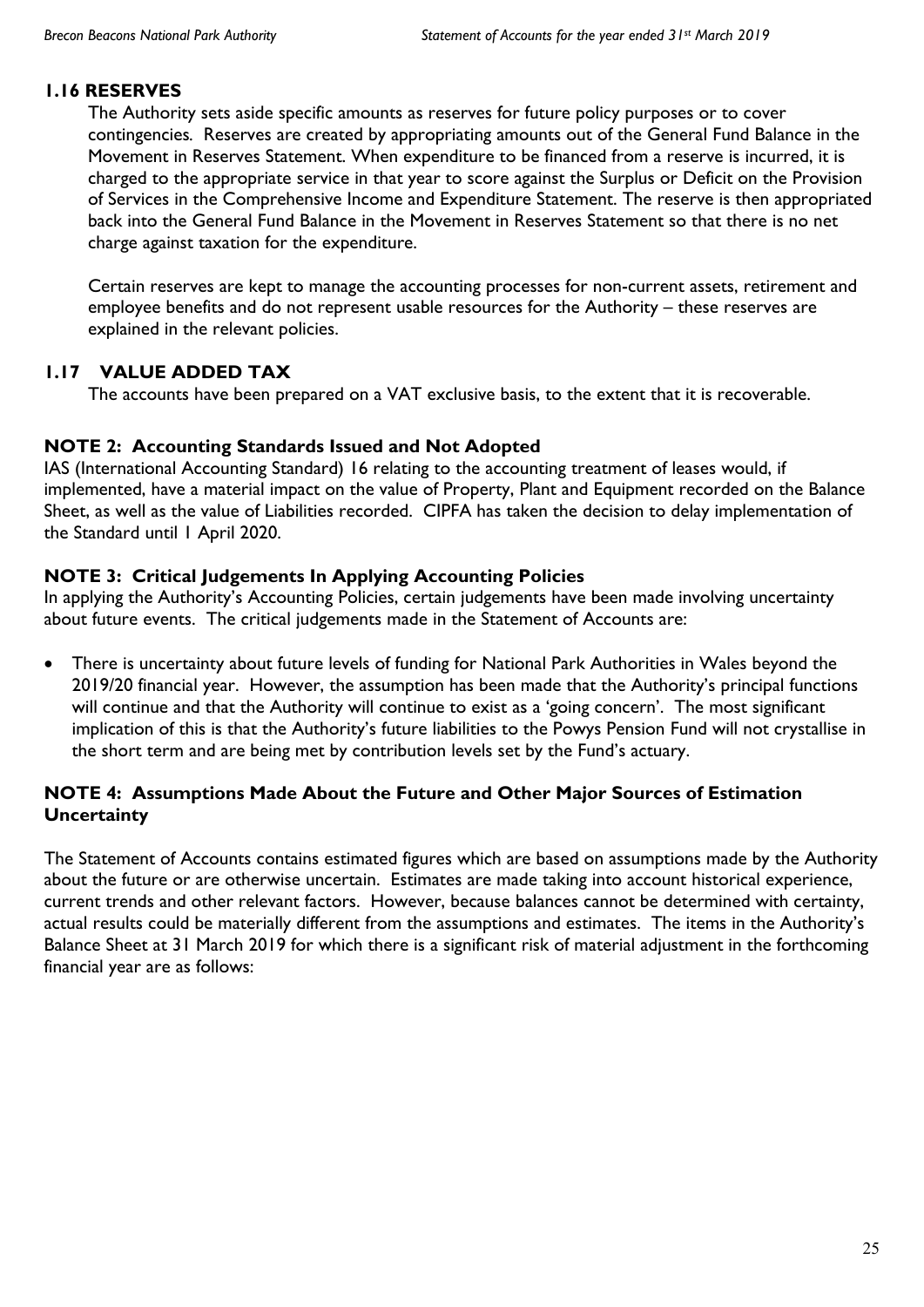| Item                             | <b>Uncertainties</b>                                                                                                                                                                                                                                                                                                                                                                                                                                                                                                                                                                                   | <b>Effect If Actual Results Differ</b>                                                                                                                                                                                                                                                                                                                                                                                                                                                                                                                                                                                                                                                                                                                  |
|----------------------------------|--------------------------------------------------------------------------------------------------------------------------------------------------------------------------------------------------------------------------------------------------------------------------------------------------------------------------------------------------------------------------------------------------------------------------------------------------------------------------------------------------------------------------------------------------------------------------------------------------------|---------------------------------------------------------------------------------------------------------------------------------------------------------------------------------------------------------------------------------------------------------------------------------------------------------------------------------------------------------------------------------------------------------------------------------------------------------------------------------------------------------------------------------------------------------------------------------------------------------------------------------------------------------------------------------------------------------------------------------------------------------|
|                                  |                                                                                                                                                                                                                                                                                                                                                                                                                                                                                                                                                                                                        | <b>From Assumptions</b>                                                                                                                                                                                                                                                                                                                                                                                                                                                                                                                                                                                                                                                                                                                                 |
| Pensions liability/Asset         | Estimation of the net liability to pay<br>pensions depends on a number of<br>complex judgements relating to<br>corporate bond yields, the discount<br>rate used, projected rates of salary<br>increase, changes to the Local<br>Government Pension Scheme itself,<br>future retirement ages, mortality<br>rates and expected returns on<br>pension fund assets. AON Hewitt<br>provides the Authority with actuarial<br>advice on the assumptions to be<br>applied and their effect - see Note<br>31.                                                                                                   | Changes in assumptions may<br>interact in a number of ways but<br>may have a large impact on the<br>Financial Statement. The<br>accounting standard governing the<br>accounting basis for Pension<br>Scheme costs is known to cause<br>volatility in estimates of assets and<br>liabilities between years and hence<br>large swings in both the CIES total<br>and net assets. The Powys Pension<br>Fund holds a significant proportion<br>of growth asset which while<br>expected to outperform corporate<br>bonds in the long term creates<br>volatility and risk in the short term<br>in relation to the accounting figures.<br>The actual cost of pension benefits<br>accrued by current Authority<br>employees will not be known for<br>many years. |
| Property, Plant and<br>Equipment | Assets are depreciated over useful<br>lives that are dependent on<br>assumptions about the level of<br>repairs and maintenance that will be<br>carried out on individual assets. The<br>current economic climate makes it<br>uncertain that the Authority will be<br>able to sustain its current spending<br>on repairs and maintenance, bringing<br>into doubt the useful lives assigned<br>to assets. Valuations ascribed to<br>Property by the Authority's valuers<br>are affected by market values which<br>are substantially dependent on<br>economic factors outside the<br>Authority's control. | A reduction in useful life or<br>identification of impairment<br>increases the charge on the Cost of<br>Services and reduces the value of<br>assets in the Balance Sheet. See<br>Note 11 for details of depreciation<br>and impairment in the year.<br>Changes in the market value of<br>assets may result in the Authority's<br>land and buildings being under- or<br>over-valued.                                                                                                                                                                                                                                                                                                                                                                     |

## **NOTE 5: Events after the Balance Sheet date**

The Statement of Accounts was authorised for issue by Chief Financial Officer on 31 May 2019. Events taking place after this date are not reflected in the Statements or notes. Where events taking place before this date provided information about conditions existing at 31 March 2019, the figures in the Statements and notes have been adjusted in all material respects to reflect the impact of this information.

## **NOTE 6: Adjustments between accounting basis and funding basis under Regulations**

This note details the adjustments that are made to the total comprehensive income and expenditure recognised by the Authority in the year in accordance with proper accounting practice to the resources that are specified by statutory provisions as being available to the Authority to meet future capital and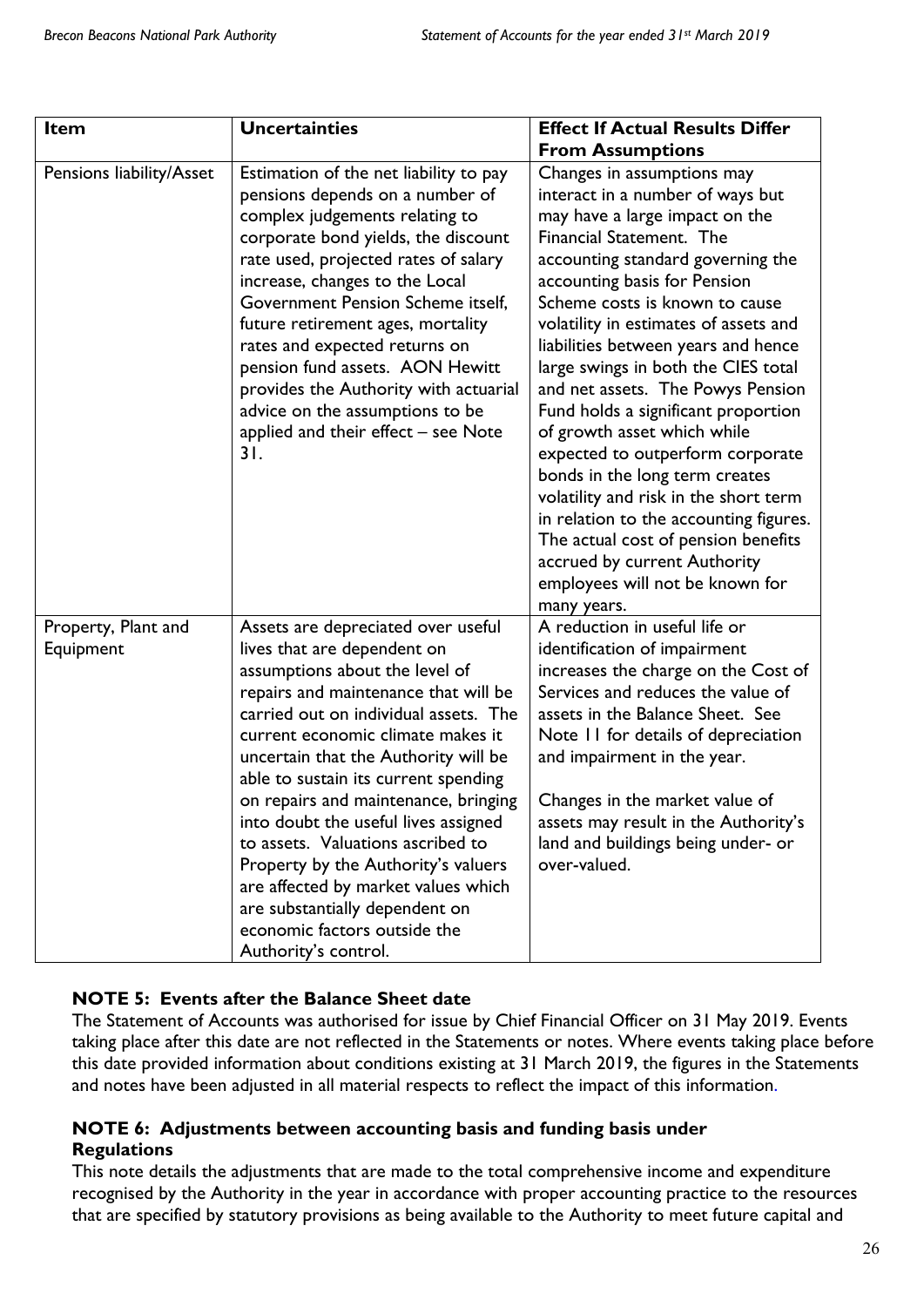revenue expenditure. Below is a description of the General Reserve, against which the adjustments are made.

#### **General Reserve**

The General Reserve is the statutory fund into which all the receipts of an authority are required to be paid and out of which all liabilities are to be met, except to the extent that statutory rules might provide otherwise. These rules can also specify the financial year in which liabilities and payments should impact on the General Reserve, which is not necessarily in accordance with proper accounting practice. The General Reserve therefore summarises the resources that the Authority is statutorily empowered to spend on its services or on capital investment. Details of the adjustments are provided below.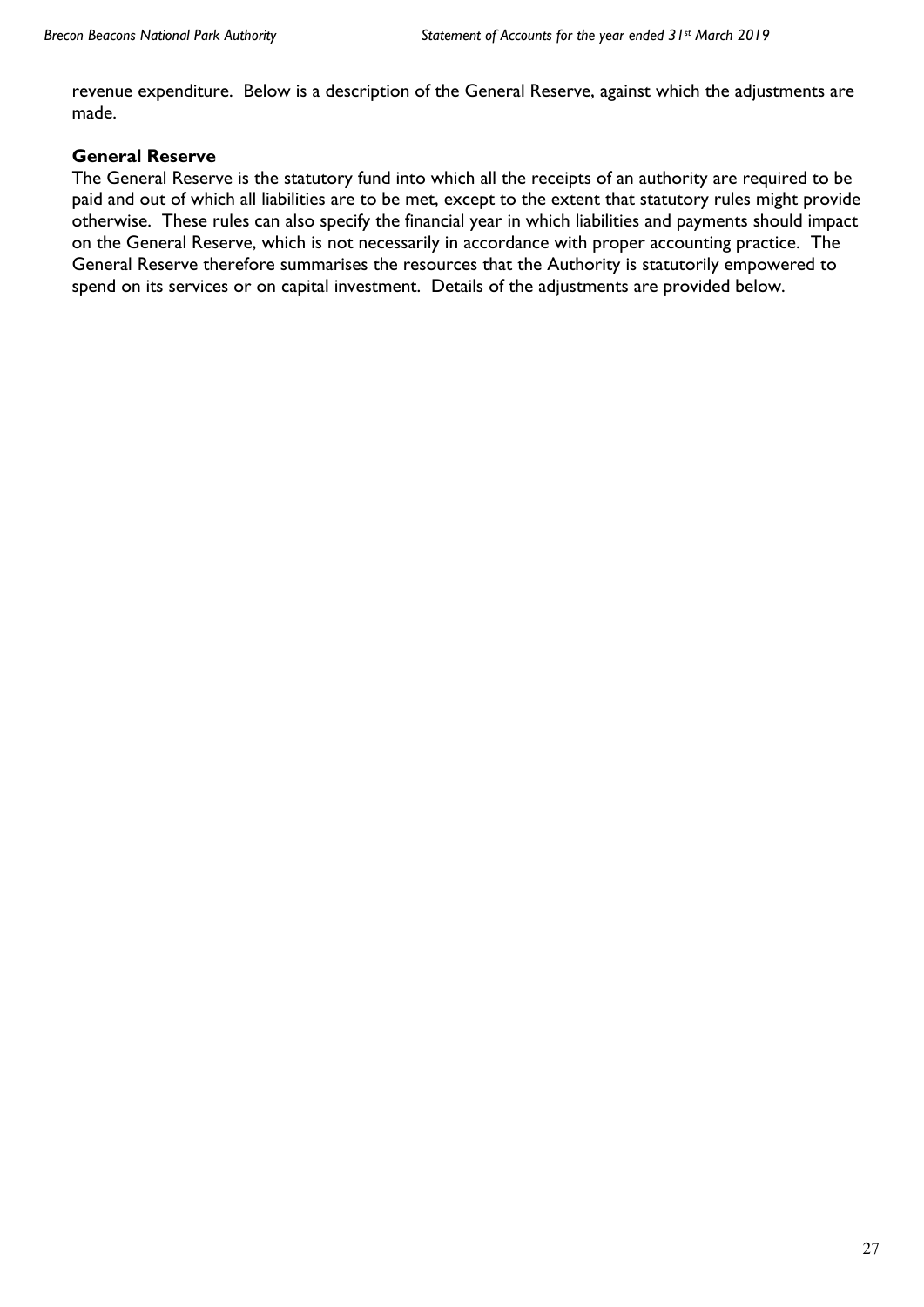## **Adjustments between accounting basis and funding basis under Regulations in the year**

|                    | 2017/18                              |                              |                                                                                                                                                                                                                                                                      |                           | 2018/19                       |                              |
|--------------------|--------------------------------------|------------------------------|----------------------------------------------------------------------------------------------------------------------------------------------------------------------------------------------------------------------------------------------------------------------|---------------------------|-------------------------------|------------------------------|
| General<br>Reserve | Move-<br>ments in<br><b>Unusable</b> | Move-<br>ments in<br>Capital |                                                                                                                                                                                                                                                                      | General<br><b>Reserve</b> | Move-<br>ments in<br>Unusable | Move-<br>ments in<br>Capital |
| £000               | <b>Reserves</b><br>£000              | <b>Reserves</b><br>£000      |                                                                                                                                                                                                                                                                      | £000                      | <b>Reserves</b><br>£000       | <b>Reserves</b><br>£000      |
|                    |                                      |                              | Adjustments primarily involving the<br><b>Capital Adjustment Account</b>                                                                                                                                                                                             |                           |                               |                              |
| (168)              | 168                                  |                              | Charges for depreciation and impairment<br>of non-current assets                                                                                                                                                                                                     | (221)                     | 221                           |                              |
| (150)              | 150                                  |                              | Amounts of non-current assets written off<br>on disposal as part of gain/loss on disposal<br>shown in CIES                                                                                                                                                           | 0                         | $\boldsymbol{0}$              |                              |
| (98)               | 98                                   |                              | Revaluation losses on Property, Plant and<br>Equipment                                                                                                                                                                                                               | (25)                      | 25                            |                              |
| 206                | (206)                                |                              | Capital grants and contributions applied                                                                                                                                                                                                                             | 454                       | (454)                         |                              |
| 33                 | (33)                                 |                              | Insertion of items not debited or<br>credited to the Comprehensive<br><b>Income and Expenditure Statement</b><br>Capital expenditure charged against the<br>General Fund<br>Adjustments primarily involving the<br><b>Capital Receipts Reserve</b>                   | 3                         | (3)                           |                              |
| 202                |                                      | (202)                        | Transfer of cash sale net proceeds credited<br>as part of the gain/loss on disposal to the<br>CIES and financing of disposal costs and<br>financing cost of disposal from Cap Receipt<br>Adjustments primarily involving the<br><b>Capital Grants Unappd account</b> | 0                         | $\boldsymbol{0}$              |                              |
| 730                |                                      | (730)                        | Grants received but unapplied in year<br>transferred to Capital Grants Unapplied<br>Account<br>Adjustments primarily involving the<br><b>Pensions Reserve</b>                                                                                                        | 118                       |                               | (118)                        |
| (980)              | 980                                  |                              | Reversal of items relating to retirement<br>benefits debited or credited to the<br>Comprehensive Income and Expenditure<br>Statement (see NOTE 31)                                                                                                                   | (440)                     | 440                           |                              |
| 553                | (553)                                |                              | Employers' pension contributions and<br>direct payments to pensioners payable in<br>the year<br><b>Adjustments Primarily involving the</b>                                                                                                                           | 592                       | (592)                         |                              |
|                    |                                      |                              | <b>Accumulated Absences Account</b>                                                                                                                                                                                                                                  |                           |                               |                              |
| 3                  | (3)                                  |                              | Amount by which officer remuneration<br>charged to the Comprehensive income and<br>Expenditure Statement on an accruals basis<br>is different from that chargeable in the year<br>in accordance with statutory requirements                                          | 0                         | $\boldsymbol{0}$              |                              |
| <b>331</b>         | 601                                  | (932)                        | <b>TOTAL ADJUSTMENTS</b>                                                                                                                                                                                                                                             | 48 I                      | (363)                         | (118)                        |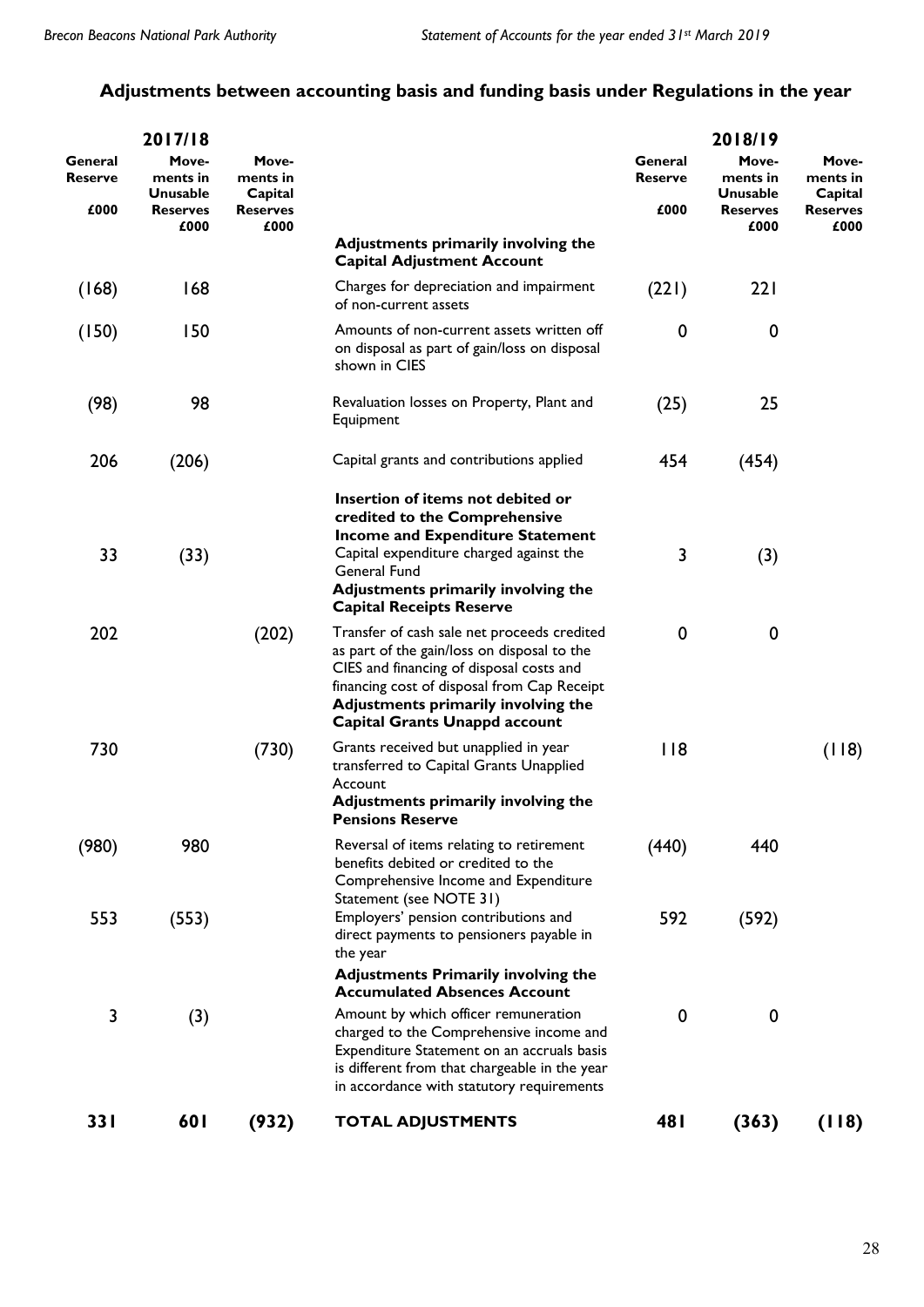### **NOTE 7: TRANSFERS BETWEEN EARMARKED RESERVES AND THE GENERAL FUND**

These reserves are amounts set aside by the Authority out of its revenue resources to meet future costs whose timing and extent are uncertain. They are held until required or until the Authority decides that the anticipated costs will not arise, when they can be transferred, via the appropriations account, into the General Reserve. The purposes of the principal earmarked reserves are described below.

#### **S106 Affordable Housing Reserve**

This reserve has been established to retain S106 sums payable to the Authority in relation to property development pending their allocation to applicants for the provision of affordable housing. Affordable Housing receipts which have conditions attached and are potentially repayable to the developer have been treated as Receipts in Advance.

#### **National Grid Staffing Reserve**

This reserve was set up to receive funding for additional posts in relation to a one-off payment from Transco to help mitigate the impact of the construction of a gas pipeline across the National Park. The grant was intended to cover payroll and other associated costs for a number of years for a Warden and an Ecologist. The reserve continues to be used to support the work of the Ecology team. Amounts are transferred into the revenue account as required.

#### **Welsh Government Specific Revenue Funding 2017**

This reserve holds the unspent portion of revenue funding for a range of specific projects, provided to the Authority in addition to its core grant in 2016/17. This will facilitate reporting on the use of the funding.

#### **Welsh Government Specific Revenue Funding 2018**

This reserve holds the unspent portion of revenue funding for a range of specific projects, provided to the Authority in addition to its core grant in 2017/18.

#### **Welsh Government Specific Revenue Funding 2019**

This reserve holds the unspent portion of revenue funding for a range of specific projects, provided to the Authority in addition to its core grant in 2018/19.

#### **Conservation Fund Reserve**

Fees received by the Authority from organisations using Authority land for filming, net of any related costs, are set aside for use on environmental improvement projects and other expenditure to benefit the National Park.

#### **Local Development Plan Enquiry Reserve**

The Authority is legally required to publish a Local Development Plan periodically. This involves extensive consultation and data collection, a public enquiry held by an external Planning Inspector, and publication costs at intervals of 3-5 years. Funds were set aside each year to help fund these recurring costs. The current Plan was adopted in 2014 and is currently being reviewed.

#### **Tourism and Information Publications Reserve**

This fund provides for the cost of refreshing and reprinting Authority information publications and is credited with the net income generated by sales of the publications.

#### **Tourism Projects Reserve**

The Reserve has been set aside for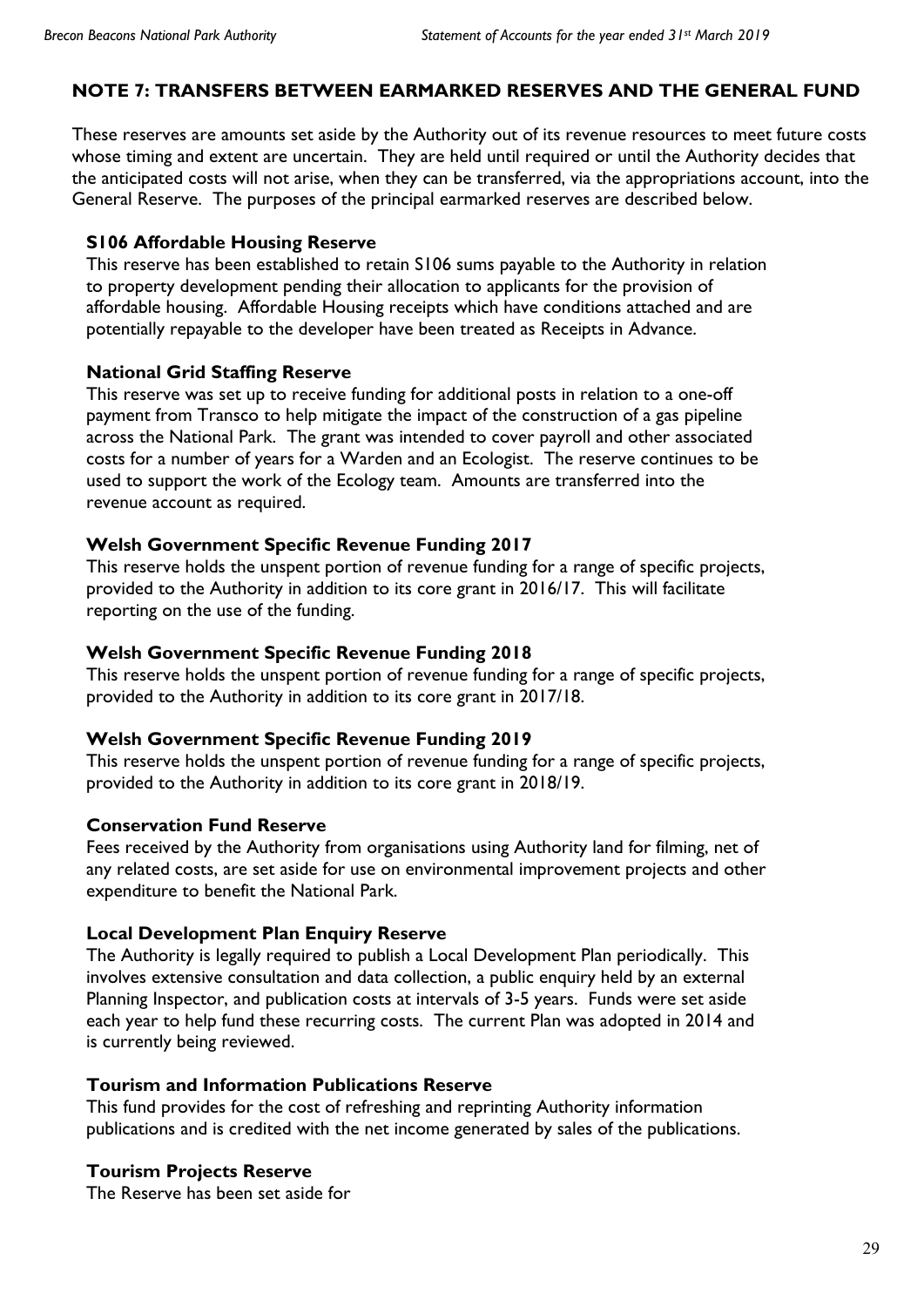contingencies and exchange rate losses arising from the projects has been reserved for use to support future grant bids and tourism initiatives.

## **Tourism Destination Partnership Reserve**

This reserve holds funds received from members of the Sustainable Destination Partnership until they are applied on tourism projects for the Partnership.

## **Legacy receipts Reserve**

This new reserve was set up to earmark funding received in the form of bequests until it can be appropriately used to benefit the National Park.

## **Dwr Cymru-Welsh Water Reserve**

Funds received from DCWW for agreed programmes of work in water catchment areas such as peatland restoration and environmental study and data collection but not yet applied have been reserved for use in future years.

## **Sustainable Development Fund Earmarked Sums**

This reserve represents funding commitments agreed by the Grant Allocation Panel but not claimed by the grantee at the financial year end.

## **Black Mountains Land Use Partnership Project Reserve**

This reserve is to cover project financial risks in years 3 and 4 arising from the grant claims process and the grant scheme's hypothecation of administrative costs.

Details of the adjustments for the last two financial years are provided below.

|                                                                                     | Вã<br>س<br>20<br>ance<br>┙<br><u>수</u><br>ά | Adjustment<br>Rounding | Transfers<br>out | <b>Transfers in</b> | 5g<br>ఠ<br>g<br>arch<br>ā<br>$\bullet$<br>٩P | Rounding<br>djustment | ransfers<br>out | Transfers<br>$\overline{5}$ | 53<br>50<br>۳<br>ā<br>arch<br>$\bullet$<br>ă |
|-------------------------------------------------------------------------------------|---------------------------------------------|------------------------|------------------|---------------------|----------------------------------------------|-----------------------|-----------------|-----------------------------|----------------------------------------------|
|                                                                                     | £000                                        | £000                   | £000             | £000                | £000                                         | £000                  | £000            | £000                        | £000                                         |
| <b>Welsh Government</b><br>Specific revenue grants<br>committed to projects         | $\mathbf 0$                                 | $\mathbf 0$            | (58)             | 485                 | 427                                          |                       | (131)           | 455                         | 751                                          |
| S106/Affordable Housing<br>sums received by the<br>Authority but not yet<br>applied | 6                                           | $\mathbf 0$            | 0                | 25                  | 31                                           | - 1                   | $\Omega$        | $\mathbf 0$                 | 30                                           |
| Other Earmarked<br>Reserves                                                         | 434                                         |                        | (88)             | 332                 | 679                                          |                       | (149)           | 112                         | 643                                          |
| <b>Total</b>                                                                        | 440                                         |                        | (146)            | 842                 | 1,137                                        | 0                     | (280)           | 567                         | 1424                                         |

## **NOTE 8: Other Operating Expenditure**

| 2017/18<br>£000 |                                                      | 2018/19<br>£000 |
|-----------------|------------------------------------------------------|-----------------|
| (50)            | (Gains)/losses on the disposal of non-current assets |                 |
| 20              | <b>Pension Fund Administration Costs</b>             | 20              |
| (30)            | Total                                                | 20              |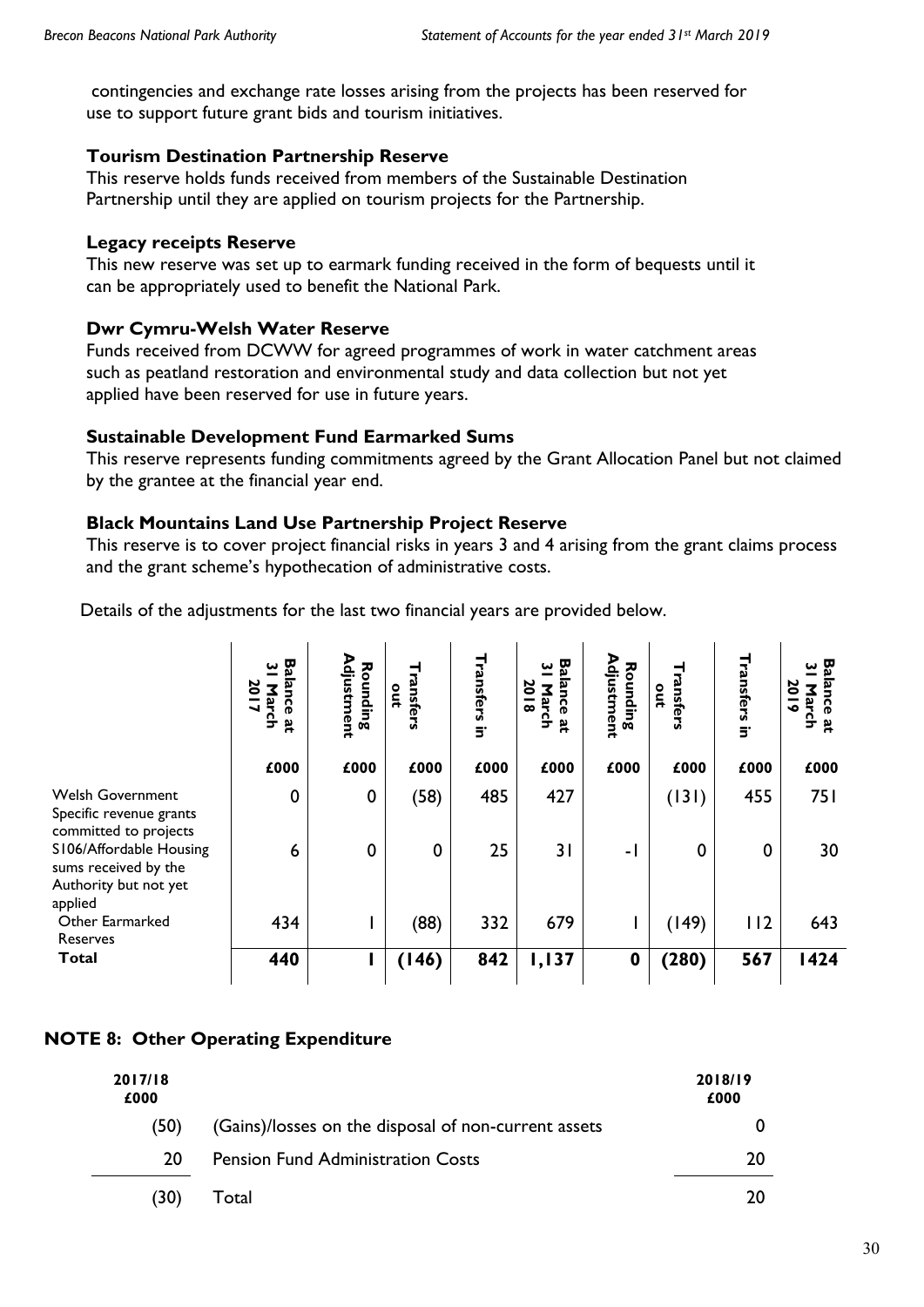## **NOTE 9: Financing and Investment Income and Expenditure**

| 2017/18<br>£000 |                                                          | 2018/19<br>£000 |
|-----------------|----------------------------------------------------------|-----------------|
| 190             | Interest on Pension Scheme net defined benefit liability | 220             |
| (6)             | Interest receivable and similar income                   | 25              |
| 184             | Total                                                    | -95             |

## **NOTE 10: Taxation and Non-Specific Grant Income** (see also Note 25 - Total Grant Income)

| 2017/18<br>£000 | 2017/18<br>£000 |                                                   | 2018/19<br>£000 | 2018/19<br>£000 |
|-----------------|-----------------|---------------------------------------------------|-----------------|-----------------|
|                 |                 | <b>Levies on Constituent Local Authorities</b>    |                 |                 |
| 554             |                 | Powys County Council                              | 525             |                 |
| 138             |                 | Carmarthenshire County Council                    | 131             |                 |
| 106             |                 | Monmouthshire County Council                      | 100             |                 |
| 48              |                 | Rhondda Cynon Taff County Borough Council         | 45              |                 |
| 38              |                 | Merthyr Tydfil County Borough Council             | 36              |                 |
| 29              |                 | Blaenau Gwent County Borough Council              | 28              |                 |
| 29              |                 | <b>Torfaen County Borough Council</b>             | 27              |                 |
|                 | 942             |                                                   |                 | 892             |
|                 | 3,006           | Non-Specific Grant Income - National Park Grant   |                 | 2,827           |
|                 |                 | Funding Pressures Grant Income - Welsh Government |                 | 455             |
|                 | 206             | Capital Grants and Contributions applied in year  |                 | 455             |
|                 | 730             | Capital Grants and Contributions received         |                 | 139             |
|                 | 4,884           | <b>Total</b>                                      |                 | 4,768           |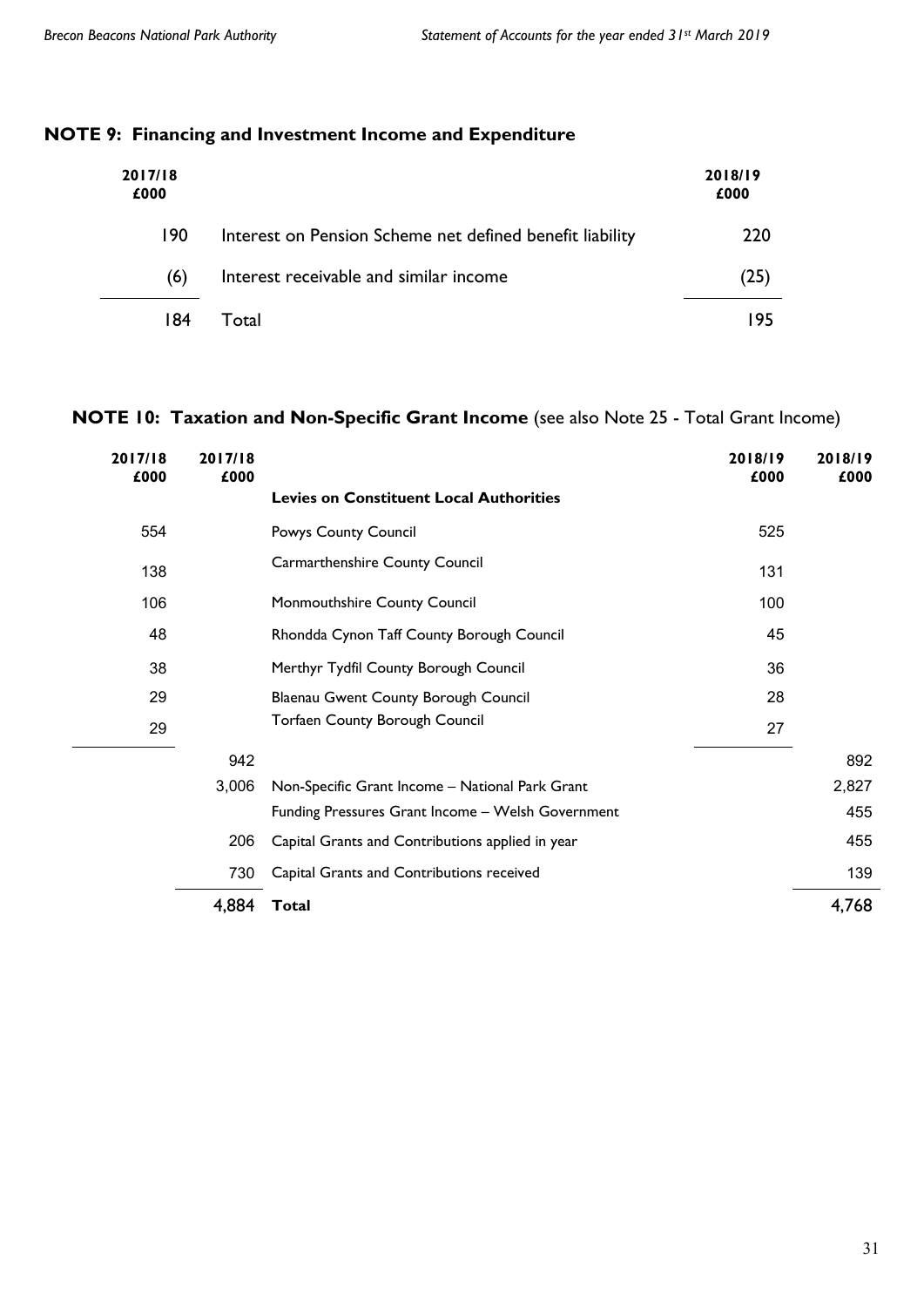## **NOTE 11: Property, plant and equipment**

|                                                                                                   | Land and Buildings | Equipment<br>Furniture and<br>Vehicles, Plant, | Assets<br>Infrastructure | Community Assets        | Surplus Assets   | Assets<br>Construction<br>under | Equipment<br>Plant and<br>Total<br>Property, |
|---------------------------------------------------------------------------------------------------|--------------------|------------------------------------------------|--------------------------|-------------------------|------------------|---------------------------------|----------------------------------------------|
| Movements in 2018/19                                                                              | £000               | £000                                           | £000                     | £000                    | £000             | £000                            | £000                                         |
| <b>Cost or Valuation:</b>                                                                         |                    |                                                |                          |                         |                  |                                 |                                              |
| At I April 2018                                                                                   | 4,781              | 76                                             | 1,203                    | 210                     | $\boldsymbol{0}$ | 2                               | 6,391                                        |
| Rounding adjustment                                                                               |                    |                                                |                          |                         |                  |                                 | 2                                            |
| Additions                                                                                         | 55                 | 56                                             | 22                       | 60                      | $\boldsymbol{0}$ | 489                             | 682                                          |
| Valuation increases/(decreases)<br>recognised in the Revaln<br>Reserve                            | 1,071              | $\mathbf 0$                                    | $\mathbf 0$              | $\mathbf 0$             | 0                | $\mathbf 0$                     | 1,071                                        |
| Accumulated depreciation<br>adjustment on revalued assets                                         | (78)               | $\mathbf 0$                                    | $\boldsymbol{0}$         | 0                       | 0                | 0                               | (78)                                         |
| Valuation increases/(decreases)<br>recognised in the CIES*                                        | (25)               | 0                                              | $\boldsymbol{0}$         | 0                       | 0                | 0                               | (25)                                         |
| De-recognition of fully<br>depreciated assets                                                     | 0                  | 0                                              | $\mathbf 0$              | $\mathbf 0$             | 0                | $\mathbf 0$                     | 0                                            |
| <b>Disposals</b>                                                                                  | 0                  | $\mathbf 0$                                    | $\mathbf 0$              | $\mathbf 0$             | 0                | $\mathbf 0$                     | 0                                            |
| Assets reclassified                                                                               |                    |                                                |                          |                         |                  |                                 |                                              |
| Other movements                                                                                   | $\mathbf 0$        | $\mathbf 0$                                    | $\mathbf 0$              | $\mathbf 0$             | 0                | $\mathbf 0$                     | 0                                            |
| At 31 March 2019                                                                                  | 5,805              | 132                                            | 1,225                    | 271                     | $\mathbf 0$      | 610                             | 8,043                                        |
| <b>Accumulated depreciation</b><br>and Impairment                                                 |                    |                                                |                          |                         |                  |                                 |                                              |
| At I April 2018                                                                                   | 78                 | 47                                             | 416                      | 153                     | 0                | $\pmb{0}$                       | 694                                          |
| Rounding adjustment                                                                               |                    |                                                |                          |                         |                  |                                 | $\overline{2}$                               |
| Accumulated depreciation written<br>out on revaluation                                            | (78)               | 0                                              | 0                        | 0                       | 0                | $\mathbf 0$                     | (78)                                         |
| Depreciation written out to the<br>revaluation reserve                                            | 28                 | $\mathbf 0$                                    | $\mathbf 0$              | $\mathbf 0$             | $\mathbf 0$      | $\mathbf 0$                     | 28                                           |
| Impairment losses/(reversals<br>recognised in the surplus/deficit<br>on the provision of services | 55                 | $\mathbf 0$                                    | $\mathbf 0$              | $\pmb{0}$               | $\mathbf 0$      | $\mathbf 0$                     | 55                                           |
| Depreciation written out to the<br>surplus/deficit on the provision<br>of services                | 28                 | 9                                              | 73                       | $\overline{\mathbf{4}}$ | $\boldsymbol{0}$ | 0                               | $ $  4                                       |
| <b>Total depreciation charge</b><br>for the year                                                  | $\mathbf{H}$       | 9                                              | 73                       | $\overline{\mathbf{4}}$ | $\mathbf 0$      | $\boldsymbol{0}$                | 197                                          |
| Impairment losses/(reversals)<br>recognised in the revaluation<br>reserve                         | $\mathbf 0$        | $\mathbf 0$                                    | $\mathbf 0$              | $\pmb{0}$               | $\mathbf 0$      | $\mathbf 0$                     | 0                                            |
| De-recognition - disposals<br>De-recognition - other                                              | 0<br>0             | 0<br>0                                         | 0<br>0                   | 0<br>$\mathbf 0$        | 0<br>0           | 0<br>0                          | 0                                            |
| <b>At 31 March 2019</b>                                                                           | 111                | 57                                             | 489                      | 158                     | $\mathbf 0$      | $\mathbf 0$                     | 815                                          |
| <b>Net Book Value</b>                                                                             |                    |                                                |                          |                         |                  |                                 |                                              |
| At 31 March 2018                                                                                  | 4,488              | 28                                             | 788                      | 57                      | 0                | 336                             | 5,697                                        |
| At 31 March 2019                                                                                  | 5,693              | 76                                             | 736                      | 113                     | 0                | 610                             | 7,228                                        |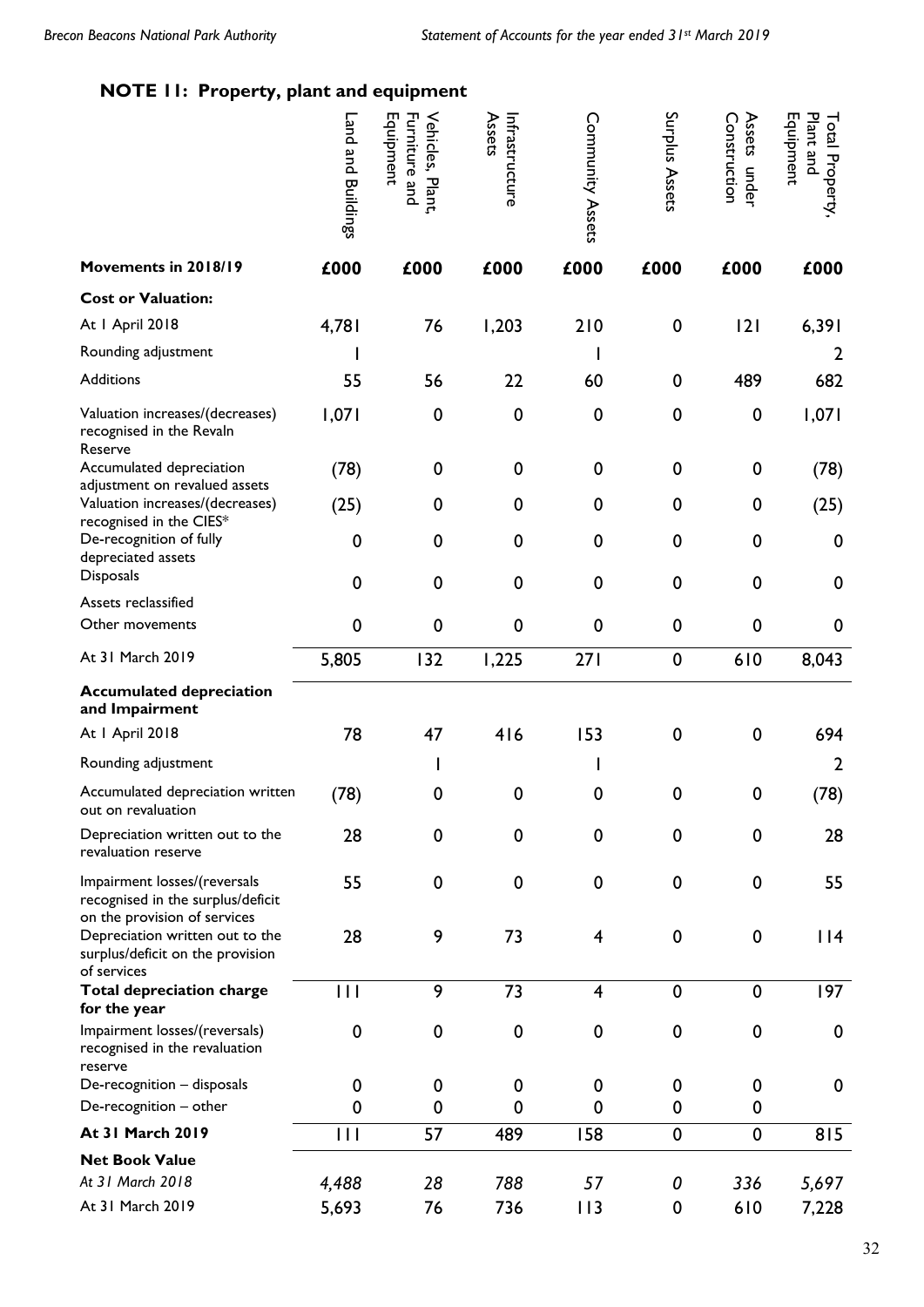|                                                                                    | Land and Buildings | Equipment<br>Furniture and<br>Vehicles,<br>Plant, | Infrastructure Assets | Community Assets | Surplus Assets   | Assets<br>Construction<br>under | and Equipment<br>Total Property, Plant |
|------------------------------------------------------------------------------------|--------------------|---------------------------------------------------|-----------------------|------------------|------------------|---------------------------------|----------------------------------------|
| Movements in 2017/18<br><b>Cost or Valuation:</b>                                  | £000               | £000                                              | £000                  | £000             | £000             | £000                            | £000                                   |
| At I April 2017                                                                    | 4,567              | 1,041                                             | 1,598                 | 292              | 150              | 220                             | 7,868                                  |
| Additions                                                                          | 97                 | 0                                                 | 104                   | 50               | $\mathbf 0$      | 116                             | 367                                    |
| Valuation increases/(decreases)<br>recognised in the Revaln<br>Reserve             | $\mathbf 0$        | $\mathbf 0$                                       | 0                     | $\mathbf 0$      | $\mathbf 0$      | 0                               | $\boldsymbol{0}$                       |
| Valuation increases/(decreases)<br>recognised in the CIES*                         | (98)               | $\mathbf 0$                                       | 0                     | $\mathbf 0$      | $\mathbf 0$      | 0                               | (98)                                   |
| De-recognition of fully<br>depreciated assets                                      | $\boldsymbol{0}$   | (965)                                             | (499)                 | (132)            | $\mathbf 0$      | $\pmb{0}$                       | (1, 596)                               |
| <b>Disposals</b>                                                                   | 0                  | 0                                                 | 0                     | 0                | (150)            | 0                               | (150)                                  |
| Assets reclassified                                                                | 215                | $\mathbf 0$                                       | 0                     | $\mathbf 0$      | 0                | (215)                           | 0                                      |
| Other movements in cost or<br>valuation                                            | $\mathbf 0$        | $\mathbf 0$                                       | $\mathbf 0$           | $\mathbf 0$      | $\mathbf 0$      | $\mathbf 0$                     | $\mathbf 0$                            |
| At 31 March 2018                                                                   | 4,781              | 76                                                | 1,203                 | 210              | $\mathbf 0$      | 2                               | 6,391                                  |
| <b>Accumulated depreciation</b>                                                    |                    |                                                   |                       |                  |                  |                                 |                                        |
| and Impairment<br>At I April 2017                                                  | 39                 | 991                                               | 828                   | 277              | $\mathbf 0$      | $\pmb{0}$                       | 2,135                                  |
| Depreciation written out to the<br>revaluation reserve                             | 21                 | $\mathbf 0$                                       | 0                     | $\mathbf 0$      | $\mathbf 0$      | 0                               | 21                                     |
| Depreciation written out to the<br>surplus/deficit on the provision<br>of services | 18                 | 21                                                | 87                    | 8                | $\mathbf 0$      | 0                               | 134                                    |
| Total depreciation charge for<br>the year                                          | 39                 | 21                                                | 87                    | 8                | $\mathbf 0$      | $\mathbf 0$                     | 155                                    |
| Impairment losses/(reversals)<br>recognised in the revaluation<br>reserve          | $\pmb{0}$          | $\mathbf 0$                                       | $\pmb{0}$             | $\mathbf 0$      | $\mathbf 0$      | 0                               | $\boldsymbol{0}$                       |
| De-recognition - disposals                                                         | $\boldsymbol{0}$   | $\boldsymbol{0}$                                  | 0                     | 0                | $\boldsymbol{0}$ | 0                               | 0                                      |
| De-recognition - other**                                                           | $\boldsymbol{0}$   | (964)                                             | (500)                 | (132)            | 0                | 0                               | (1, 596)                               |
| <b>At 31 March 2018</b>                                                            | 78                 | 48                                                | 415                   | 153              | $\mathbf 0$      | $\mathbf 0$                     | 694                                    |
| <b>Net Book Value</b>                                                              |                    |                                                   |                       |                  |                  |                                 |                                        |
| At 31 March 2017                                                                   | 4,528              | 50                                                | 770                   | 15               | 150              | 220                             | 5,733                                  |
| At 31 March 2018                                                                   | 4,488              | 28                                                | 788                   | 57               | $\mathbf 0$      | 336                             | 5,697                                  |

'\* Expenditure on improvements to office space and visitor facilities at the National Park Visitor Centre has been written down in the year as it is considered not to have increased the value or expected useful life of the asset.

'\*\* The entries under 'de-recognition- other' relate to historic accumulated depreciation for assets which had reached the end of their useful lives and has therefore been written out of both the gross asset value and the accumulated depreciation total. There is no impact on the net value of Property, Plant and Equipment shown in the balance sheet.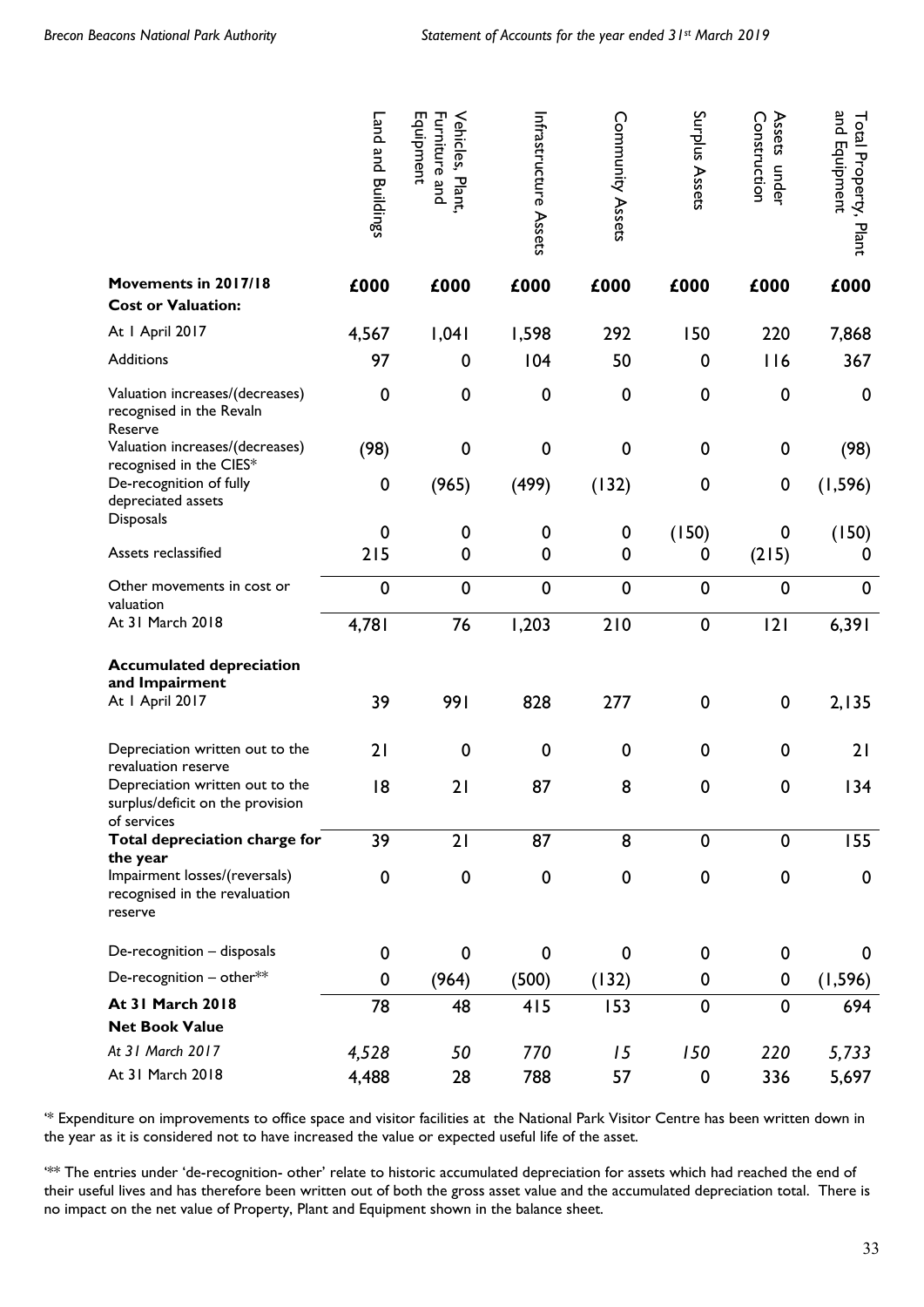**Depreciation:** All assets except land are depreciated, in line with the Authority's Statement of Accounting Policies.

**Capital Commitments**: As at 31 March 2019 the Authority had the following capital commitments.

|                                              | Land<br>and<br><b>Buildings</b><br>£000 | Vehicles.<br>Furniture,<br><b>Plant and</b><br><b>Equipment</b><br>£000 | Infra-<br>structure<br><b>Assets</b><br>£000 | <b>Community</b><br><b>Assets</b><br>£000 | TOTAL<br>£000 |
|----------------------------------------------|-----------------------------------------|-------------------------------------------------------------------------|----------------------------------------------|-------------------------------------------|---------------|
| Capital commitments at                       | 0                                       | 28                                                                      | 9                                            | 36                                        | 73            |
| 31/3/19<br>Capital commitments at<br>31/3/18 | 25                                      | 10                                                                      | 0                                            | 393                                       | 428           |

**Revaluations:** The Authority carries out a revaluation at least every 5 years to ensure that all Property, Plant and Equipment required to be measured at fair value is accurately valued. The Authority's land and buildings were last valued as at 31<sup>th</sup> March 2016 by qualified external valuers in accordance with the methodologies and bases for estimation set out in the professional standards of the Royal Institution of Chartered Surveyors. Other Property, Plant and Equipment is valued at historic cost. Valuations of land and buildings were reviewed on an interim basis by the Authority's external valuers in April 2018.

## **NOTE 12: Intangible Assets**

|                                                                          | 2017/18<br>£000 |              | 2018/19<br>£000 |              |
|--------------------------------------------------------------------------|-----------------|--------------|-----------------|--------------|
|                                                                          | Intangible      | Intangible   | Intangible      | Intangible   |
|                                                                          | Assets          | Assets       | Assets          | Assets under |
|                                                                          |                 | under        |                 | construction |
|                                                                          |                 | construction |                 |              |
| <b>Balance at start of year</b>                                          |                 |              |                 |              |
| Gross Carrying amounts                                                   | 64              | 0            | 93              | 0            |
| Less Accumulated amortisation on de-<br>recognised asset                 | (12)            | 0            | 0               | 0            |
| Accumulated amortisation                                                 | (35)            | 0            | (36)            | 0            |
| Less Accumulated amortisation on de-<br>recognised asset                 | 12              | $\Omega$     | 0               | 0            |
| Net carrying amount at start of year                                     | 29              | $\mathbf 0$  | 57              | $\mathbf 0$  |
| <b>Additions - Purchases</b>                                             | 25              | 0            |                 | 0            |
| New Intangible Assets under construction                                 |                 | 16           |                 | 0            |
| Intangible Assets under construction<br>transferred to Intangible Assets | 16              | (16)         |                 | 0            |
| Amortisation for the period                                              | (13)            | 0            | (23)            | 0            |
| Net carrying amount at end of year                                       | 57              | 0            | 34              | 0            |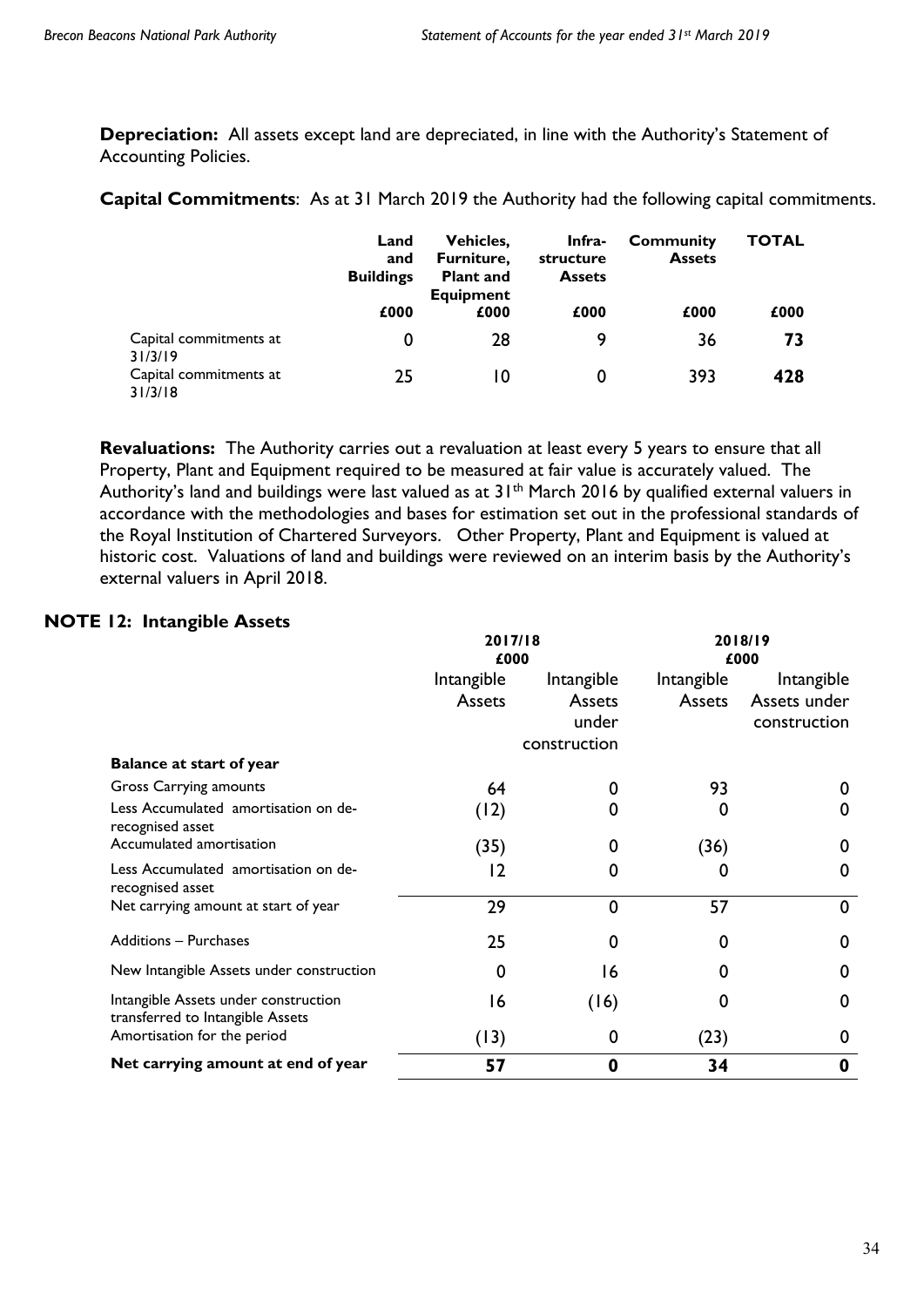#### **NOTE 14: Debtors**

|                                  | 31 March 2018<br>£000 | 31 March 2019<br>£000 |
|----------------------------------|-----------------------|-----------------------|
| <b>Central Government Bodies</b> | 183                   | 535                   |
| <b>Other Local Authorities</b>   | 65                    | 18                    |
| Other                            | 324                   | 245                   |
| <b>Total</b>                     | 572                   | 798                   |

## **NOTE 15: Cash and Cash Equivalents**

|                              | 31 March 2018<br>£000 | 31 March 2019<br>£000 |
|------------------------------|-----------------------|-----------------------|
| Cash held by the Authority   |                       |                       |
| <b>Bank Current Accounts</b> | 1,759                 | 1,845                 |
| <b>Notice Accounts</b>       | 2,000                 | 2,015                 |
| <b>Total</b>                 | 3,761                 | 3862                  |

## **NOTE 16: Assets Held For Sale**

There were no assets held for sale in March 2019 or in March 2018.

#### **Note 17: Creditors**

|                                   | 31 March 2018<br><b>Sundry</b><br><b>Creditors</b><br>£000 | 31 March 2019<br><b>Sundry</b><br><b>Creditors</b><br>£000 |
|-----------------------------------|------------------------------------------------------------|------------------------------------------------------------|
| <b>Central Government Bodies</b>  | 159                                                        | 110                                                        |
| Other Local Authorities           | 98                                                         | Ш                                                          |
| Other Entities and Individuals    | 625                                                        | 707                                                        |
| Total                             | 882                                                        | 928                                                        |
| <b>NOTE 18: Unusable Reserves</b> | 31 March 2018<br>$\lambda$ . $\lambda$                     | 31 March 2019<br>$\lambda$ . $\lambda$                     |

|                               | (£000)  | (£000)   |
|-------------------------------|---------|----------|
| <b>Revaluation Reserve</b>    | 2,473   | 3,516    |
| Capital Adjustment Account    | 3,267   | 3,732    |
| Accumulated Absences Account* | (63)    | (63)     |
| Pensions Reserve*             | (8,858) | (8,706)  |
| Total                         | (3,181) | (1, 521) |

'\* negative reserves are established for accounting purposes to balance liabilities set up to comply with the CIPFA Accounting Code of Practice requirements relating to pensions and staff benefits.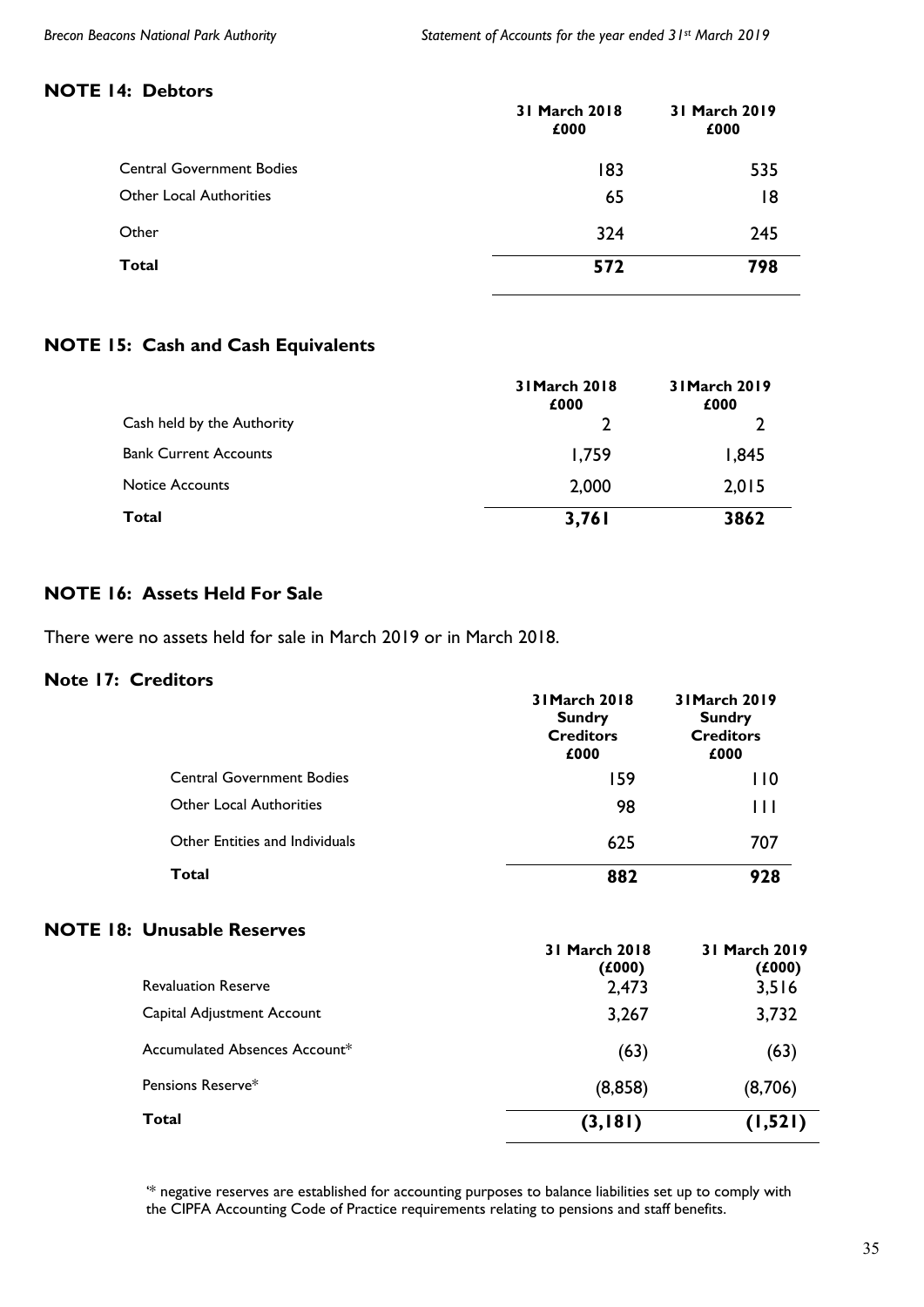## **18.1 Revaluation Reserve**

The Revaluation Reserve contains the gains made by the Authority arising from increases in the value of its Property, Plant and Equipment and Intangible Assets. The balance is reduced when assets with accumulated gains are:

- revalued downwards or impaired and the gains are lost
- used in the provision of service and the gains are consumed through depreciation, or disposed of and the gains are realised.

The Reserve contains only net revaluation gains accumulated since it was established on 1 April 2007. Accumulated gains arising before that date are consolidated into the balance on the Capital Adjustment Account.

| 2017/18<br>£000 |                                                                                                                              | 2018/19<br>£000 | 2018/19<br>£000 |
|-----------------|------------------------------------------------------------------------------------------------------------------------------|-----------------|-----------------|
| 2.594           | <b>Balance at I April</b>                                                                                                    |                 | 2,473           |
| 0               | Upward revaluation of assets                                                                                                 | 1,076           |                 |
| 0               | Downward revaluation of assets and impairment losses not<br>charged to the Surplus/Deficit on the Provision of Services      | (5)             |                 |
| 0               | Surplus or deficit on revaluation of non-current assets not<br>posted to the Surplus or Deficit on the Provision of Services |                 | 1,071           |
| (21)            | Difference between fair value depreciation and historical cost<br>depreciation                                               | (28)            |                 |
| (100)           | Accumulated gains on assets sold or scrapped                                                                                 |                 |                 |
| (121)           | Amount written off to the Capital Adjustment Account                                                                         |                 | (28)            |
|                 |                                                                                                                              |                 |                 |

**2,473 Balance at 31 March 3,516**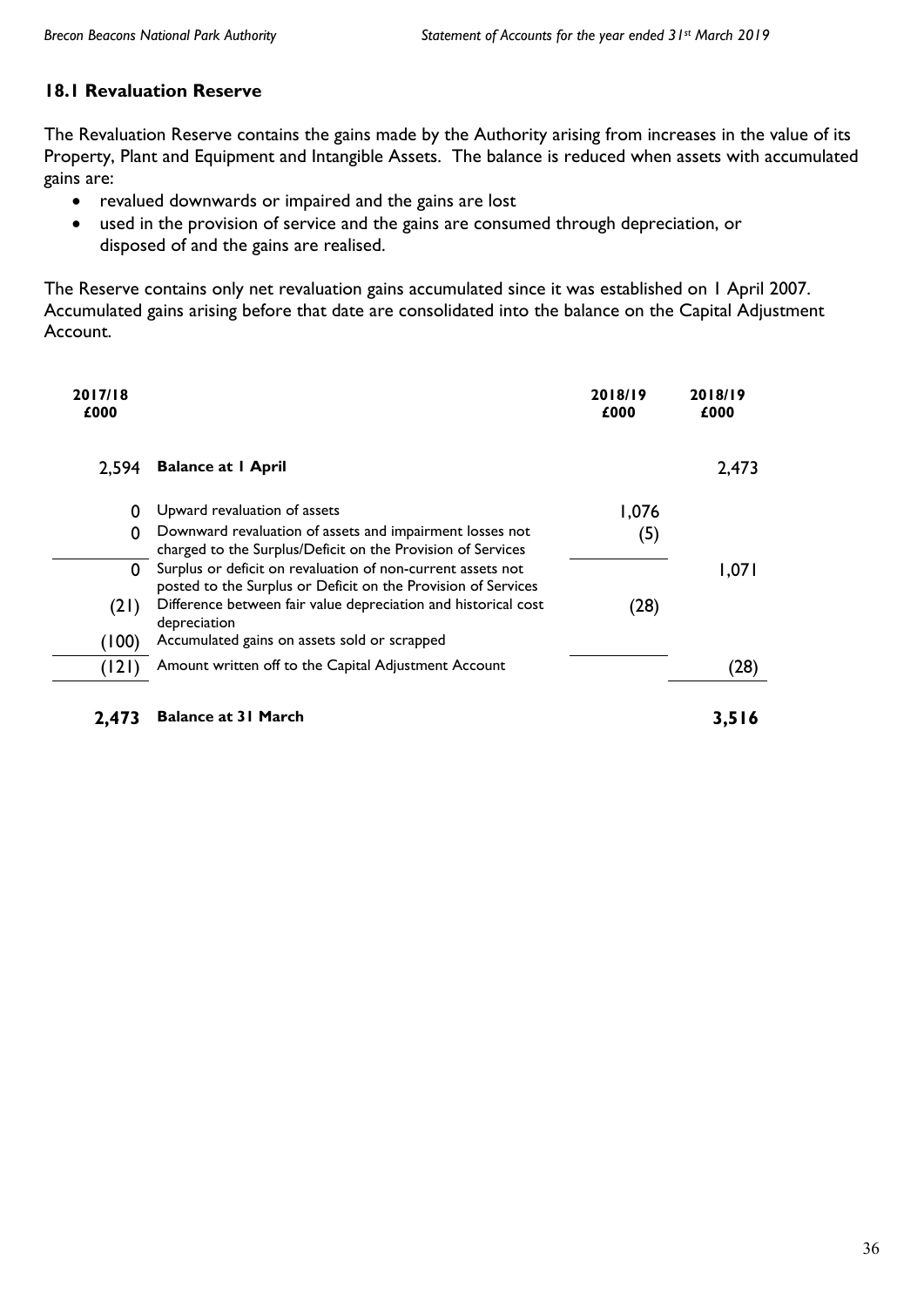## **18.2 Capital Adjustment Account**

The Capital Adjustment Account absorbs the timing differences arising from the different arrangements for accounting for the consumption of non-current assets and for financing the acquisition, construction or enhancement of those assets under statutory provisions. The Account is debited with the cost of acquisition, construction or enhancement as depreciation, impairment losses and amortisations are charged to the Comprehensive Income and Expenditure Statement (with reconciling postings from the Revaluation Reserve to convert fair value figures to an historical cost basis). The Account is credited with the amounts set aside by the Authority as finance for the costs of acquisition, construction and enhancement.

The Account contains accumulated gains on Property, Plant and Equipment before 1 April 2007, the date that the Revaluation Reserve was created to hold such gains.

Note 6 provides details of the source of all the transactions posted to the Account, apart from those involving the Revaluation Reserve.

| 2017/18<br>£000 |                                                                          | 2018/19<br>£000 | 2018/19<br>£000 |
|-----------------|--------------------------------------------------------------------------|-----------------|-----------------|
| 3,170           | <b>Balance at I April</b>                                                |                 | 3,267           |
|                 | Reversal of items relating to capital expenditure debited or credited to |                 |                 |
|                 | the Comprehensive Income and Expenditure Statement.                      |                 |                 |
| (155)           | Charges for depreciation and impairment of non-current assets            | (198)           |                 |
| (98)            | Revaluation losses on Property, Plant and Equipment                      | (25)            |                 |
| (13)            | Amortisation of intangible assets                                        | (23)            |                 |
| 0               | Revenue Expenditure funded from capital under statute<br>$\bullet$       | 0               |                 |
|                 | Amounts of non-current assets written off on disposal or sale            |                 |                 |
| (150)           | as part of the gain/loss on disposal to the Comprehensive                | 0               |                 |
|                 | Income and Expenditure Statement                                         |                 |                 |
| (416)           |                                                                          |                 | (246)           |
| 2               | Adjusting amounts written out of the Revaluation Reserve                 |                 | 28              |
| (295)           | Net amount written out of the cost of non-current assets consumed in     |                 | (218)           |
|                 | the year.                                                                |                 |                 |
|                 | Capital financing applied in the year                                    |                 |                 |
| 76              | Capital Receipts applied to finance capital expenditure                  | 55              |                 |
| 77              | Use of the Capital Grants Unapplied Account to finance Capital           | 170             |                 |
|                 | Expenditure                                                              |                 |                 |
| 206             | Capital grants and contributions credited to the                         | 455             |                 |
|                 | Comprehensive Income and Expenditure Statement that have                 |                 |                 |
|                 | been applied to capital financing                                        |                 |                 |
| 33              | Capital expenditure charged against the General Fund                     | 3               |                 |
| 392             |                                                                          |                 | 683             |
| 3,267           | <b>Balance at 31 March</b>                                               |                 | 3,732           |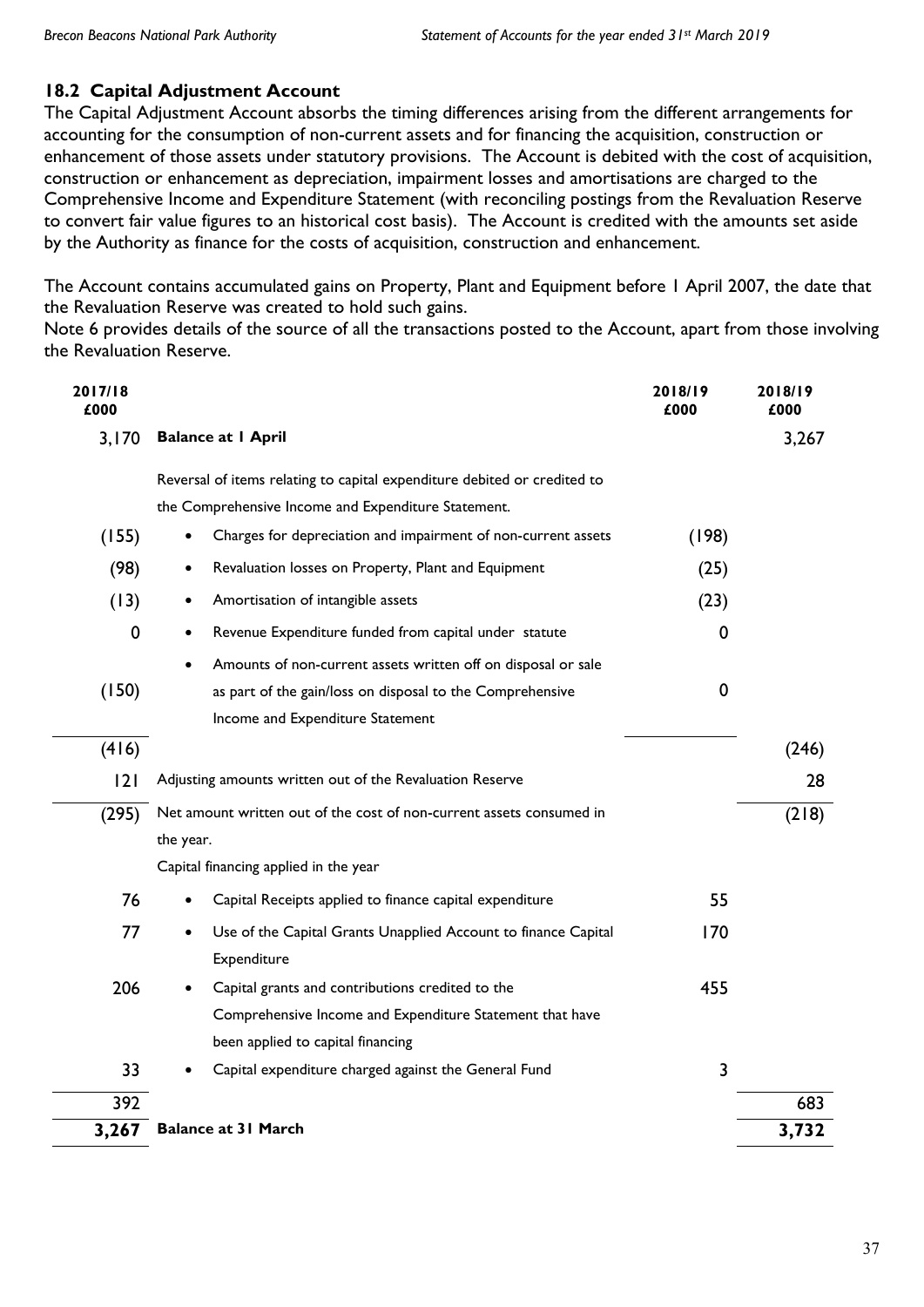## **18.3 Pensions Reserve**

The Pensions Reserve absorbs the timing differences arising from the different arrangements for accounting for post-employment benefits and for funding benefits in accordance with statutory provisions. The Authority accounts for post-employment benefits in the Comprehensive Income and Expenditure Statement as the benefits are earned by employees accruing years of service, updating the liabilities recognised to reflect inflation, changing assumptions and investment returns on any resources set aside to meet the costs. However, statutory arrangements require benefits earned to be financed as the Authority makes employer's contributions to pension funds or eventually pays any pensions for which it is directly responsible. The debit balance on the Pensions Reserve therefore shows a substantial shortfall in the benefits earned by past and current employees and in the resources the Authority has set aside to meet them. The statutory arrangements will ensure that funding will have been set aside by the time the benefits come to be paid.

| 2017/18<br>£000 |                                                                                                                                                                                          | 2018/19 |
|-----------------|------------------------------------------------------------------------------------------------------------------------------------------------------------------------------------------|---------|
| (7,681)         | <b>Balance at I April</b>                                                                                                                                                                | (8,858) |
| (750)           | Actuarial gains/(losses) on pensions assets and liabilities                                                                                                                              | 620     |
| (980)           | Reversal of items relating to retirement benefits debited or credited to the<br>Surplus or Deficit on the Provision of Services in the Comprehensive Income<br>and Expenditure Statement | (1060)  |
| 553             | Employer's pension contributions and direct payments to pensioners payable<br>in the year                                                                                                | 592     |
| (8, 858)        | <b>Balance at 31 March</b>                                                                                                                                                               | (8,706) |

## **18.4 The Accumulated Absences Account**

The Accumulated Absences Account absorbs the differences that would otherwise arise on the General Fund Balance from accruing for compensated absences earned but not taken in the year, eg annual leave entitlement due but untaken at 31 March. Statutory arrangements require that the impact on the General Fund Balance is neutralised by transfers to or from the Account.

| 2017/18<br>£000<br>(66) | <b>Balance at I April</b>                                                                                                                                                                                                                               | 2018/19<br>£000<br>(63) |
|-------------------------|---------------------------------------------------------------------------------------------------------------------------------------------------------------------------------------------------------------------------------------------------------|-------------------------|
|                         | Net change in Accrual; amount by which officer remuneration charged to the<br>Comprehensive Income and Expenditure Statement on an accruals basis is<br>different from remuneration chargeable in the year in accordance with<br>statutory requirements |                         |
| (63)                    | <b>Balance at 31 March</b>                                                                                                                                                                                                                              | (63)                    |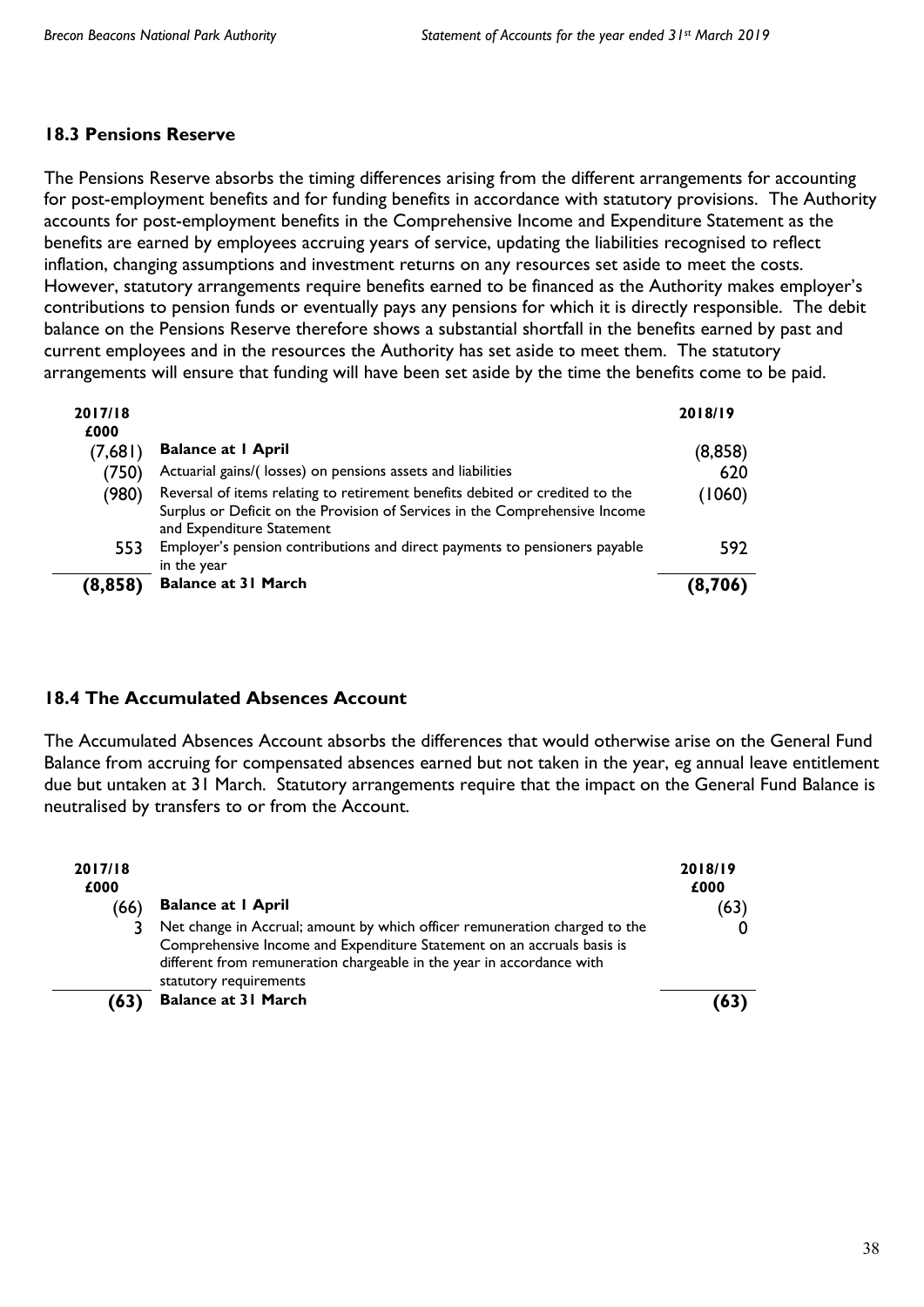## **NOTE 19: Cash Flow Statement: Operating Activities**

| 2017/18<br>£000 |                                               | 2018/19<br>£000 | 2018/19<br>£000 |
|-----------------|-----------------------------------------------|-----------------|-----------------|
|                 | <b>Cash Inflows from Operating Activities</b> |                 |                 |
| 3,010           | Government grants                             | 3,287           |                 |
| 942             | Levies on Constituent Authorities             | 892             |                 |
| 705             | Cash received for goods and services          | 819             |                 |
| 6               | Interest received                             | 25              |                 |
| 923             | Other operating cash receipts                 | 511             |                 |
| 5,586           |                                               |                 | 5,534           |
|                 | <b>Cash Outflows on Operating Activities</b>  |                 |                 |
| (3,651)         | Cash paid to and on behalf of employees       | (3,766)         |                 |
| (1,756)         | Other operating cash payments                 | (1,626)         |                 |
| (5,407)         |                                               |                 | (5, 392)        |
| l 79            | <b>Net Cash flow on Operating Activities</b>  |                 | l 42            |

## **NOTE 20: Cash Flow Statement - Investing Activities**

| 2017/18<br>£000 |                                                                                  | 2018/19<br>£000 |
|-----------------|----------------------------------------------------------------------------------|-----------------|
| (374)           | Purchase of property, plant and equipment and intangible assets                  | (710)           |
| 200             | Proceeds from the sale of property, plant and equipment and intangible<br>assets |                 |
| 943.            | Other receipts from investing activities (Capital Grants)                        | 669             |
| 769             | Net cash flows from investing activities                                         | 4١)             |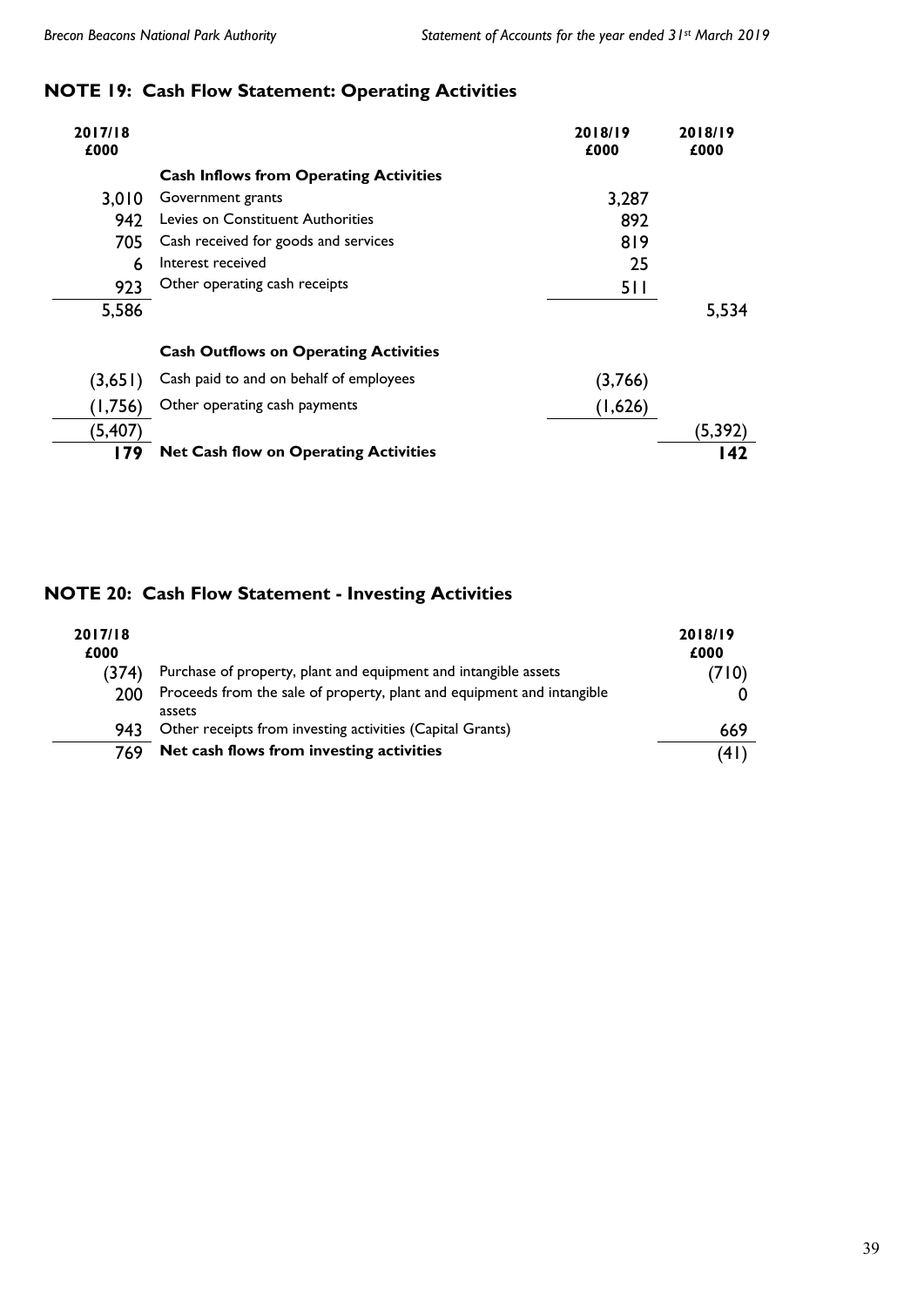## **NOTE 21: Subjective Analysis of Authority Expenditure as reported to Management**

This note provides further detail of the subjective breakdown of income and expenditure within the Authority's principal departments as recorded the management accounts.

\* Other includes National Park Grant and Levies, Transfers to and from Earmarked reserves, and Interest Income.

| <b>Departmental Income</b><br>and Expenditure 2018/19 | <b>Planning</b> | Countryside<br>and<br><b>Community</b> | <b>Chief</b><br><b>Executive's</b><br><b>Office</b> | Other*      | <b>Total</b> |
|-------------------------------------------------------|-----------------|----------------------------------------|-----------------------------------------------------|-------------|--------------|
|                                                       | £000            | £000                                   | £000                                                | £000        | £000         |
| Fees, charges and other<br>service income             | (225)           | (883)                                  | (28)                                                | 0           | (1,136)      |
| Interest and Investment<br>income                     | 0               | 0                                      | 0                                                   | (25)        | (25)         |
| <b>Grants and Contributions</b>                       | $\mathbf 0$     | (375)                                  | 0                                                   | 0           | (375)        |
| Income from Non-Specific<br>Grants and Levies         | $\mathbf 0$     | 0                                      | $\boldsymbol{0}$                                    | (4,313)     | (4,313)      |
| <b>Total Income</b>                                   | (225)           | (1, 258)                               | (28)                                                | (4,338)     | (5,849)      |
| Employee expenses                                     | 987             | 2,095                                  | 653                                                 | $\mathbf 0$ | 3,735        |
| Other service expenses                                | 99              | 1,196                                  | 313                                                 | 3           | 1,611        |
| Transfers to/(from) reserves                          | 0               | 0                                      | O                                                   | 405         | 405          |
| Net proceeds from asset sales                         |                 |                                        | 0                                                   | 0           | 0            |
| <b>Total Expenditure</b>                              | 1,086           | 3,291                                  | 966                                                 | 408         | 5,751        |
| <b>Net Expenditure</b>                                | 86 I            | 2,033                                  | 938                                                 | (3930)      | (98)         |

| Directorate Income and<br>Expenditure 2017/18        | <b>Planning</b> | Countryside<br>and<br><b>Community</b> | <b>Chief</b><br><b>Executive's</b><br><b>Office</b> | Other*   | <b>Total</b> |
|------------------------------------------------------|-----------------|----------------------------------------|-----------------------------------------------------|----------|--------------|
|                                                      | £000            | £000                                   | £000                                                | £000     | £000         |
| Fees, charges and other<br>service income            | (258)           | (940)                                  | (180)                                               | 0        | (1, 378)     |
| Interest and Investment<br>income                    | 0               | 0                                      | 0                                                   | (6)      | (6)          |
| <b>Grants and Contributions</b>                      |                 | (198)                                  | $\mathbf 0$                                         | 0        | (198)        |
| Income from Non-Specific<br><b>Grants and Levies</b> |                 |                                        |                                                     | (4,678)  | (4,678)      |
| <b>Total Income</b>                                  |                 |                                        |                                                     |          |              |
|                                                      | (258)           | (1,138)                                | (180)                                               | (4,684)  | (6, 260)     |
| Employee expenses                                    | 981             | 1,859                                  | 850                                                 | 0        | 3,690        |
| Other service expenses                               | 153             | 955                                    | 372                                                 | 33       | 1,513        |
| Transfers to/(from) reserves                         |                 |                                        |                                                     | 1,628    | 1,628        |
| Net proceeds from asset sales                        |                 |                                        |                                                     | (200)    | (200)        |
| <b>Total Expenditure</b>                             | 1,134           | 2,814                                  | 1,222                                               | 1,461    | 6,631        |
| <b>Net Expenditure</b>                               | 876             | 1,676                                  | 1,042                                               | (3, 223) | 37 I         |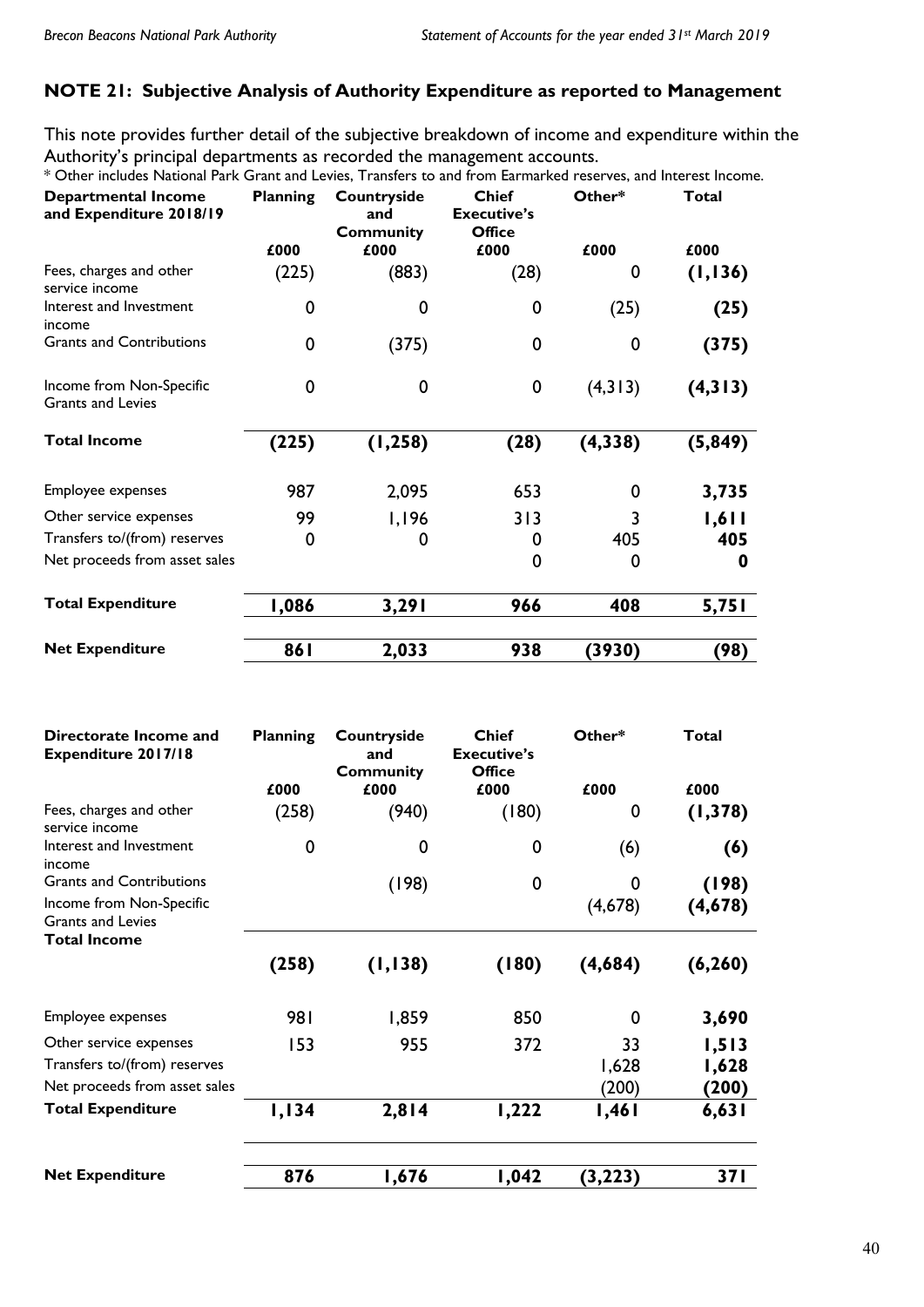## **NOTE 22: Members' Allowances**

The Authority paid the following amounts to members of the Authority during the year.

|                 | 2017/18<br>£000 | 2018/19<br>£000 |
|-----------------|-----------------|-----------------|
| Allowances      | 94              | 104             |
| <b>Expenses</b> | 18              | 14              |
| Total           | 112             | 118             |

## **NOTE 23: Officers' Remuneration and termination benefits**

The remuneration paid to the Authority's senior employees who received remuneration (in total or pro-rata) of more than £60,000 per for the year is as follows:

|                                                                    | <b>Salary</b> | <b>Expenses</b> | <b>Employer's</b><br><b>Pension</b> | <b>Total</b> |
|--------------------------------------------------------------------|---------------|-----------------|-------------------------------------|--------------|
|                                                                    | £000          | £000            | <b>Contribution</b><br>£000         | £000         |
| 2018/19                                                            |               |                 |                                     |              |
| <b>Chief Executive</b>                                             | 73            | 0               | 16                                  | 89           |
| <b>Delivery Director</b><br>(from 28/1/19)                         | 9             | 0               | $\overline{2}$                      | П            |
| 2017/18                                                            |               |                 |                                     |              |
| Chief Executive to 31/1/18                                         | 66            | 0               | 15                                  | 81           |
| Director of CLM Department,<br>then Chief Executive from<br>1/2/18 | 60            | 0               | 14                                  | 74           |

There were no other senior employees receiving remuneration of more than £60,000 per annum (none in 2017/18).

The annual salary of the Chief Executive Officer as a multiple of the median salary of an Authority employee ( $\angle$ 24,657) is 3. (3 in 2017/18 of the median salary of  $\angle$ 23,398).

## **Termination Benefits**

The numbers of exit packages with total cost per band and total cost of the compulsory and other redundancies are set out in the table below. Bands have been combined where required to ensure confidentiality.

| Exit package cost<br>band (including<br>special payments) | Number of<br>compulsory<br>redundancies |         | <b>Number of other</b> | departures agreed | Total number of<br>exit packages by<br>cost band |         | Total cost of exit<br>packages in each<br>band |                 |
|-----------------------------------------------------------|-----------------------------------------|---------|------------------------|-------------------|--------------------------------------------------|---------|------------------------------------------------|-----------------|
| £                                                         | 2017/18                                 | 2018/19 | 2017/18                | 2018/19           | 2017/18                                          | 2018/19 | 2017/18<br>£000                                | 2018/19<br>£000 |
| $0 - 60,000$                                              |                                         |         |                        |                   |                                                  |         |                                                | 63              |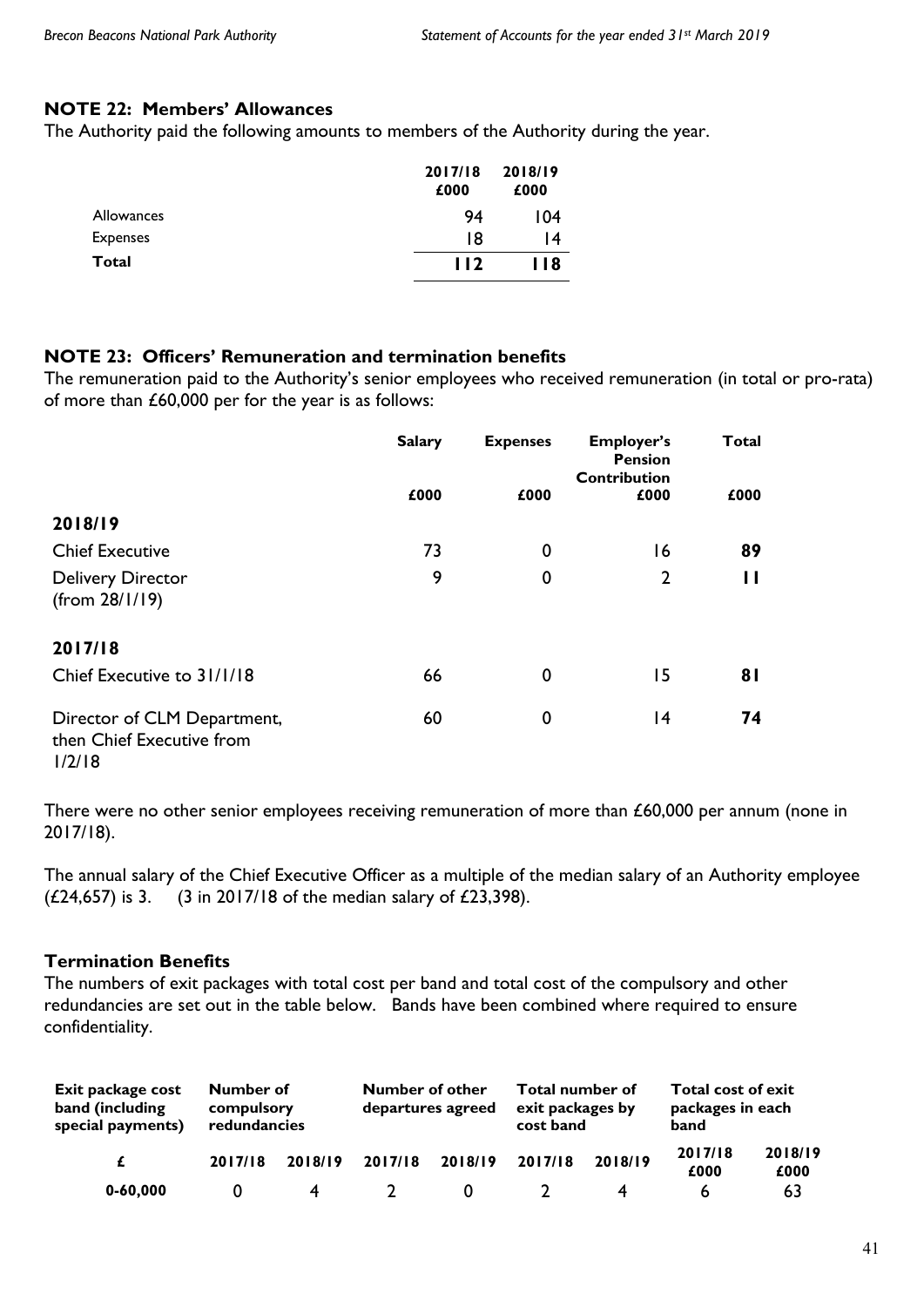## **NOTE 24: External Audit Costs**

The Authority has incurred the following costs in relation to the audit of the Statement of Accounts, certification of grant claims and statutory inspections provided by the Authority's external auditors.

|                                               | 2017/18 | 2018/19 |
|-----------------------------------------------|---------|---------|
| Fees payable to external auditors for:        | £000    | £000    |
| <b>Financial Audit Fee</b>                    | 77      |         |
| Adjustments and rebates re prior years        |         | (3)     |
| Performance Audit fee (statutory inspections) |         |         |
| Total                                         | 43      | 41      |

## **NOTE 25: Grant Income**

The Authority credited the following grants, contributions and donations to the Comprehensive Income and Expenditure Statement in the year.

|                                                           | 2017/18<br>£000 | 2018/19<br>£000 |
|-----------------------------------------------------------|-----------------|-----------------|
| <b>Credited to Taxation and Non-Specific Grant Income</b> |                 |                 |
| <b>National Park Grant</b>                                | 3,006           | 2827            |
| National Park Capital Grant                               | 206             | 455             |
| National Park Specificl Projects Grant                    | 730             | 594             |
| Levies - Powys County Council                             | 554             | 525             |
| Carmarthenshire County Council                            | 138             | 3               |
| Monmouthshire County Council                              | 106             | 100             |
| Rhondda Cynon Taff County Borough Council                 | 48              | 45              |
| Merthyr Tydfil County Borough Council                     | 38              | 36              |
| Blaenau Gwent County Borough Council                      | 29              | 25              |
| Torfaen County Borough Council                            | 29              | 27              |
| Total                                                     | 4,884           | 4,768           |
| <b>Credited to Services</b>                               |                 |                 |
| <b>EU Grants</b>                                          | 24              | 400             |
| WG Access and Nature Fund Grants                          | 50              | 0               |
| <b>Other Government Grants</b>                            | 124             | 22              |
| Other Local Authority Grants and Contributions            | 154             | 133             |
| Heritage Lottery Fund Grant                               | $ 42\rangle$    | 115             |
| Other Grants                                              | 0               | 37              |
| Donations and Legacies                                    | 133             | 26              |
| <b>Total credited to services</b>                         | 627             | 733             |
| <b>Total Grants, Contributions and Donations</b>          | 5,511           | 5,501           |

## **NOTE 26: Related Parties**

The Authority is required to disclose material transactions with related parties – bodies or individuals that have the potential to control or influence the Authority or to be controlled or influenced by the Authority. Disclosure of these transactions allows readers to assess the extent to which the Authority might have been constrained in its ability to operate independently or might have secured the ability to limit another party's ability to bargain freely with the Authority.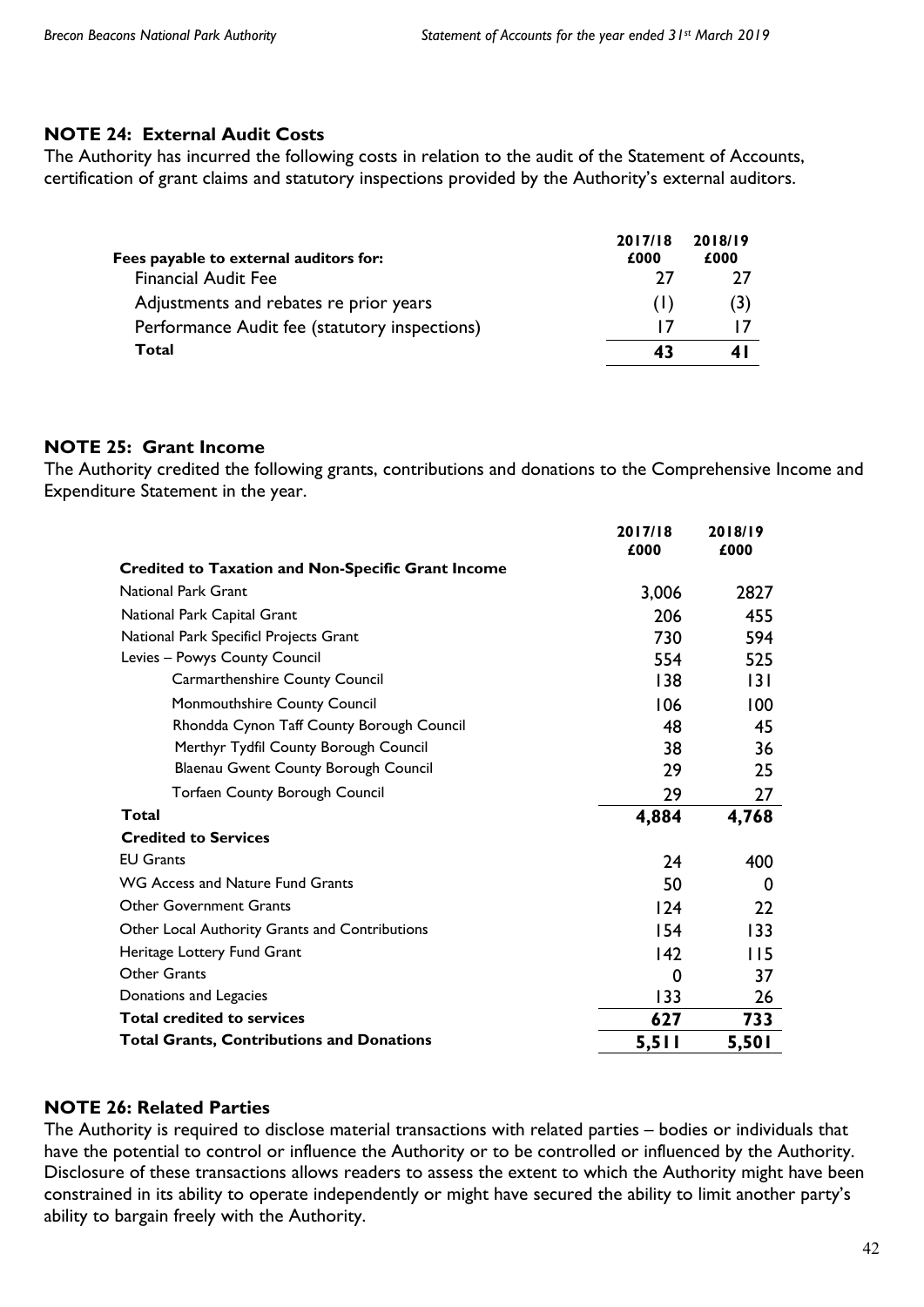## **26.1 Central Government**

The Welsh Assembly Government has effective control over the general operations of the Authority – it provides the majority of its funding in the form of grants and by determining the total Levy which the Authority may make on its Constituent Local Authorities. It also sets objectives for the Authority by means of the Memorandum of Understanding and the annual Strategic Grant Letter. The Authority's operations and management are also controlled by a statutory framework encompassing a range of legislation which includes a definition of its statutory purposes and duty. Government grant receipts in the years to 31 March 2019 and 2018 are included in Note 25.

## **26.2 Members**

The 24 Members of the Authority have direct control over the Authority's financial and operating policies. The total of members' allowances paid in 2017/18 and in 2018/19 is shown in Note 21. Where members are personally affected by decisions made by the Authority they are required to declare an interest and refrain from taking part in those decisions and discussions relating to them. Details of members' interests are recorded in the Register of Members' Interests, available on the Authority's website, together with further details of expenses paid to Members for the year.

## **26.3 Other Public Bodies**

The Constituent Local Authorities, within whose boundaries the Authority's own boundary runs, contribute to the finances of the Authority by means of a statutory levy, determined by the Welsh Assembly Government. Each of these authorities provides a number of councillors to serve as members of the National Park Authority, broadly in proportion to the size of the levy they contribute and their area within the National Park. The authority represented by each member is shown in Appendix 1 of the Statement of Accounts. Grants for specific purposes are also received from or via local authorities and the total of these is shown in Note 25.

## **26.4 Senior Management**

The Chief Executive and Directors of the Authority are in a position to influence the Authority's policies and allocation of its resources. Payments to senior officers with a remuneration of greater than £60,000 per annum are identified in Note 23. All staff are required to declare gifts and hospitality received.

## **26.5 Entities Controlled or Significantly Influenced by the Authority**

The Authority gives grants for specific purposes to organisations under the Sustainable Development Fund Grant Scheme but it is not considered that the Authority has control, joint control or significant influence over the entities assisted. The Authority has historically given an annual subscription to the Welsh Association of National Park Authorities, which exists to promote the interests of the 3 Welsh National Parks. This was £nil in 2017/18 and 2018/19 as contributions were waived.

The Authority also contributes to National Parks UK Ltd, a limited company set up to foster collective working and raise the profile of the 15 UK National Parks. The Chairs of all National Park Authorities are Directors of the Company. The company, through the National Parks Portal, provides a vehicle for National Park Authorities to jointly procure and fund common web-based resources and IT services such as the fileservers and to co-ordinate IT. In 2018/19 the Authority contributed £2,535 to the Portal and £7,750 to National Parks UK Ltd

The Authority set aside a reserve for future funding of £10,000, towards the National Parks Partnership in 2017/18. A further payment of £10,000 was made in 2018/19. This is a Limited Liability Partnership formed by all 15 UK National Park Authorities to generate commercial sponsorship and other funding for the benefit of all the Authorities. The Chief Executive is one of 10 Board members of the Partnership.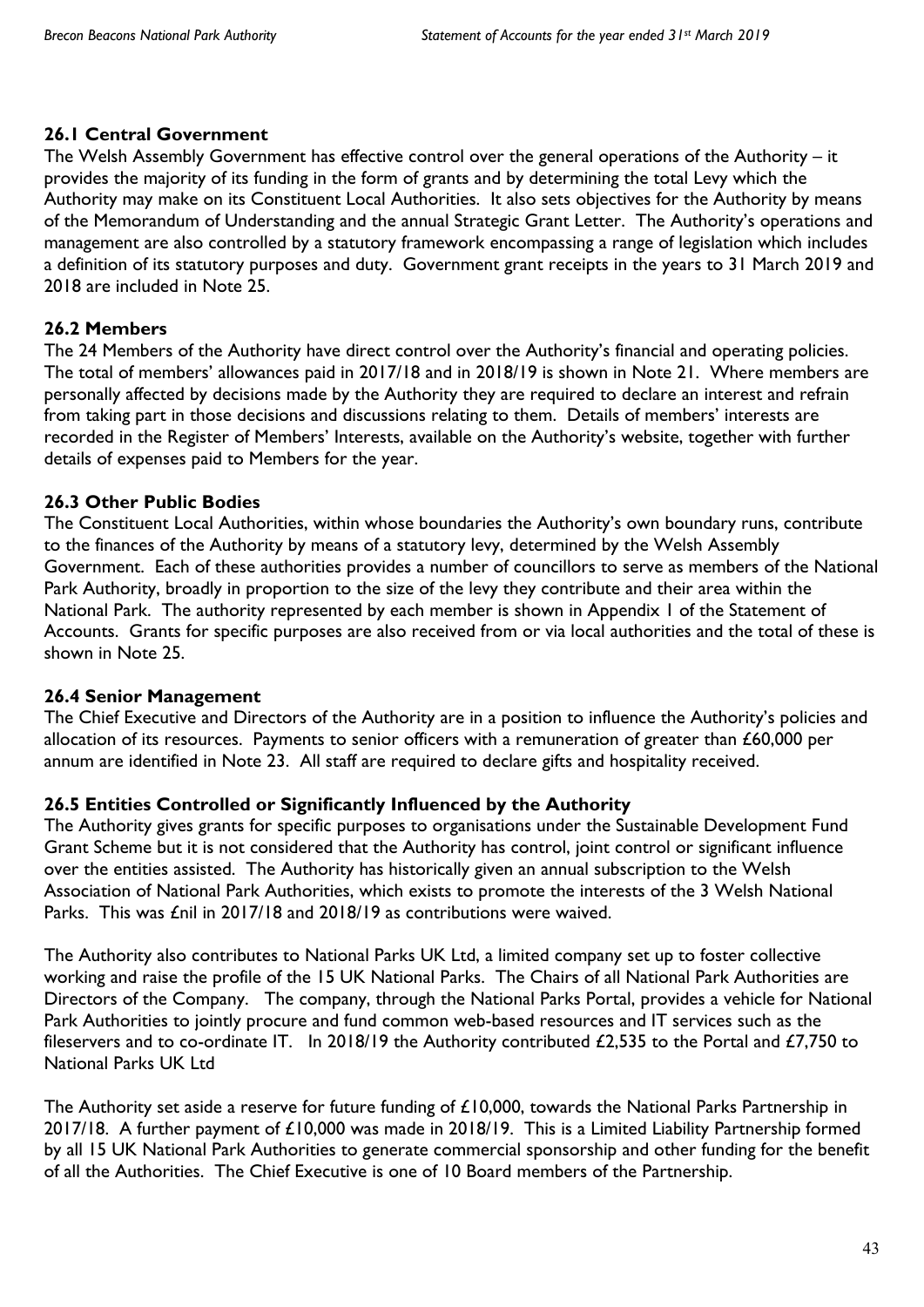## **NOTE 27: Capital Expenditure and Capital Financing**

The total amount of capital expenditure incurred in the year is shown in the table below, together with the resources that have been used to finance it. If capital expenditure were to be financed in future years by charges to revenue as assets were used by the Authority, the expenditure would require a calculation of the Capital Financing Requirement. As the Authority is currently debt-free, this calculation is not required.

|                                              | 2017/18<br>£000 | 2018/19<br>£000 |
|----------------------------------------------|-----------------|-----------------|
| Opening capital financing requirement        | 0               | 0               |
| Capital investment                           |                 |                 |
| Property, Plant and Equipment                | 367             | 683             |
| Intangible Assets                            | 25              | 0               |
|                                              | 392             | 683             |
| <b>Less: Sources of finance</b>              |                 |                 |
| Government grants and other contributions    | (206)           | 70)             |
| Capital Grants Account Applied               | $\prime\prime$  | (455)           |
| Capital Receipts Applied                     | (76)            | (55)            |
| Direct revenue contributions                 | (33)            | (3)             |
| <b>Closing Capital Financing Requirement</b> | 0               | 0               |

## **NOTE 28: Leases**

## **28.1 The Authority as Lessee**

Finance Leases: the Authority currently has no material leases which are classified as finance leases under the terms of the CIPFA Code of Practice.

Operating Leases: The Authority's headquarters, some office equipment and its vehicle fleet have been acquired under operating leases. The future minimum lease payments due under non-cancellable leases in future years are:

| <b>Total Commitments Under Operating</b><br><b>Leases</b> | 31 March<br>2018<br>£000 | 31 March<br>2019<br>£000 |     |
|-----------------------------------------------------------|--------------------------|--------------------------|-----|
| Payments within I year                                    |                          |                          |     |
| <b>Buildings</b>                                          | 22                       | 22                       |     |
| Office Equipment                                          | 3                        | 3                        |     |
| <b>Vehicles</b>                                           | 50                       | 61                       |     |
| Total                                                     |                          |                          | 86  |
| Payments 2-5 years                                        | 75                       |                          |     |
| <b>Buildings</b>                                          | 59                       | 37                       |     |
| Office Equipment                                          | 3                        | 0                        |     |
| <b>Vehicles</b>                                           | 7                        | 160                      |     |
| Total                                                     | 69                       |                          | 197 |
| Payments after 5 years                                    | 0                        |                          | 0   |
| <b>Total Commitments</b>                                  | l 44                     |                          | 283 |

## **28.2 The Authority as Lessor**

Finance Leases: the Authority does not lease out property under terms which would be classified as finance leases under the terms of the CIPFA Code of Practice. (There were none in 2017/18)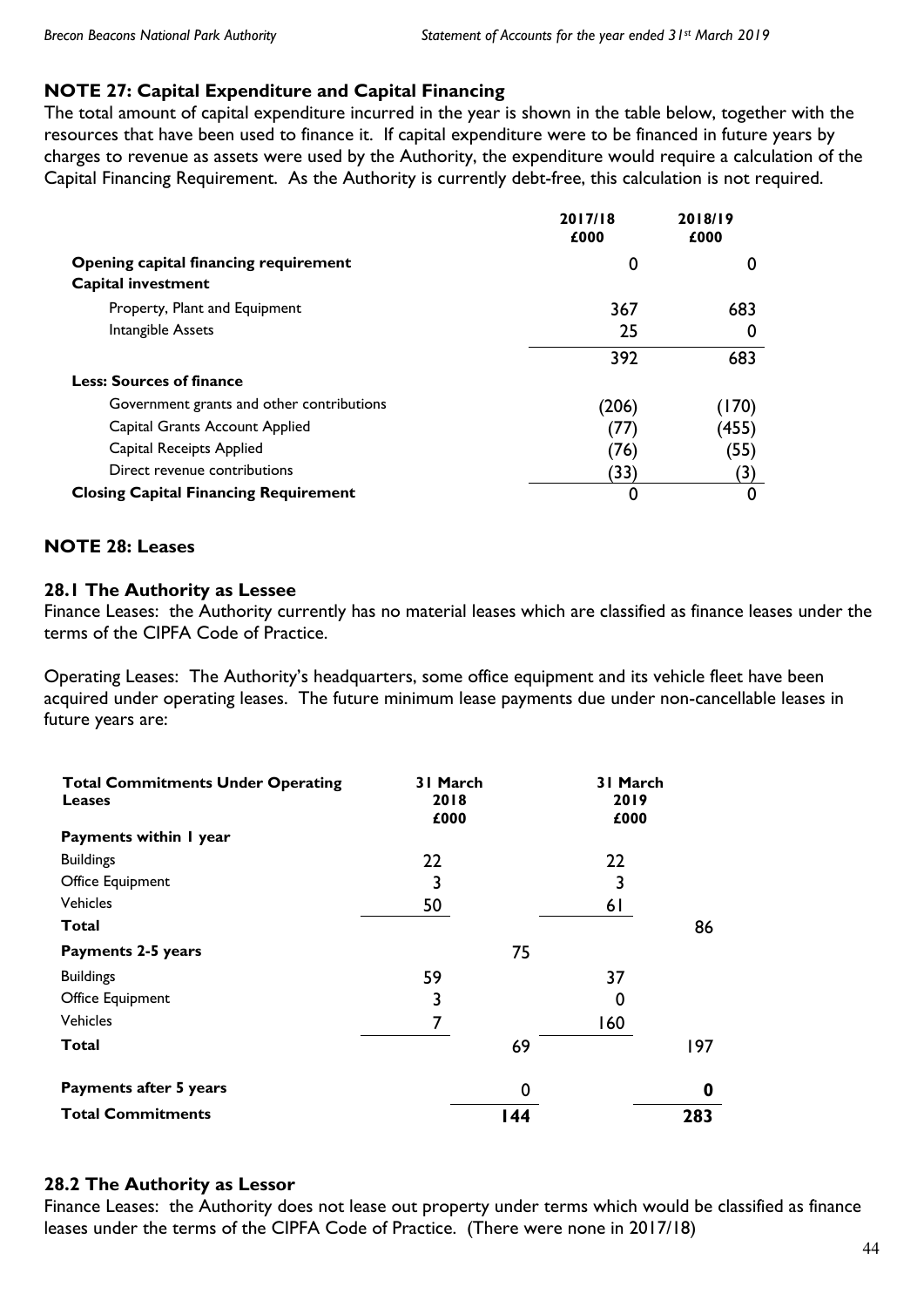Operating Leases:the Authority leases out parts of its premises at the Craig y nos Country Park but lessees do not have security of tenure.

The future minimum lease payments receivable under non-cancellable leases in future years are nil:

## **NOTE 29: Impairment Losses**

The CIPFA Code of Practice requires the Authority to disclose any impairment losses or reversals charged to the Surplus or Deficit on the Provision of services and to Other Comprehensive Income and Expenditure. These disclosures are consolidated in Notes 11 and 12, reconciling the movement in the year in the Property, Plant and Equipment and Intangible Asset balances.

There were no impairments identified during 2018/19 (none in 2017/18). Land and Buildings were revalued as at March 2016 and their asset lives reassessed. A desktop review of the asset valuation to identify any material changes to existing values was carried out by the Authority's valuers as at 1 April 2018.

## **NOTE 30: Termination Benefits**

The Authority terminated the contracts of 4 employees in 2018/19 incurring liabilities of £62,850. In 2017/18 it terminated the contracts of 2 employees incurring liabilities of £6,161. See also note 23.

## **NOTE 31: Defined Benefit Pension Schemes**

As part of the terms and conditions of employment of its officers, the Authority makes contributions towards the cost of post-employment benefits. Although these benefits will not be payable until employees retire, the Authority has a commitment to make the payments that must be disclosed at the time when employees earn their future entitlement. In accordance with International Accounting Standards, disclosure of certain information concerning assets, liabilities, income and expenditure relating to pension schemes is required.

## **FUNDED SCHEMES**

The disclosures below relate to the funded liabilities within the Powys County Council Pension Fund ("the Fund") which is part of the Local Government Pension Scheme (the "LGPS"). The LGPS is a funded defined benefit plan with benefits earned up to 31 March 2014 being linked to final salary. Benefits after 31 March 2014 are based on a career average revalued earnings scheme. Details of the benefits to be paid for the period covered by this disclosure are set out in the 'LGPS Regulations 2013' and the 'LGPS (Transitional Provisions, Savings and Amendment) Regulations 2014'.

The funded nature of the LGPS requires Brecon Beacons National Park Authority and its employees to pay contributions into the Fund, calculated at a level intended to balance the pension liabilities with investment assets. Information on the framework for calculating contributions to be paid is set out in 'LGPS Regulations 2013' and the Fund's 'Funding Strategy Statement'. In order to calculate the level of contributions required to meet its share of the Fund's liabilities and to obtain the disclosures and calculations required to complete the annual Statement of Accounts, the Authority uses the services of a qualified actuary; AON Hewitt Limited.

The last actuarial valuation was at 31 March 2016 and the contributions to be paid until 31 March 2020 resulting from that valuation are set out in the Fund's Rates and Adjustment Certificate. The Fund Administering Authority, Powys County Council is responsible for the management of the Fund.

The Authority recognises gains and losses immediately in full through entries in 'Other Comprehensive Income and Expenditure. International Accounting Standards require disclosure of certain information concerning assets, liabilities, income and expenditure relating to pension schemes. There have been significant changes in assets and liabilities as a result of the 2016 actuarial valuation.

Contributions for the period ending 31 March 2019:The Authority's regular contributions to the Fund for the accounting period to 31<sup>st</sup> March 2019 are estimated to be £0.58m. Additional contributions may also become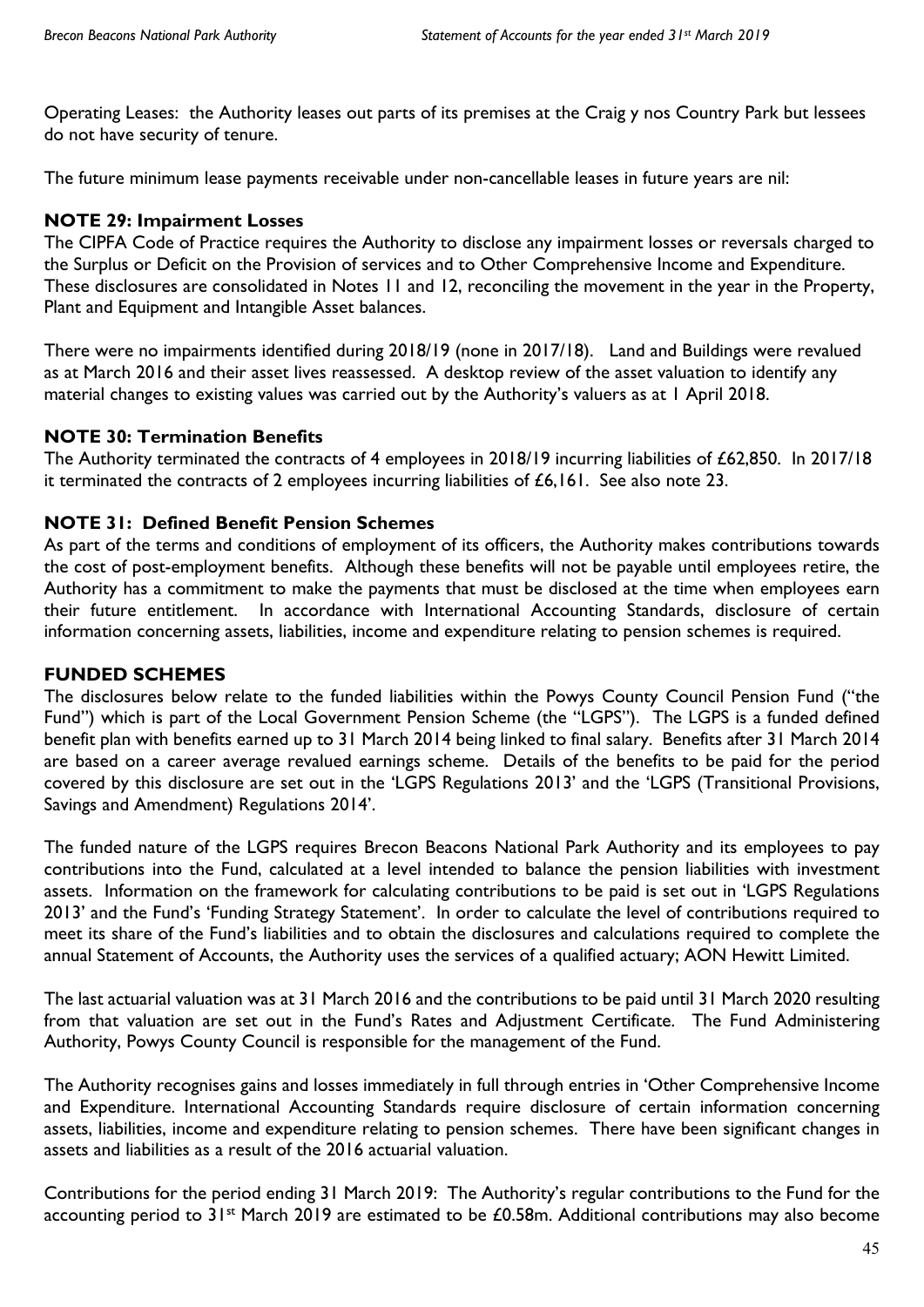due in respect of any employer discretions to enhance members' benefits in the Fund over the next accounting period. The duration of funded liabilities is 20.6 years.

## **UNFUNDED PENSION ARRANGEMENTS**

Unfunded arrangements arise from termination benefits paid on a discretionary basis upon early retirement in respect of member of the LGPS. Brecon Beacons National Park Authority recognises gains and losses in full, immediately through Other Comprehensive Income and Expenditure. The date of the last full actuarial valuation of the employer's LGPS unfunded benefits was 31<sup>st</sup> March 2016.

In accordance with International Financial Reporting Standards, disclosure of certain information concerning assets, liabilities, income and expenditure relating to pension schemes is required. Contributions for the accounting period ended 31 March 2020: In this period, the Authority expects to pay £0.00m directly to beneficiaries.

## **PENSION FUND ASSETS**

The assets allocated to the Employer in the fund are notional and are assumed to be invested in line with the investments of the Fund for the purposes of calculating the return to be applied to those notional assets over the accounting period. The Fund is large and holds a significant proportion of its assets in liquid investments. As a consequence there will be no significant restriction on realising assets if a large payment is required to be paid from the fund in relation to an employer's liabilities. The assets are invested in a diversified spread of investments and the approximate split of assets for the Fund as a whole (based on data supplied by the Administering Authority) is shown in the disclosures split by quoted and unquoted investments.

The Administering Authority may invest in a small proportion of the Fund's investments in the assets of some of the employers participating in the fund if it forms part of their balanced investment strategy.

## **RISKS ASSOCIATED WITH THE FUND IN RELATION TO ACCOUNTING**

## **Asset volatility**

The liabilities used for accounting purposes are calculated using a discount rate set with reference to corporate bond yields. If assets underperform, this yield will create a deficit in the accounts. The Fund holds a significant proportion of growth assets which are expected to outperform corporate bonds in the long term creates volatility and risk in the short term in relation to the accounting figures.

## **Changes in bond yield**

A decrease in corporate bond yields will increase the value placed on the liabilities for accounting purposes although this will be marginally offset by the increase in the assets as a result.

## **Inflation risk**

The majority of the pension liabilities are linked to either pay or price inflation. Higher inflation expectations will lead to a higher liability value. The assets are either unaffected or loosely correlated with inflation meaning that an increase in inflation will increase the deficit.

## **Life Expectancy**

The majority of the Fund's obligations are to provide benefits for the life of the member following retirement, so increase in life expectancy will result in an increase in the liabilities.

## **Exiting employers**

An employer who leaves the Fund (or their guarantor) may have to make an exit payment to meet any shortfall in assets against their pension liabilities. If the employer (or guarantor) is not able to meet this exit payment, the liability may in certain circumstances fall on the other employers in the Fund. Further, the assets at exit in respect of 'orphan' liabilities' may in retrospect not be sufficient to meet the liabilities. This risk may also fall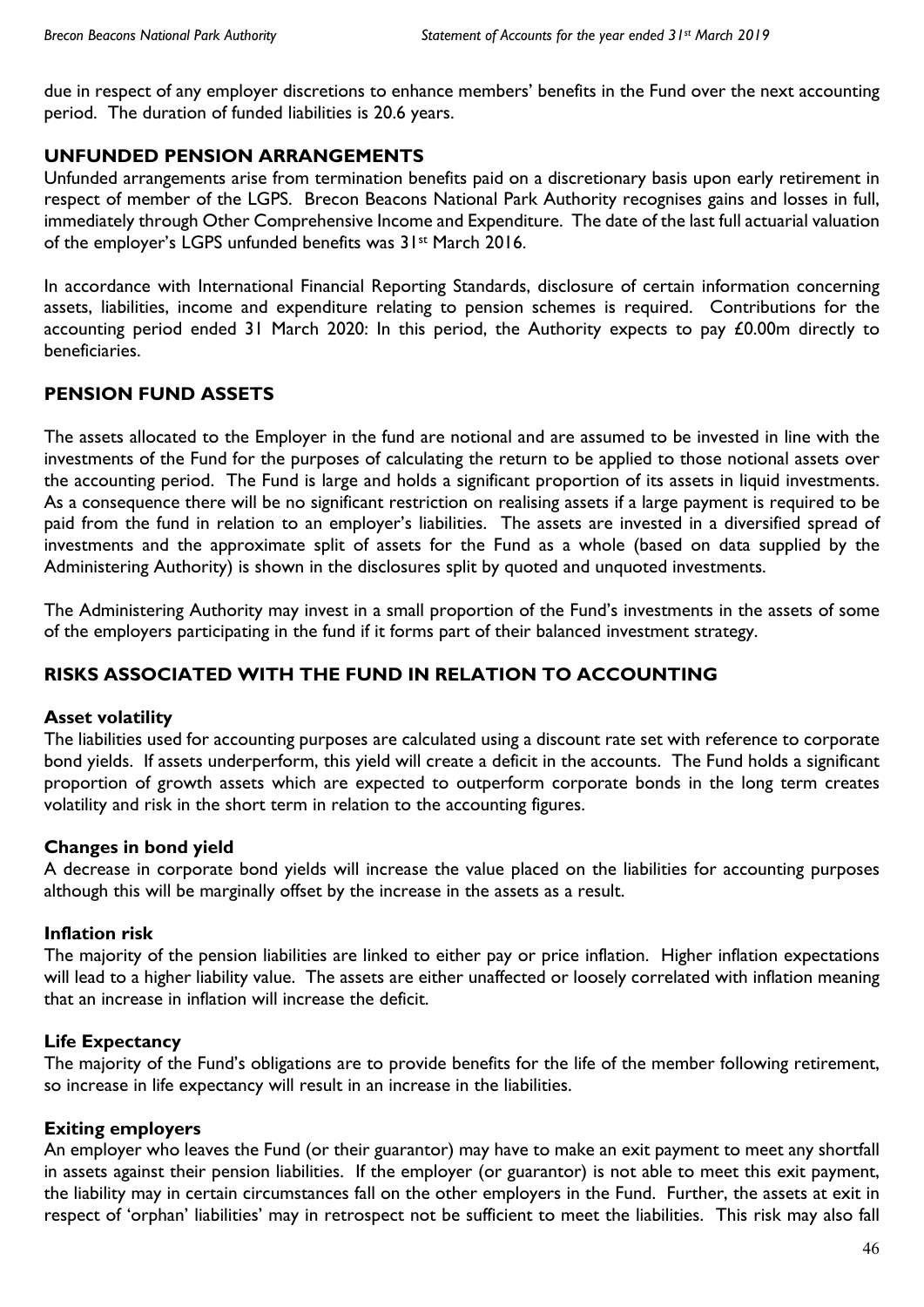on other employers in the Fund. 'Orphan liabilities' are currently a small proportion of the overall liabilities in the Fund.

| Key Financial assumptions for funded and unfunded arrangements (% per annum) |
|------------------------------------------------------------------------------|
|------------------------------------------------------------------------------|

|                                                            | 31 March<br>2017 | 31 March<br>2018 | 31 March<br>2019 |  |  |
|------------------------------------------------------------|------------------|------------------|------------------|--|--|
| Discount rate                                              | 2.6              | 2.6              | 2.4              |  |  |
| <b>RPI</b> Inflation                                       | 3.1              | 3.2              | 3.3              |  |  |
| <b>CPI</b> Inflation                                       | 2.0              | 2.1              | 2.2              |  |  |
| <b>CPI</b> Inflation                                       | 2.0              | 2.1              | 2.2              |  |  |
| <b>Pension Increases</b>                                   | 2.0              | 2.1              | 2.2              |  |  |
| Salary increases                                           | 3.5              | 3.6              | 3.7              |  |  |
| Mortality assumptions for funded and unfunded arrangements |                  |                  |                  |  |  |

The mortality assumptions are based on actual mortality experience of members within the Fund based on analysis carried out as part of the 2016 valuation and allow for expected future mortality improvements. Sample life expectancies as at 65 resulting from these mortality assumptions are shown below.

| <b>Post-retirement mortality</b><br>(retirement in normal health) | 31 March<br>2018 | 31 March<br>2019 |
|-------------------------------------------------------------------|------------------|------------------|
| <b>Males</b>                                                      |                  |                  |
| Member aged 65 at accounting date                                 | 23.1             | 22.4             |
| Member aged 45 at accounting date                                 | 24.9             | 23.7             |
| <b>Females</b>                                                    |                  |                  |
| Member aged 65 at accounting date                                 | 25.8             | 24.8             |
| Member aged 45 at accounting date                                 | 27.6             | 27.6             |

## **Asset allocation for funded and unfunded arrangements**

|                         | Value at<br>31/3/2018 | Value at 31/3/2019<br>% |                 |       |
|-------------------------|-----------------------|-------------------------|-----------------|-------|
|                         | Total                 | Quoted                  | <b>Unquoted</b> | Total |
| Equities                | 52.0                  | 47.8                    | 4.7             | 52.5  |
| Property                | 11.9                  | 9.7                     | 0.0             | 9.7   |
| <b>Government Bonds</b> | 14.3                  | 14.7                    | 0.0             | 14.7  |
| Corporate Bonds         | 6.6                   | 6.0                     | 0.0             | 6.0   |
| Cash                    | $\overline{L}$        | 2.1                     | 0.0             | 2.1   |
| Other                   | 4.1                   | 15.0                    | 0.0             | 15.0  |
| <b>Total</b>            | 100                   | 95.3                    | 4.7             | 100   |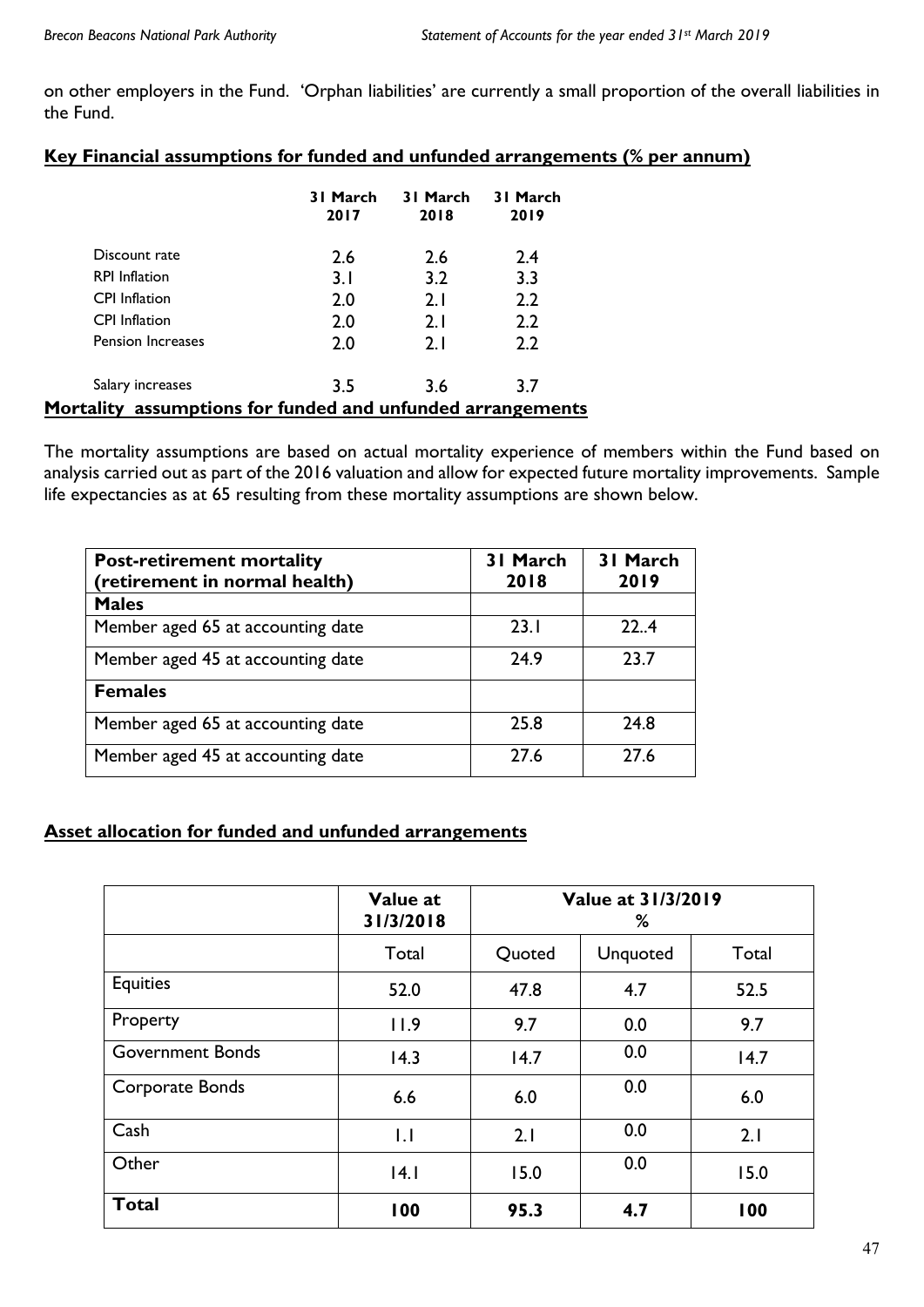## **Reconciliation of funded status to Balance Sheet**

|                                                                                                                                    | Value as at 31<br><b>March 2018</b> | Value as at 31<br><b>March 2019</b> |
|------------------------------------------------------------------------------------------------------------------------------------|-------------------------------------|-------------------------------------|
| Fair value of assets                                                                                                               | 20.88                               | 23.03                               |
| Present value of funded defined benefit obligation                                                                                 | 29.69                               | 31.69                               |
| Pension asset/(liability) recognised on the Balance Sheet as per Actuary                                                           | (8.81)                              | (8.66)                              |
| Accrued payment into the Fund for pension fund strain not included in<br>actuary calculation of fair value of assets for the year. | 0.00                                | 0.00                                |
| Pension asset/(liability) recognised on the Balance Sheet<br>(funded liability)*                                                   | (8.81)                              | (8.66)                              |

\*See also unfunded liability later in this note.

The split of the defined benefit obligation at the last valuation date between the various categories of members was as follows:

| <b>Active Members</b>      | 38%        |
|----------------------------|------------|
| <b>Deferred Pensioners</b> | <b>27%</b> |
| <b>Pensioners</b>          | 35%        |

## **Amounts recognised in profit and loss and other comprehensive income**

|                                                                                         | Period ending 31<br><b>March 2018</b><br>$\mathbf{f}$ m | Period ending 31<br><b>March 2019</b><br>$\epsilon$ m |
|-----------------------------------------------------------------------------------------|---------------------------------------------------------|-------------------------------------------------------|
| <b>Operating Cost</b>                                                                   |                                                         |                                                       |
| Current service cost(1)                                                                 | 0.79                                                    | 0.81                                                  |
| Past service costs                                                                      | 0.00                                                    | 0.03                                                  |
| Settlement cost                                                                         | 0.00                                                    | 0.00                                                  |
| <b>Financing Cost</b>                                                                   |                                                         |                                                       |
| Interest on net defined benefit liability                                               | 0.19                                                    | 0.22                                                  |
| Pension expense recognised in profit and loss                                           | 0.98                                                    | 1.06                                                  |
| Re-measurement in Other Comprehensive                                                   |                                                         |                                                       |
| <b>Income and Expenditure</b><br>Return on plan assets (in excess of)/below that        | 0.03                                                    | (1.30)                                                |
| recognised in net interest.                                                             |                                                         |                                                       |
| Actuarial (gains)/losses due to changes in financial                                    | 0.57                                                    | 1.90                                                  |
| assumptions (Funded Schemes).                                                           |                                                         |                                                       |
| Actuarial (gains)/losses due to changes in financial<br>assumptions. (Unfunded Schemes) | 0.0                                                     | 0.0                                                   |
| Actuarial (gains)/losses due to changes in demographic<br>assumptions.                  | 0.00                                                    | (1.27)                                                |
| Actuarial (gains)/losses due to changes in liability                                    | 0.15                                                    | 0.05                                                  |
| experience                                                                              |                                                         |                                                       |
| <b>Total Amount Recognised in Other</b><br><b>Comprehensive Income and Expenditure</b>  | 0.75                                                    | (0.62)                                                |
| <b>Total Amount Recognised</b>                                                          | 1.73                                                    | 0.44                                                  |
| $\cdots$                                                                                |                                                         |                                                       |

*'(1) The current service cost includes an allowance for the administration expenses of £0.02m for both years*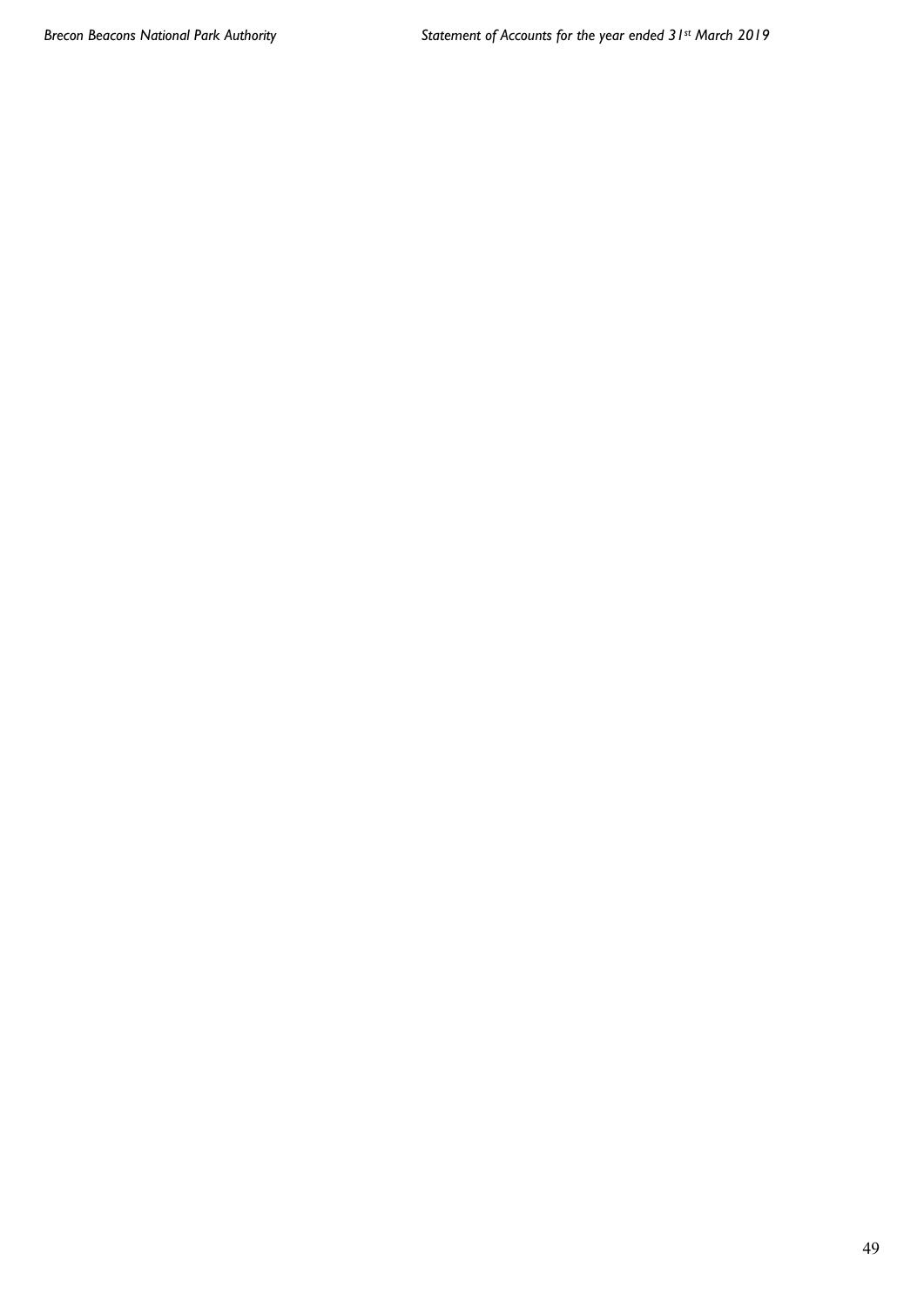## **Changes to the present value of defined benefit obligation during the accounting period**

|                                                                      | <b>Period ending 31</b><br><b>March 2018</b><br>£m | Period ending 31<br><b>March 2019</b><br>£m |
|----------------------------------------------------------------------|----------------------------------------------------|---------------------------------------------|
| Opening defined benefit obligation                                   | 27.78                                              | 29.69                                       |
| Current service cost                                                 | 0.79                                               | 0.81                                        |
| Interest expense on defined benefit obligation                       | 0.72                                               | 0.77                                        |
| Contributions by participants                                        | 0.16                                               | 0.16                                        |
| Actuarial (gains)/losses on liabilities – financial<br>assumptions.  | 0.57                                               | 1.90                                        |
| Actuarial (gains)/losses on liabilities - demographic<br>assumptions | 0.00                                               | (1.27)                                      |
| Actuarial (gains)/losses on liabilities - experience                 | 0.15                                               | 0.05                                        |
| Net benefits paid out#                                               | (0.48)                                             | (0.45)                                      |
| Past service costs including curtailments                            | 0.00                                               | 0.03                                        |
| Net increase in liabilities from disposals/acquisitions              | 0.00                                               | 0.00                                        |
| Settlements                                                          | 0.00                                               | 0.00                                        |
|                                                                      | 0.00                                               | 0.00                                        |
| Closing defined benefit obligation                                   | 29.69                                              | 31.69                                       |

## **Changes to the fair value of assets during the accounting period**

|                                                        | <b>Period ending</b><br>31 March 2018<br>£m | <b>Period ending</b><br>31 March 2019<br>£m |
|--------------------------------------------------------|---------------------------------------------|---------------------------------------------|
| Opening fair value of assets                           | 20.15                                       | 20.88                                       |
| Interest Income on assets                              | 0.53                                        | 0.55                                        |
| Re-measurement gains/(losses) on assets                | (0.03)                                      | 1.30                                        |
| Contributions by the employer                          | 0.55                                        | 0.59                                        |
| Contributions by participants                          | 0.16                                        | 0.16                                        |
| Net benefits paid out                                  | (0.48)                                      | (0.45)                                      |
| Net increase in assets from disposals and acquisitions | 0.00                                        | 0.00                                        |
| Settlements                                            | 0.00                                        | 0.00                                        |
| Closing fair value of assets                           | 20.88                                       | 23.03                                       |

#### **Actual return on assets**

|                                         | <b>Period ending</b><br>31 March<br>2018<br>£m | <b>Period ending</b><br>31 March<br>2019<br>£m |
|-----------------------------------------|------------------------------------------------|------------------------------------------------|
| Interest Income on assets               | 0.53                                           | 0.55                                           |
| Re-measurement gains/(losses) on assets | (0.03)                                         | 1.30                                           |
| Actual return on assets                 | 0.50                                           | 1.85                                           |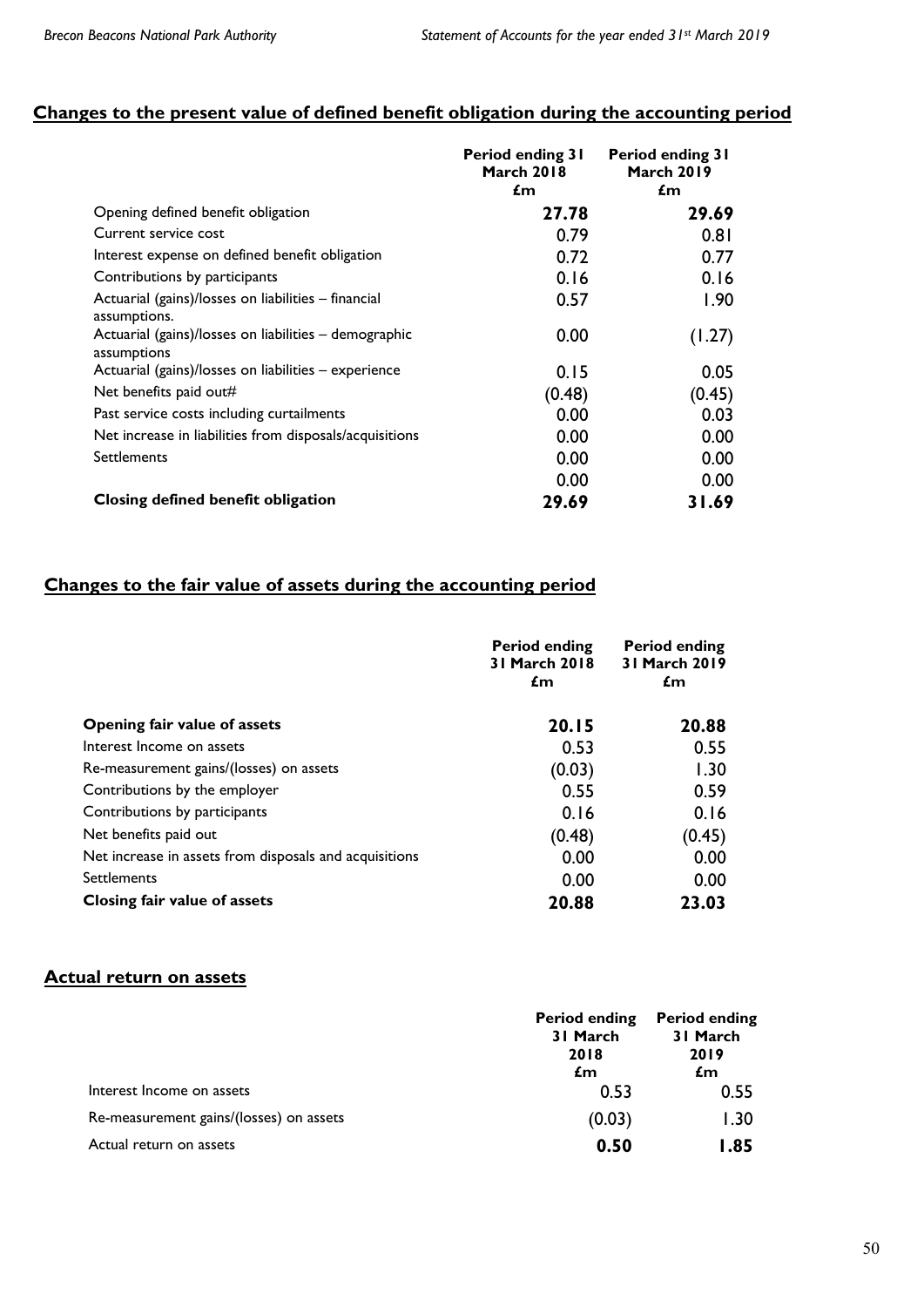## **Reconciliation of unfunded scheme to balance sheet**

|                                                   | Value as at 31<br>March<br>2018<br>(f <sub>m</sub> ) | Value as at 31<br>March<br>2019<br>$(f_m)$ |  |
|---------------------------------------------------|------------------------------------------------------|--------------------------------------------|--|
| Present value of defined benefit obligation       | 0.05                                                 | 0.05                                       |  |
| Asset(/Liability) recognised on the balance sheet | (0.05)                                               | (0.05)                                     |  |

### **Amounts recognised in profit and loss and other comprehensive income and expenditure for unfunded schemes**

|                                | <b>Period ending 31</b><br><b>March 2018</b><br>£m | Period ending 31<br><b>March 2019</b><br>£m |  |
|--------------------------------|----------------------------------------------------|---------------------------------------------|--|
| <b>Total Amount Recognised</b> | 0.00                                               | 0.00                                        |  |

## **Changes to the present value of unfunded benefit obligations during the accounting period**

|                                                      | <b>Period ending</b><br>31 March 2018<br>£m | <b>Period ending</b><br>31 March 2019<br>£m |  |
|------------------------------------------------------|---------------------------------------------|---------------------------------------------|--|
| Opening unfunded defined benefit obligation          | 0.05                                        | 0.05                                        |  |
| Actuarial (gains)/losses due to liability experience | 0.00                                        | 0.00                                        |  |
| Closing unfunded defined benefit obligation          | 0.05                                        | 0.05                                        |  |

#### **Estimated pension expense in future periods**

|                                                   | Period ending 31<br><b>March 2020</b> |
|---------------------------------------------------|---------------------------------------|
|                                                   |                                       |
| Current service cost                              | 0.87                                  |
| Interest on net defined benefit liability/(asset) | 0.20                                  |
| Total estimated pension expense                   | 1.07                                  |

Allowance for administration expenses included in Current Service Cost: £0.02m Estimated pensionable payroll over the period: £2.53m

## **Sensitivity Analysis**

The approximate impact of changing the key assumptions on the present value of the funded defined benefit obligation at 31 March 2019 and the projected service cost for the period ending 31 March 2020 is set out below.

In each case only the assumption mentioned is altered; all other assumptions remain the same and are summarised in Section 1.

There is no sensitivity analysis of unfunded benefits on materiality grounds.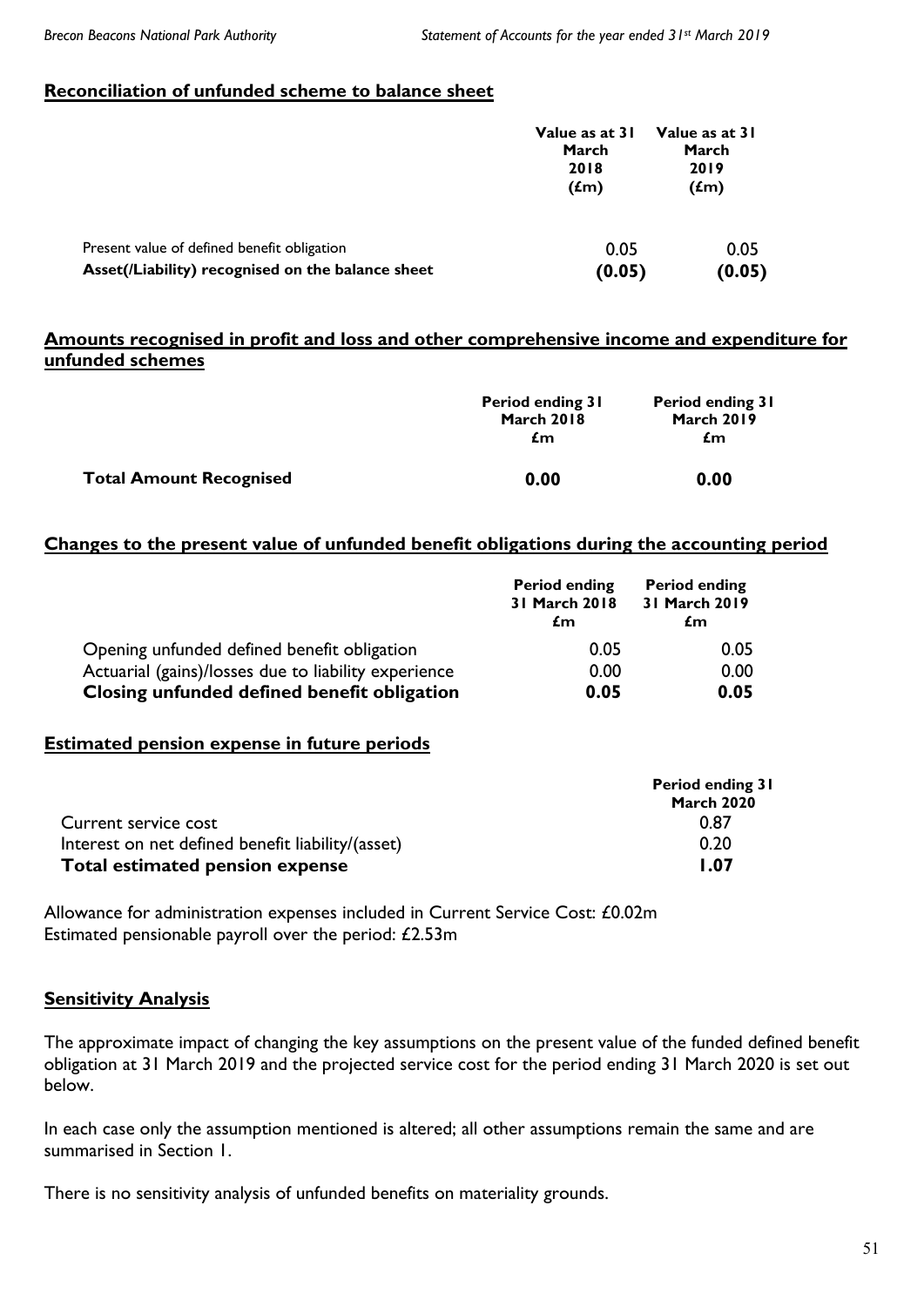|                                                                                                                                                                           | $+0.1\%$ p.a.    | <b>Base Figure</b> | $-0.1\%$ p.a. |
|---------------------------------------------------------------------------------------------------------------------------------------------------------------------------|------------------|--------------------|---------------|
| <b>Discount Rate Assumption</b><br><b>Adjustment to discount rate</b>                                                                                                     |                  |                    |               |
| Present value of total obligation $(fm)$<br>% change in present value of total obligation                                                                                 | 31.04<br>$-2.0%$ | 31.69              | 32.35<br>2.1% |
| Projected service cost $(fm)$<br>Approximate % change in projected service cost                                                                                           | 0.84<br>$-3.1%$  | 0.87               | 0.90<br>3.2%  |
| Rate of general Increases in salaries<br>Adjustment to salary increase rate                                                                                               |                  |                    |               |
| Present value of total obligation $(fm)$                                                                                                                                  | 31.84            | 31.69              | 31.54         |
| % change in present value of total obligation                                                                                                                             | 0.5%             |                    | $-0.5%$       |
| Projected service cost $(fm)$                                                                                                                                             | 0.87             | 0.87               | 0.87          |
| Approximate % change in projected service cost                                                                                                                            | 0.0%             |                    | 0.0%          |
| Rate of increase to pensions in payment,<br>deferred pensions assumption and rate of<br>revaluation of pension accounts assumption<br>Adjustment to pension increase rate |                  |                    |               |
| Present value of total obligation $(fm)$                                                                                                                                  | 32.20            | 31.69              | 31.19         |
| % change in present value of total obligation                                                                                                                             | 1.6%             |                    | $-1.6%$       |
| Projected service cost $(fm)$                                                                                                                                             | 0.90             | 0.87               | 0.84          |
| Approximate % change in projected service cost                                                                                                                            | 3.2%             |                    | $-3.1%$       |
| Post retirement mortality assumption<br>Adjustment to mortality age rating<br>assumption*                                                                                 | -I year          | <b>Base Figure</b> | + I year      |
| Present value of total obligation $(fm)$                                                                                                                                  | 32.72            | 29.69              | 30.67         |
| % change in present value of total obligation                                                                                                                             | 3.2%             |                    | $-3.2%$       |
| Projected service cost $(fm)$                                                                                                                                             | 0.90             | 0.87               | 0.84          |
|                                                                                                                                                                           | 3.6%             |                    | $-3.8%$       |

 $\cdot^*$  a rating of + 1 year means that members are assumed to follow the mortality pattern of the base table for an individual that is 1 year older than they are.

## **NOTE 32: NATURE AND EXTENT OF RISKS ARISING FROM FINANCIAL INSTRUMENTS**

The Authority has no financial instruments of its own but its activities expose it to three principal financial risks:

- Credit risk the possibility that other parties might fail to pay amounts due to the Authority
- Liquidity risk the possibility that the Authority might not have funds available to meet its commitments to make payments
- Market risk the possibility that financial loss might arise for the Authority as a result of changes in such measures as interest rates and stock market movements.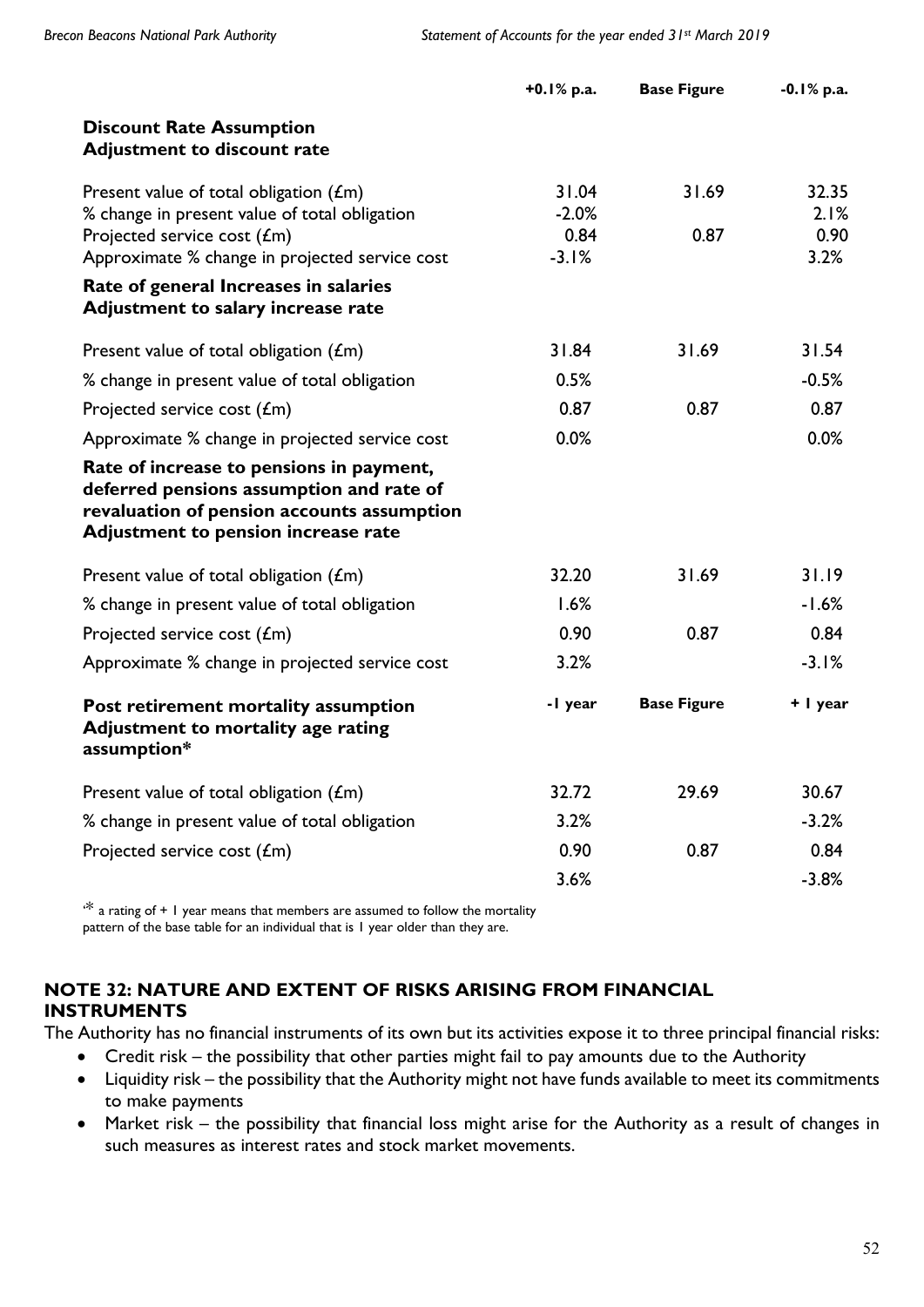The Authority, being debt-free and placing its surplus funds, in accordance with its Treasury Management Strategy, in instantly accessible accounts or on short-term deposit, with a bank which has a very high credit rating has minimised its exposure to the risk of failure by another party to repay funds deposited.

The risk of losses from the failure of customers to pay the Authority is minimised through the Authority's debt management procedures. The majority by value of the Authority's debtors are other public bodies which are considered to have good credit ratings. (See Note 13: Debtor Balances).

As the Authority has funds in immediately accessible bank accounts and in short-term deposits, it has limited exposure to liquidity risk. Interest rates are regularly reviewed and consideration given to placing funds on deposit should interest rates become more favourable.

The Authority is not exposed to market risk except in relation to its share of the Powys Pension Fund. See Note 31 for further details.

## **NOTE 33: CONTINGENT LIABILITIES**

## **Contingent Liability in relation to the Powys Pension Fund. The McCloud judgement**

In December 2018 the Court of Appeal ruled against the Government in the 'McCloud/Sargeant' judgement which found that the transitional protection arrangements put in place when the firefighters' and judges' pension schemes were reformed were age discriminatory. The ruling potentially has implications for all public sector schemes which were reformed around the same time and could lead to members who were discriminated against being compensated.

The transitional protections applied to all active members of public service schemes who were within 10 years of their Normal Pension Age on 1 April 2012. In relation to the LGPS, all members were moved into the new 2014 Scheme, but members within 10 years of normal retirement were given an underpin (or 'better of both') promise, so their benefits would be at least as valuable in terms of amount and when they could be drawn than if they had remained in the 2008 Scheme.

The Government has applied to the Supreme Court for permission to appeal this judgement.

If this appeal is unsuccessful, the case would be referred back to the Employment Tribunal to agree what the remedy would be following appropriate consultation. For the purpose of reporting a contingent liability it would be prudent to assume the remedy would be equivalent to extending the 'best of both' underpin to all members.

The Government Actuary's Department (GAD), under instruction of the LGPS Scheme Advisory Board, has calculated a potential IAS 19 accounting liability of [TBC – expected to be 0.5% to 1.0%] of defined benefit obligation, should the government be unsuccessful in its application to appeal or if the Court of Appeal's judgement is upheld by the Supreme Court and the agreed remedy for the LGPS is to extend the 'underpin' protections to all members. This estimate is at Scheme level encompassing a range of different assumptions typically used by employers to report pension costs. The eventual impact on the Authority's accounts will depend on the remedy chosen by government to compensate members (which may not be the scenario modelled by the GAD); the membership profile (age/sex/salary) of the Authority's membership, and the assumptions used to report pension costs at time of recognition.

The estimated liability makes a number of simplifications including: assuming that all post-2012 joiners would be compensated; assuming members would receive 'better of both' the pre-2014 Scheme benefits and post-2014 Scheme benefits by the time they reach their pre-2014 normal pension age; assuming the underpin applies only to members on retirement, and not in the case of members voluntarily leaving the scheme before retirement, and assuming no compensation would be granted to employees who paid higher contribution rates whilst in the 2015 Scheme.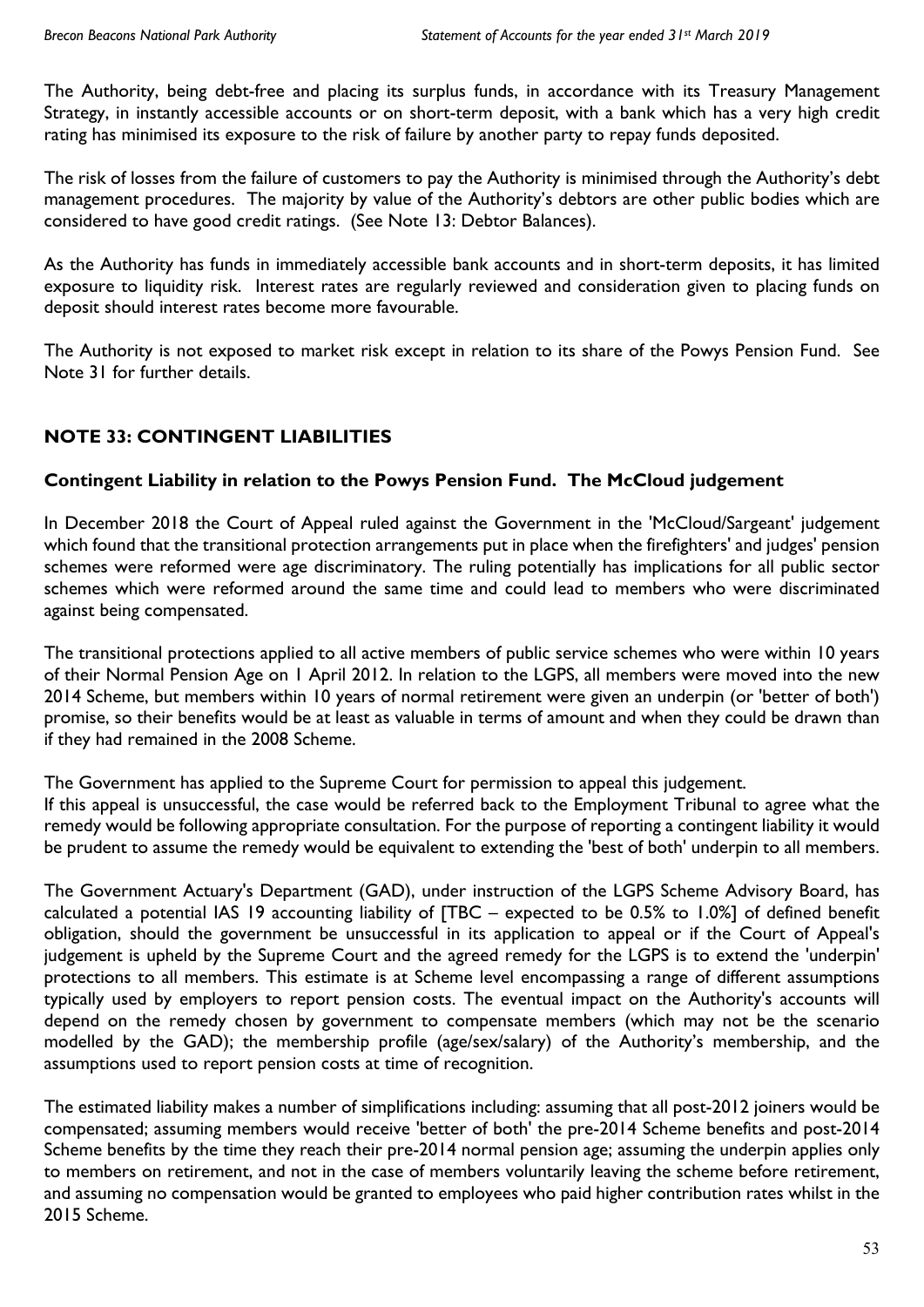It is unknown what impact this will have on future employer contributions to the Powys Pension Fund (the Fund). The Fund is a funded arrangement with employers paying contributions based on the results of regular local valuations, with the next valuation due as at 31 March 2019. Where an additional liability arises in the Fund in relation to past service this will result in increased employer contribution rates in the future. Employer contributions towards future service may also increase if the 'better of both' test is extended beyond members within 10 years of normal pension age at 1 April 2012.

However, legislation requires government to monitor and control the underlying costs of the Scheme (via the Cost Management process agreed as part of the reform of public service pension schemes). If the cost of the LGPS, as monitored by both the LGPS Scheme Advisory Board and HM Treasury under separate legislation, moves out of line with the envelope cost set when the Scheme was reformed, this could trigger amendments to member benefits, or contributions, to bring the cost to the Employer/taxpayer back into line. The SAB in England and Wales had agreed recommended changes to member benefits and contributions to increase the cost by 0.9% of pay as required by the SAB cost management process. However, the Cost Management process across all of the public service schemes is currently on hold pending the outcome of the government's appeal to the McCloud judgement, so the net effect of both the McCloud judgement and the Cost Management processes is currently unknown. Further information is published by the LGPS Scheme Advisory Board on their website (<http://www.lgpsboard.org/index.php/structure-reform/cost-management>).

## **GMP Indexation and Equalisation**

Guaranteed Minimum Pension (GMP) is a portion of pension that was accrued by individuals who were contracted out of the State Second Pension prior to 6 April 1997. All of the public service schemes, including the LGPS were contracted out.

Reforms to the State Pension system on 6 April 2016 removed the facility by which central government paid top-up payments to members with GMP who reached State Pension Age after that date. Before 6 April 2016 the LGPS was not required to pay full CPI increases on GMPs, so the top up payments had ensured that both state and scheme pensions, when combined, kept pace with inflation.

In March 2016 the government introduced an 'interim solution' which made the LGPS responsible for paying the full increases on GMPs for individuals reaching State Pension Age (SPA) from 5 April 2016 through 6 December 2018. This cost was accounted for in 2017.

In January 2018 Government extended the interim solution to individuals reaching SPA before 5 April 2021, passing further cost to the LGPS. This has not yet been accounted for. Government policy is to fully index and equalise GMP pensions for men and women reaching SPA after 5 April 2021 but has not yet enacted this in legislation.

Separately, on 26 October 2018 the High Court ruled in the Lloyds Bank case that equalisation for the effect of unequal GMPs is required. The ruling confirmed that trustees have a duty "to equalise benefits for men and women so as to alter the result which is at present produced in relation to GMPs".

HM Treasury have responded to confirm that public sector schemes already have a method to equalise guaranteed minimum pension benefits (through the interim solutions and commitment to pay full increases on GMPs) and they do not plan to change their method as a result of that judgment.

Aon, as the Fund's actuary has estimated that the potential IAS 19 accounting liability of full GMP indexation (and equalisation) for members reaching State Pension Age from 6 December 2018 to be in the region of 0.3% of the defined benefit obligation. This estimate has been calculated for a typical LGPS Fund and is indicative of an additional liability for a typical employer and does not reflect the individual characteristics of the Authority's membership. Costs could be higher for employers with a membership that is older than average (who predominantly accrued service between 1978 and 1997 when GMPs were being accrued).